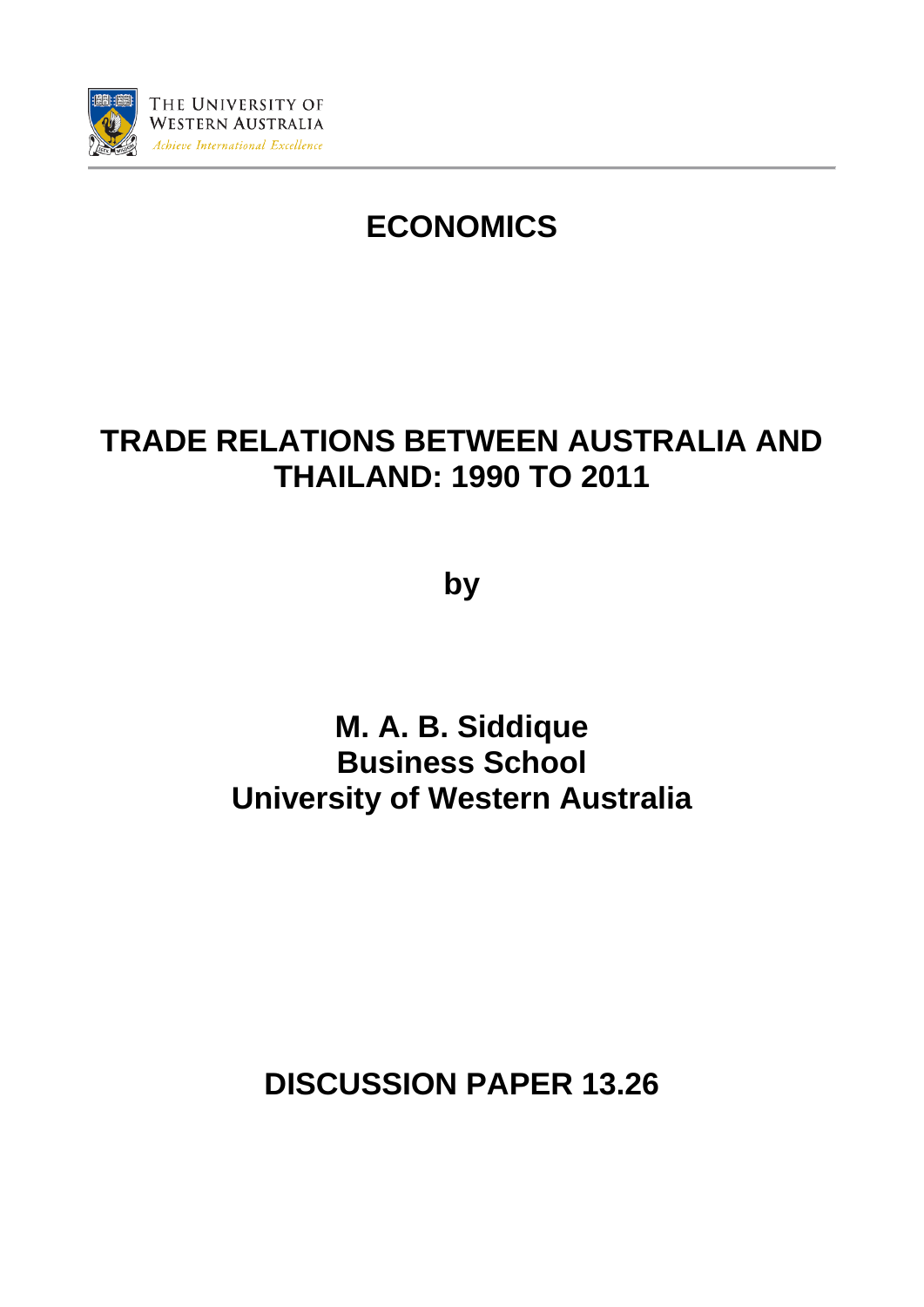#### **TRADE RELATIONS BETWEEN AUSTRALIA AND THAILAND: 1990 TO 2011**

M. A. B. Siddique<sup>◆</sup> Business School University of Western Australia

#### **DISCUSSION PAPER 13.26**

#### **ABSTRACT**

-

This paper examines the trade relations between Australia and Thailand over the period 1990-2011 with special emphasis on the trade patterns and trade performance of these two nations. The trade patterns are examined with regard to the changes in trade composition, the intra-industry trade index and trade intensity index. Trade performance is measured with the aid of standard techniques used in the literature such as the revealed comparative advantage index, the cosine index of trade similarity, net exports ratio and constant market share analysis (CMS). The findings of the paper suggest that the composition of bilateral trade has changed significantly since the 1990s. These changes have resulted from the economic and trade reforms that have taken place in these two countries during the period under review. The changes reflect shifts in the production structures of each economy which are indicative of long-term economic structural changes. It is evident that the Thai-Australian trade relationship has undergone further adjustment since the establishment of the Thailand Australia Free Trade Agreement (TAFTA) in 2005. However, the changes in trade patterns are not necessarily due to TAFTA but, rather, part of a long term trend. With regard to the trade performance of each nation, the strongest trade link between the two countries has been the export of automotive vehicles from Thailand to Australia. Moreover, the CMS analysis indicates that Thailand's export competitiveness significantly contributed to the remarkable growth of exports to Australia it experienced over the period. In comparison, Australia's export growth to Thailand did not result from any improvements in its competitiveness. In fact, Australian exports to Thailand have suffered; the main reason being that Australia enjoys competitiveness in commodities, which are not in big demand in Thailand.

Keywords: Trade intensity, revealed comparative advantage, constant market share analysis and Free Trade Agreement.

<span id="page-1-0"></span><sup>♠</sup>Abu Siddique is an Associate Professor of Economics at the UWA Business School. The author sincerely thanks Joshua Bon and Rebecca Doran-Wu for their excellent research assistance in preparing this paper.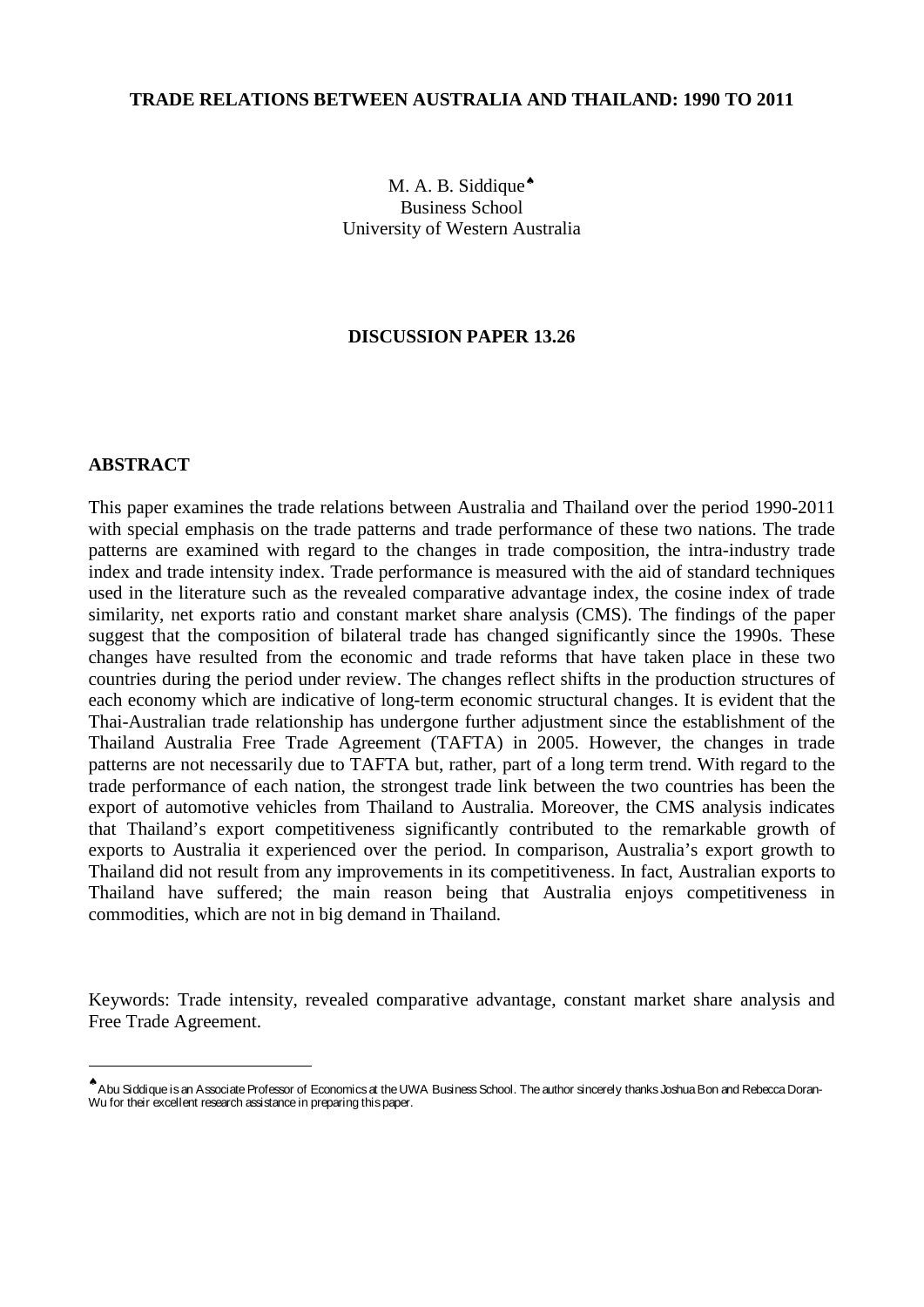#### **I. Background**

Australia and Thailand began formal diplomatic relations in April 1952 when Mr. B.C. Ballad was named the Minister of the Australian Legation in Bangkok. By 1956 Australia and Thailand had each appointed ambassadors to strengthen ties to one another (DFAT, 2012a). The long-term culmination of these efforts was the establishment of the Thailand-Australia Free Trade Agreement (TAFTA) in 2005 (DFAT, 2011a). Seven years later, in 2012, Australia and Thailand marked 60 years of bilateral relations in recognition of the importance of their transnational ties and the need for the sustained growth of Australian-Thai relations into the future. During 2011, Australia ranked as Thailand's 6th largest trading partner, while Thailand ranked as Australia's  $9<sup>th</sup>$  largest trading partner (DFAT, 2012b), highlighting the importance of bilateral trade relations between these two countries.

Over the period 1990-2011, both Thailand and Australia have experienced annual GDP growth at significant levels; 3.13% for Australia and 4.18% for Thailand (Table 1). In terms of growth in per capita GDP, Thailand also outperformed Australia. Thailand's per capita income grew at an average rate of 3.49% compared to Australia's 1.77% (Table 1).

Higher relative growth in Thailand can be explained with the aid of Gerschenkron's Relative Backwardness Hypothesis which predicts, "the lower a country's economic level (measured by GNP per capita) at its modern economic growth starting point, the higher its economic growth rate is thereafter" (Minami, 1994, p. 38,). According to this hypothesis, latecomers are able to adopt the advanced technology which has already been developed by the advanced countries. Thailand's per capita GDP in 1990 was US\$1,391 compared to that of Australia's US\$17,553. By 2011, Australia's per capita GDP increased by approximately 1.4 times to US\$25,307; whereas Thailand's per capita GDP almost doubled to US\$2,699.

The remarkable success in economic growth of these two countries resulted from numerous factors, the most dominant ones being the opening up of the two economies through various trade and economic reforms and shifts in trade and industrial policies. Australia embarked on a movement towards free trade agreements in 1983 with the adoption of the Australia-New Zealand Closer Economic Relations (ANZCER) agreement. Australia is a founding member of the Asia-Pacific Economic Cooperation (APEC) forum, founded in 1989, and is also involved in international organisations including the G[2](#page-2-1)0 summit,  $OECD<sup>1</sup>$  $OECD<sup>1</sup>$  $OECD<sup>1</sup>$  and WTO<sup>2</sup>. As of May 2013 Australia has 7 FTAs established<sup>[3](#page-2-2)</sup> covering 28% of Australia's total trade, (DFAT, 2012c) with 9 more FTAs under consideration or negotiation. [4](#page-2-3)

In addition to the TAFTA, Thailand has established free trade agreements with the Association of Southeast Asian Nations (ASEAN). It is a founding member of the ASEAN Free Trade Area (AFTA) which was signed on 28 January 1992 in Singapore. Thailand has other "discriminatory FTAs" with China, Japan, New Zealand, Peru and India, which vary in breadth and depth (Sally, 2007).

Australia and Thailand are members of APEC and WTO, both of which assist towards the establishment of free trade agreements to varying degrees. The ties between Thailand and Australia were significantly strengthened with the signing of the TAFTA in 2005 and further multilateral collaboration in similar forums (for example, ASEAN-Australia-New Zealand Free Trade

 $\frac{1}{2}$ 

<span id="page-2-2"></span><span id="page-2-1"></span><span id="page-2-0"></span>

<span id="page-2-3"></span>

<sup>&</sup>lt;sup>1</sup> Organisation for Economic Co-operation and Development<br><sup>2</sup> World Trade Organisation<br><sup>3</sup>ASEAN-New Zealand, Chile, New Zealand, the United States, Malaysia, Singapore and Thailand FTA.<br><sup>4</sup>Australia-China FTA, Australia-G Australia-Japan FTA, Australia-Korea FTA, Indonesia-Australia Comprehensive Economic Partnership Agreement, Pacific Agreement on Closer Economic Relations (PACER) Plus, Regional Comprehensive Economic Partnership and Trans-Pacific Partnership Agreement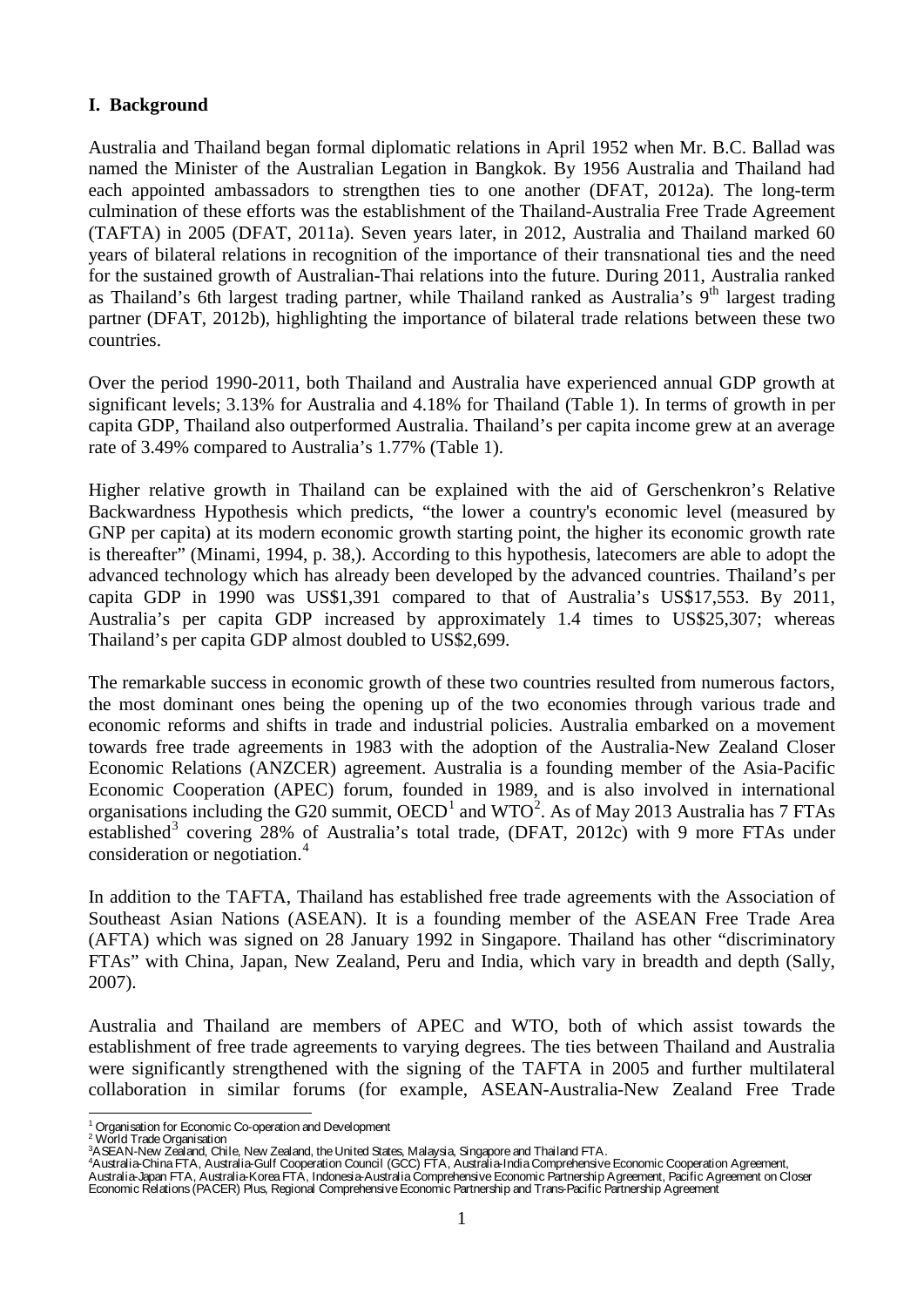Agreement signed in 2010) has enhanced a low-tariff environment with Australia and surrounding South-East Asian countries including Thailand (DFAT, 2012d).

The TAFTA resulted in the immediate removal of tariffs amounting to 78% of Thai imports from Australia and 47% of Australian imports from Thailand at the time of adoption in 2005. Another 36% of Australian imports from Thailand were already tariff free (DFAT, 2011b). The agreement was Thailand's first comprehensive bilateral Free Trade Agreement (FTA). In the 5 years since its adoption in January 2005, two-way trade doubled between Australia and Thailand, reaching AU\$20 billion in 2010 (DFAT, 2012b).

Aside from the reduction of tariffs, the TAFTA provided other important benefits for Australia; the opening of inter-country service markets, increasing investor access and investor protection for foreign investment in Thailand, and easing visa requirements for temporary business people visiting Thailand (DFAT, 2011b).

However, it should be noted here that like the disparity in the level of per capita income and economic growth between Australia and Thailand, the average tariff rates of these two countries also differ significantly. Thailand, especially, is lagging behind Australia in this regard. In 2011, Australia had an applied tariff rate of 2.8% on all goods as opposed to Thailand's rate of 9.8% (WTO, 2012).

# **II. Motivation and Plan of the Study**

Given the significant developments in trade relations between Australia and Thailand over the last two decades, an in-depth analysis of various aspects of the bilateral trade between these two nations warrants special attention. So far, as shown below, very few studies have conducted a comprehensive analysis on trade between these two countries utilising available measures for trade patterns and the trade performance of a nation.

Athukorala and Kohpaiboon (2011) examined the effect of the TAFTA on bilateral trade with attention given to rules of origin, tariff preferences and the consequences of these factors in analysis of the effectiveness of the agreement. They note that trade has risen between Australia and Thailand since the FTA was signed, however the rise has been fuelled by the expansion of imports to Australia, these imports being dominated by the supply of motor vehicles from Thailand. They suggested that the preference rates which were officially declared, as well as supply side factors, were likely to overstate trade flow effects of FTAs in trade flow modeling, including in the TAFTA.

Other studies have focused on Thailand's recent worldwide FTA initiative, development and future challenges. Sally (2007) describes how FTAs have become integral to Thai trade policy and suggested that other forms of free(r) trade are being neglected. These include unilateral liberalisation available to Thailand through the World Trade Organisation (WTO) and the Association of South East Asian Nations (ASEAN), in addition to internal regulatory reform. Sally comments that the FTAs Thailand has agreed to are weak and sector specific, which has reduced the potential of strong FTAs to create trade for Thailand.

Chirathivat and Mallikamas (2004) discuss Thailand's recent policy towards FTAs. Their paper generalises the implications of Thailand's emergence as a significant bilateral trade partner with other countries via FTAs. It was published before the TAFTA was adopted and provides a discussion of the general benefits and concerns of Thailand's recent proliferation of FTAs.

It appears from the above analysis that literature dealing with in-depth analysis of bilateral trade between Australia and Thailand is really quite scarce. The purpose of this paper is to fill this gap in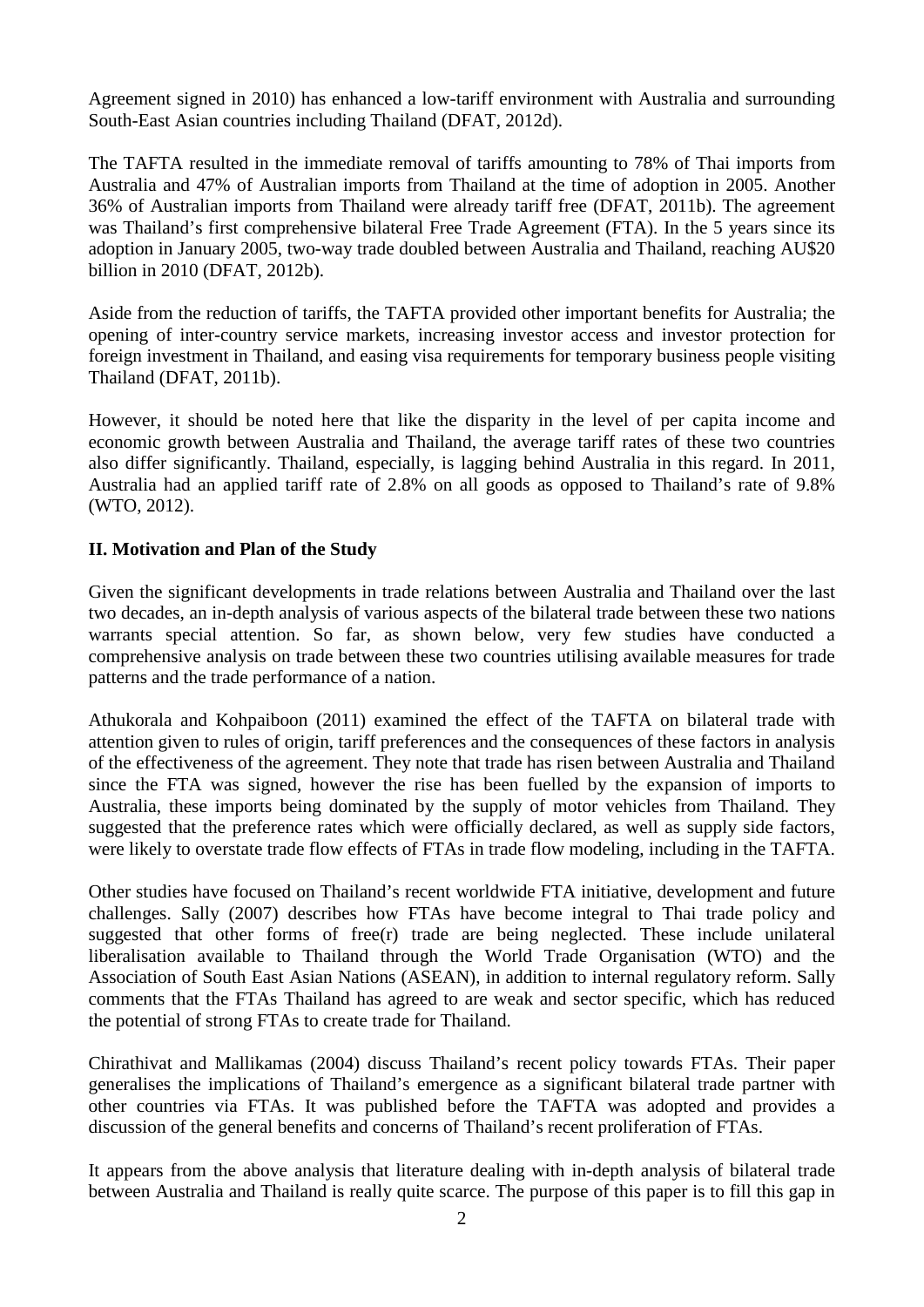the literature. It aims to examine various aspects of bilateral trade between Australia and Thailand from 1990 to 2011 with particular emphasis on the measurement of trade competitiveness of these two countries. It is expected that the findings of the study will benefit policymakers in the trade areas of these two countries.

The paper is divided into 7 main sections. The next section (III) is devoted to an overview of various techniques that are used in the literature to measure the trade performance of a nation, followed by a brief description of the sources and classification of data used in this study in Section IV. Section V examines the patterns of bilateral trade between Australia and Thailand and Section VI analyses the trade competitiveness of these two countries. As usual, the last section deals with conclusions and policy implications in light of the major findings of the study.

#### **III. Measurement of Trade Performance**

The analysis of trade performance can be traced back to 1949 with Brown's pioneering work on developing trade intensities (Brown, 1949). Prior to this, as acknowledged by Brown himself, studies regarding the pattern of international trade were scarce, thus highlighting the potential for research in this field. In his book *Applied Economics,* Brown developed a trade intensity index to analyse aspects of the pattern of world trade and to provide a deeper understanding of the importance of particular trading relationships. Brown's work laid the foundation for further studies to examine trade patterns and the trade performance of a nation. This section examines various tools that have been developed over the years to measure trade patterns and the relative trade performance of a country since Brown's publication in 1949.

# **(i) Intra-Industry Trade Index (IITI)**

Grubel and Lloyd (1975) developed the Intra-industry Trade Index to measure trade in similar products between two countries or regions. It is a relatively simple index that does not differentiate between horizontal and vertical trade flows in similar products. As highlighted by the OECD Economic Outlook (OECD, 2002), horizontal trade flows allow countries with similar factors of production to benefit from economies of scale, while vertical trade may reflect different factor endowments across economies, thus indicating two different trading relationships are captured by the same measure.

The IITI is given by:

$$
HTI = \left(1 - \frac{|X_{ij} - M_{ij}|}{X_{ij} + M_{ij}}\right) * 100
$$
 (1)

Where  $X_{ii}$  is country *i*'s exports of product *j* to its trading partner, and  $M_{ii}$  is country *j*'s imports of product *j* from the same trading partner.

The IITI varies from 0 and 100. When it is zero, it indicates the complete absence of intra-industry trade; and when at 100, the exports and imports value of a given product between the trading partners are exactly the same, i.e. there is 'perfect' intra-industry trade.

# **(ii) Trade Intensity Index (TII)**

Kojima (1964) utilised a **trade intensity index** to analyse the pattern of trade among advanced countries, for example, amongst the European Economic Community (as it was then). The relative importance of a particular trading partner to a country is measured by the intensity indices of either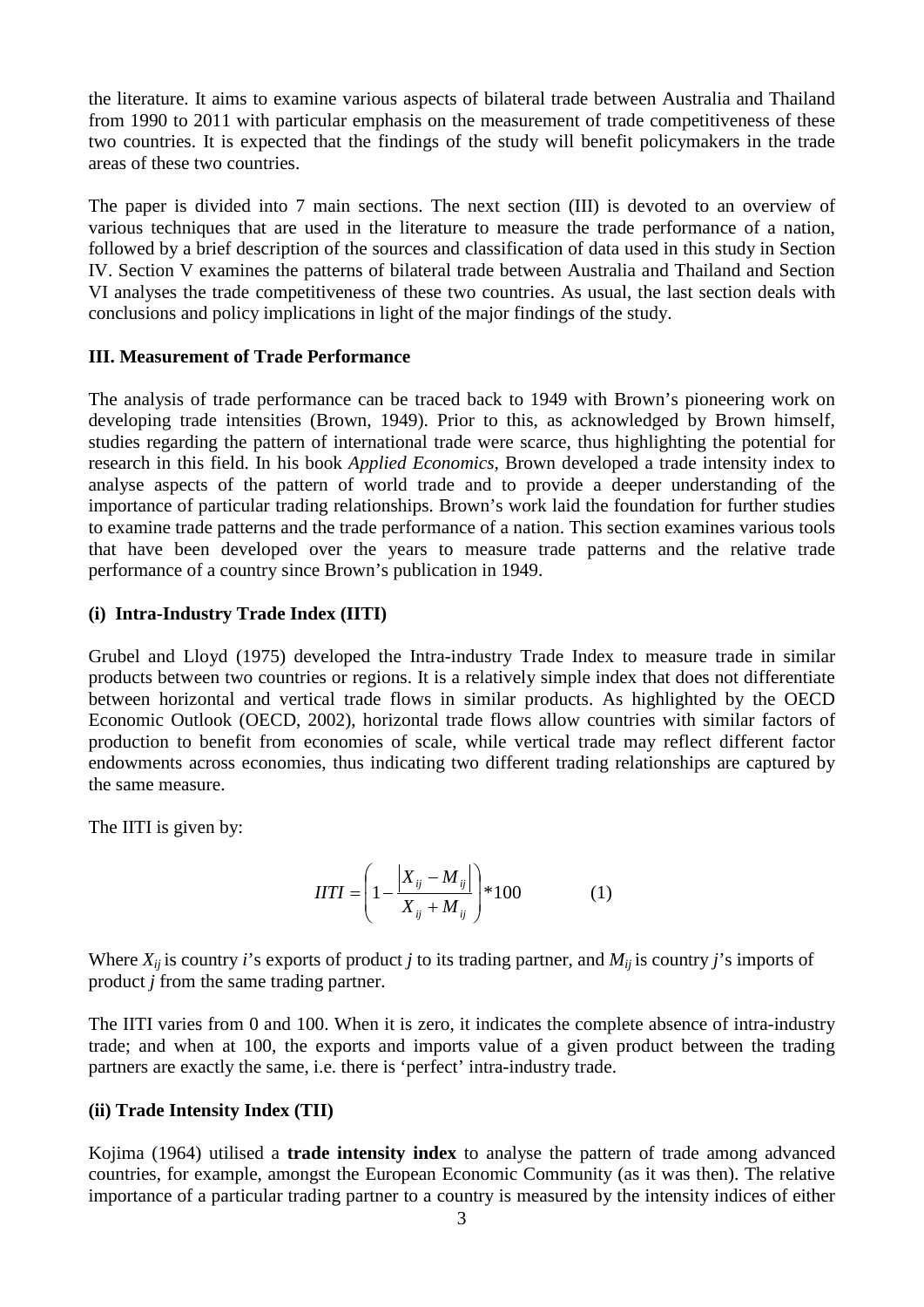exports or imports. It measures the share of one country's trade with a selected trading partner as a proportion of the latter country's share of trade with the rest of the world. Symbolically,

$$
TII_{X_{ij}} = \frac{\frac{X_{ij}}{X_i}}{\frac{M_j}{M_w - M_i}}
$$
 (2)

Where:  $X_{ij}$  = Country i's exports to country *j*;  $X_i$  = Country i's total exports to the world;  $M_i$  = Country *j*'s total imports from the world;  $M_w$  = total world imports; and  $M_i$  = Country *i*'s total imports from the world. The trade intensity index takes values ranging from 0 to finite positive numbers.

#### **(iii) Revealed Comparative Advantage Index**

Balassa (1965) introduced the **export specialisation ratio** as a measure of comparative advantage. He examined the effects of trade liberalisation in the long-run, inferring that the changing commodity pattern of trade reflects changing relative costs as well as differences in non-price factors. In this sense, changes in comparative advantage were 'revealed' over time and so developed the **revealed comparative advantage index (RCAI)**. Some difficulties exist with the measure. For example, the assumptions made are relatively unrealistic, such as the uniformity of tastes and import duties. Also, the calculation may be distorted by trade barriers. Nonetheless, the aim of the measure was to determine and show the benefits of international specialisation and associated economies of scale. The index is given by:

$$
RCAI_{ij} = \frac{X_{ij}/X_i}{X_{ij}/X_{w}}
$$
 (3)

Where  $X_{ii}$  is country *i*'s exports of product *j*,  $X_i$  is country *i*'s total exports,  $X_{wi}$  is world exports of product *j*, and  $X_w$  is world exports. The index returns positive values. A value of unity implies the export performance of country *i* for product *j* matches its relative size as an exporter. Any revealed comparative advantage index greater than one implies country *i* exports a particular good above what should be expected given its size therefore suggesting country *i* has a competitive advantage in that commodity. This index can therefore be applied to see whether variations in the composition of trade are consistent with variation in each nation's competitive advantage.

#### **(iv) Cosine Index of Trade Similarity**

The cosine index of trade similarity is designed to show the extent to which a nation's exports are compatible with another nation's imports (Linnermann, 1966). In this sense, it is a useful approximation of the potential for trade between nations. The index is calculated as follows:

$$
CITS_{ij} = \frac{\sum_{k} x_{ik} m_{jk}}{\sqrt{\sum_{k} x_{ik}^2 \sum_{k} m_{jk}^2}}
$$
(4)

Where *i*, *j* and *k* refer to the exporting country, importing country and commodity class, respectively. Further *x* and *m* refer to exports and imports, respectively. This index is the cosine of the angle between the vector of country *i*'s exports *x*, and the vector of country *j*'s imports *m*. The index varies between zero and one. A value of unity implies that the nation's exports are very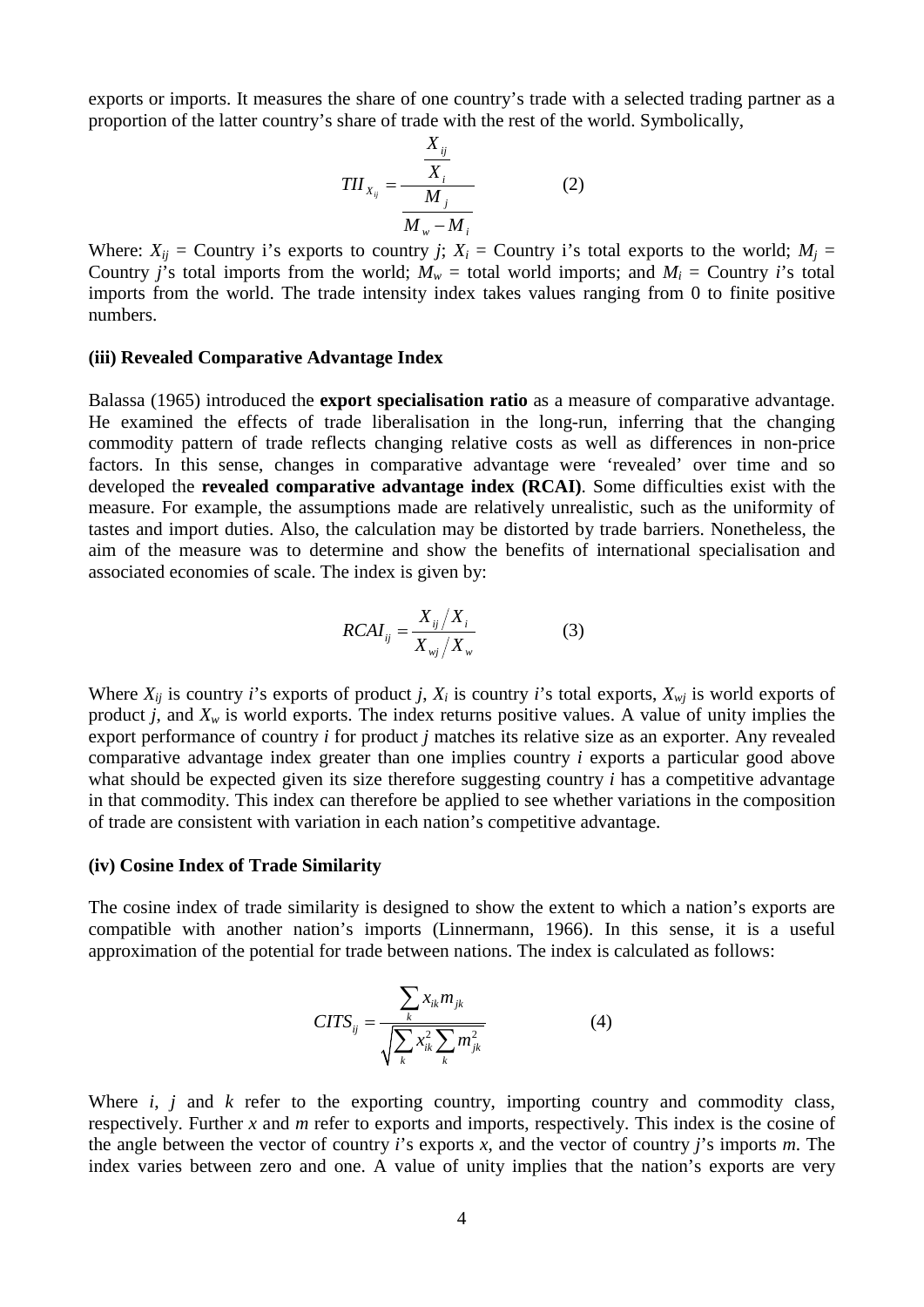similar to its partner's imports, making bilateral trade likely. In contrast, a value of zero implies there is no potential for trade.

#### **(v) Net Exports Ratio**

The net export ratio is a simple measure, reflecting the magnitude of the trade balance between two nations for a given commodity, expressed as a percentage. It is constructed as follows:

$$
nx_{ij} = \left(\frac{X_{ij} - M_{ij}}{X_{ij} + M_{ij}}\right) \tag{5}
$$

Where:  $X_{ii}$  = country i's exports of commodity j to a given nation

 $M_{ii}$  = country i's imports of commodity j to the same given nation

The index ranges between -100%, when the good is imported to country *i* but not exported, and +100%, when the good is exported from country i but not imported. The net exports ratio can be used as an approximation to identify which country has a comparative advantage in each industry. However, it does suffer from the same problems as the revealed comparative advantage index, in that it cannot exclude price-distorting influences. The net export ratio differs from the revealed comparative advantage index in that it considers bilateral trade flows.

#### **(vi) Constant Market Share Analysis**

The CMS analysis was designed to decompose various sources of export growth. Assuming a country's share of exports in world markets remains unchanged over time, export growth may be divided into structural and 'competitiveness' terms. According to Leamer and Stern (1970) CMS analysis could be used to indicate to policy makers the most advantageous distribution of exports and to provide reasons as to why export growth might not reach its potential. Furthermore, they suggested CMS analysis might be useful in export projections, with the associated but potentially important assuming away of the competitiveness effect.

The measure it set out below;

$$
\frac{E_{ij} - E_{ij}^{'}}{E_{ij}^{'} = r_{ij} + \frac{\sum_{k=1}^{comm} (r_{kvj} - r_{vj}) E_{kij}^{'}}{E_{ij}^{'} + \frac{\sum_{k=1}^{comm} (E_{kij} - E_{kij}^{'} (1 + r_{kvj}^{'}))}{E_{ij}^{'}}
$$
(6)

standard growth export growth standard growth commodity consumption competitiveness المستنب المستنب المستنب المستنب المسابق المستنب المستنب المستنب المستنب المستنب المستنب المستنب المستنب المستن<br>المستنب المستنب المستنب المستنب المستنب المستنب المستنب المستنب المستنب المستنب المستنب المستنب المستنب المستن

$$
r_{wj} = \frac{W_{wj} - W_{wj}}{W_{wj}^{'}}
$$
 (7) 
$$
r_{k wj} = \frac{W_{k wj} - W_{k wj}}{W_{k wj}^{'}}
$$
 (8)

Where:  $r_{wj}$  = growth of world exports to Country j

 $r_{kwi}$  = growth of world exports of commodity k to Country j

 $E_{ii}$  = Country i's exports to country j

 $E_{\text{tri}}$  = Country i's exports of commodity k to Country j

 $W_{wi}$  = World exports to Country j

 $W_{kwi}$  = World exports of commodity k to Country j

'Indicates the value is from the previous time period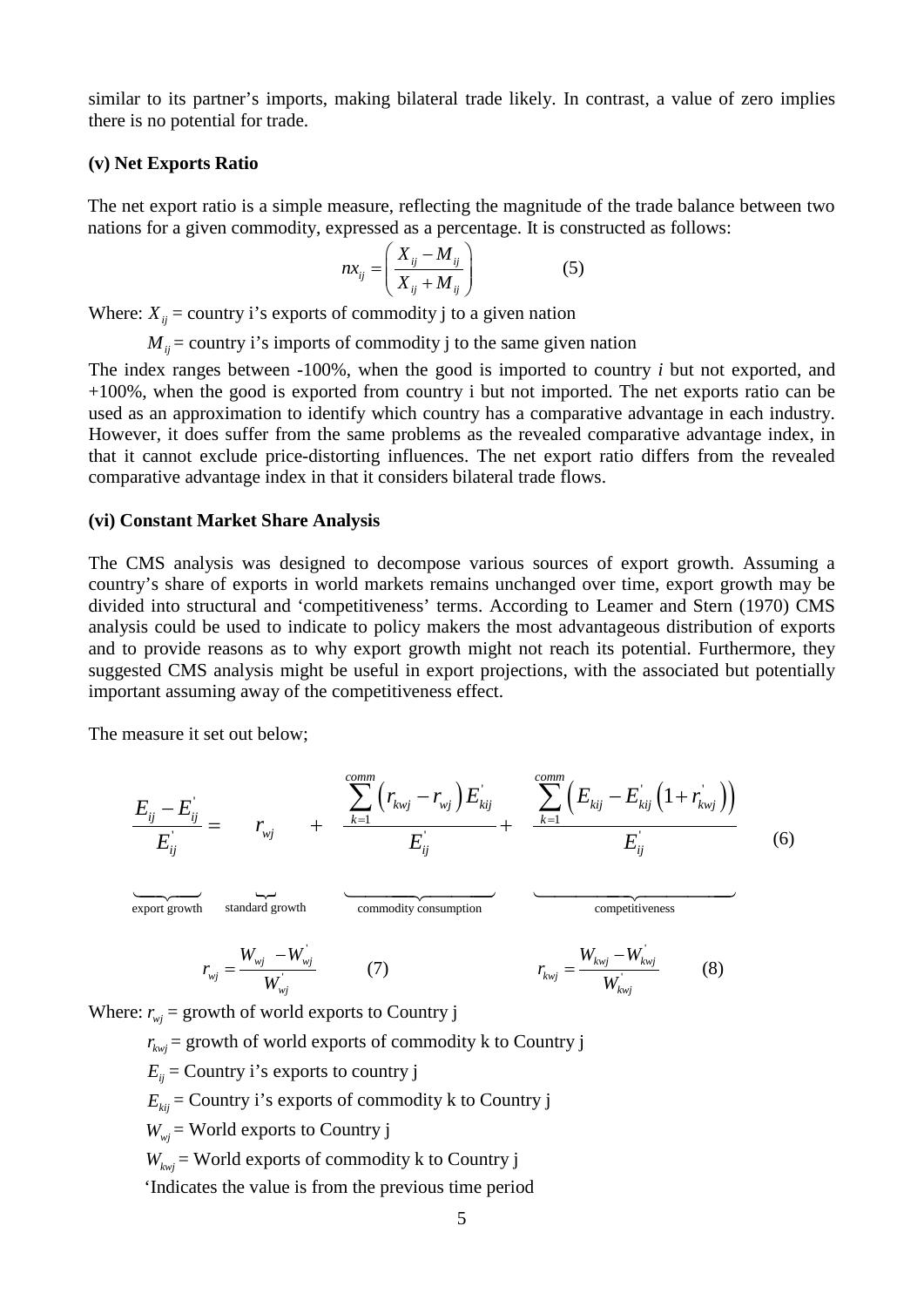The terms on the right-hand-side represent the standard growth component, the commodity composition effect and the competitiveness residual respectively. The standard growth component measures the growth in world exports to country *j*. Discrepancies between world export growth and country *i*'s export growth to country *j* can be attributed to the commodity composition effect and the competitiveness residual. The commodity composition effect shows the extent to which country i is exporting commodities in high demand from country *j*. The competitiveness residual is assumed to be the change in export performance caused by a change in the competitiveness of country *i*'s export industry. A positive competitiveness residual suggests country *i*'s export growth to country *j* exceeds world growth for most commodities. The analysis can also be expanded to examine cases for multilateral trade flows, in which case a market distribution effect is also included.

Despite the appeal of CMS analysis, Richardson (1971) has identified some 'fundamental' problems with the tool, both theoretical and practical. On a theoretical basis, the 'competitiveness' residual, might not accurately convey changes in relative price competitiveness and could encompass changes in other factors not normally associated with competitiveness. Practical difficulties include the 'arbitrary' assumptions that have to be made, for example, the levels of commodity aggregation. Such questioning of the basis of CMS analysis erodes its policy relevance. Nevertheless, CMS analysis remains a useful tool to analyse and decompose different influences on trade flows.

# **IV. Sources and Classification of Trade Data**

As this paper employs various quantitative techniques, it requires the classification of trade data into several types of goods. The classification used in this paper is based on the Standard International Trade Classification (SITC-revision 3) which classifies trade flow data into 10 different categories indexed from 0-9, as shown below. The figures are taken from relevant issues of Comtrade, from the United Nations Statistics Division. Most of the calculations for the trade measures are based on single digit SITC commodities. However, further decomposition into double digit SITCs was required for the cosine index of trade similarity to estimate results for each single digit SITC. Additionally SITC68, SITC74 and SITC78 were identified as important double-digit categories and analysed separately in some sections.

A list of the full classification names for the SITC (revision 3) follows:

| SITC <sub>0</sub> | Food and live animals                                             |
|-------------------|-------------------------------------------------------------------|
| SITC 1            | Beverages and tobacco                                             |
| SITC <sub>2</sub> | Crude materials, inedible, except fuels                           |
| SITC <sub>3</sub> | Mineral fuels, lubricants and related materials                   |
| SITC <sub>4</sub> | Animal and vegetable oils, fats and waxes                         |
| SITC <sub>5</sub> | Chemicals and related products, n.e.s.                            |
| SITC <sub>6</sub> | Manufactured goods classified chiefly by material                 |
| SITC68            | Non-ferrous metals                                                |
| SITC <sub>7</sub> | Machinery and transport equipment                                 |
| SITC74            | General industrial machinery and equipment, n.e.s., and machine   |
|                   | parts, n.e.s.                                                     |
| SITC78            | Road vehicles (including air-cushion vehicles)                    |
| SITC <sub>8</sub> | Miscellaneous manufactured articles                               |
| SITC 9            | Commodities and transactions not classified elsewhere in the SITC |

Only the SITC codes and a simple descriptor are included in tables for simplicity and convenience.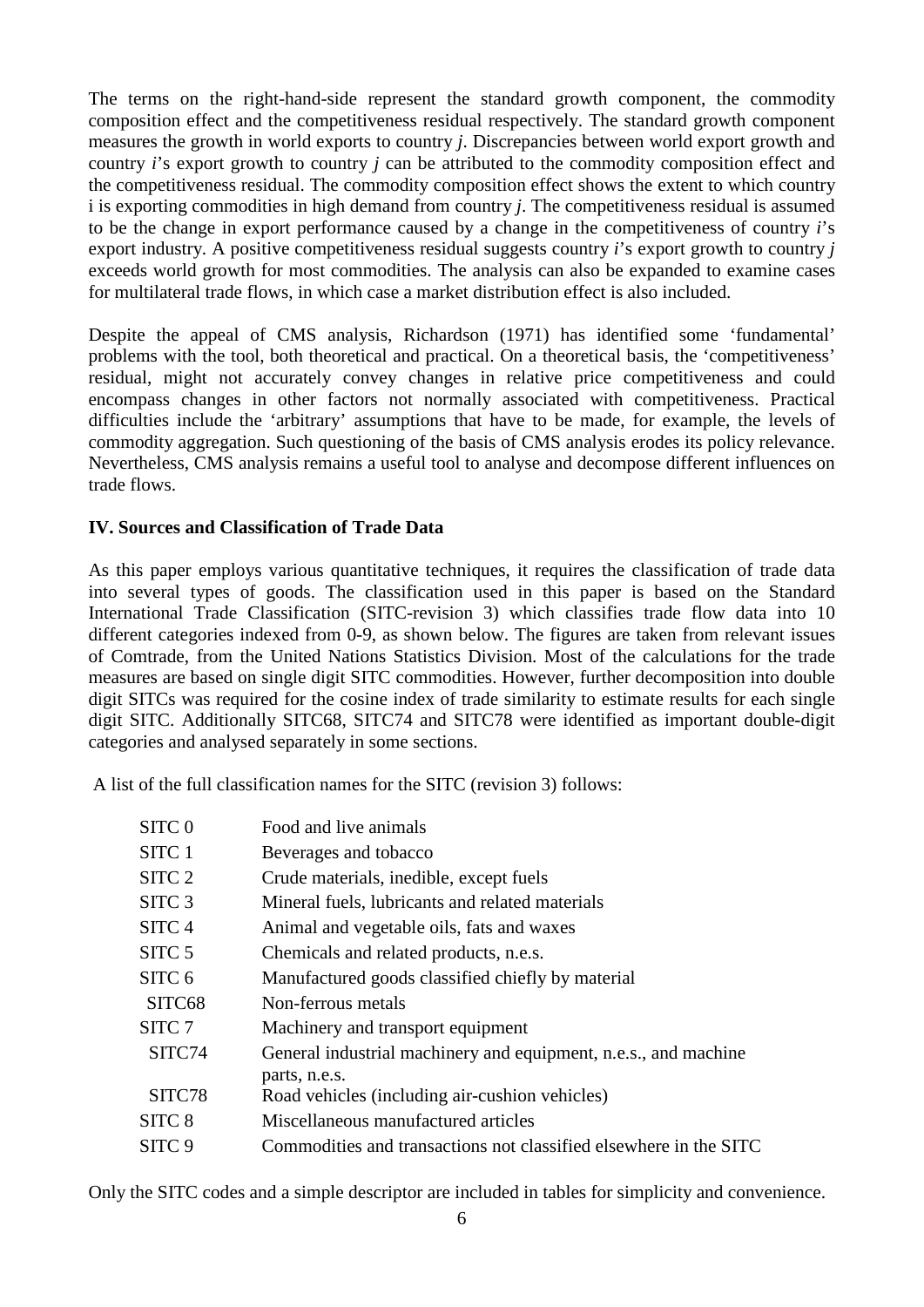#### **V. Patterns of Bilateral Trade between Australia and Thailand**

#### **(i) Australia's Trade with Thailand and the World**

Table 3 illustrates Australian trade with Thailand and the world. As of 2011, Australia's total trade with Thailand was valued at US\$15.25 billion, compared to US\$479.95 billion for the world. To give some perspective, trade with Thailand was just US\$0.82B in 1990, so it has risen 19-fold to 2011, whereas Australia's trade with the world has risen only 6-fold during the same period. Australia's imports and exports with Thailand have both grown considerably during 1990-2011 (Table 3). Australia was a net exporter to Thailand from 1990 until 1997 but has been a net importer each year since 1998. Australia has been a net importer to the world for 16 out of the 22 years under consideration. Since 2000, Australia has mainly been a net importer. Therefore some of the Australian-Thai net import trends can be explained by Australia's general position as a net importer with the world.

Australia's share in Thailand's trade has increased from 1990 to 2011 (Table 4). The percentage of Australia's exports to Thailand's total exports has increased from 1.62% to 3.49% during this period. This peaked in 2009 when the proportion was 5.63%, but it has since decreased to 3.49% in 2011. Over the same time, the share of Australian imports to Thailand's total imports has increased from 1.68% to 3.48%. Interestingly, the year 2011 witnessed the largest increase in this ratio. Australia's share of Thailand's total trade increased considerably between 1990 and 2011 with some minor fluctuations (Table 4).

Thailand's share in Australia's exports and imports all began at close to 1.65% in 1990 (Table 5), but by 2011 they had grown to 2.66%, 3.72% and 3.18% (exports, imports and total trade respectively). Thailand's import share of Australia's total imports increased impressively from 2.68% in 2004 to 5.80% in 2009, highlighting a particularly strong period for Thailand, which was close to the introduction of the TAFTA. However, this growth trend didn't continue beyond 2009 possibly due to a series of floods that hit major areas in Thailand inhibiting exports to Australia.

Together, Tables 4 and 5 show that there has been growth across the board for Australian and Thai trade relative to the total trade in each country. Of particular note is the potential seen in the 2004 to 2009 period, for Thailand to become a major contributor of exportable goods to Australia. If it can increase these exports again, the importance of Thailand to Australia cannot be understated. The next section will examine the changes in composition of export trade between Australia and Thailand.

#### **(ii) Changes in Composition of Trade**

The composition of Australia-Thailand trade has evolved significantly over the period 1990 to 2011. However, it is evident that there is uncertainty as to what impact the TAFTA has had as a determinant of the recent changes in bilateral trade composition.

Table 6 shows that as of 2011, Australian exports to Thailand were surprisingly dominated by the commodity group SITC9 (otherwise not classified). Further breakdown reveals that this was mainly due to the exports of SITC97 (gold, nonmonetary, excluding gold ores and concentrates) which accounted for over 85% of SITC9 from 1990 to 2011 and was often much higher. Two decades ago this was not the case; during 1990, exports of manufactured goods (SITC7) made up 43.5% of exports to Thailand. Thus, there have been long term structural changes which contributed to this significant shift in trade composition between these two countries. As is evident from Table 6, by 2011, the proportion of Australian manufactured goods exported to Thailand dramatically fell to 14%. This decrease in the share of Australian exports of manufactured goods to Thailand has been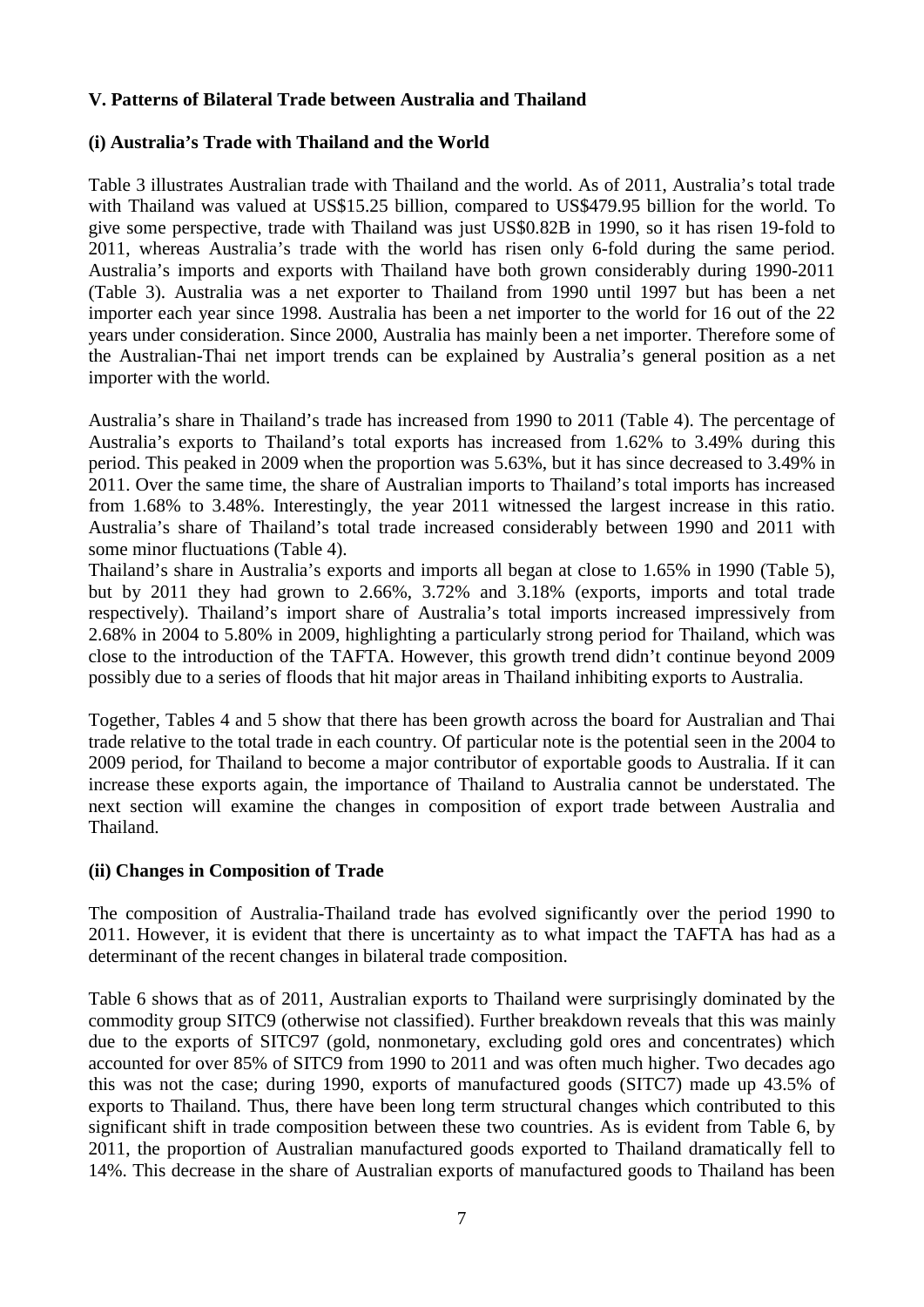partially offset by an increase in exports of mineral fuels (SITC3) from 7.5% in 1990 to 22.4% in 2011 and nonmonetary gold (SITC97), as previously mentioned.

Mineral fuels (SITC3) reached 33.3% of Australian exports to Thailand in 2010 but dropped in 2011 to 22.4%. Crude materials (SITC2) consisted of 7% of Australian exports to Thailand in 2011 but reached 22.7% in 2000 prior to the introduction of the TAFTA.

The remaining categories; Food and live animals (SITC0), beverages and tobacco (SITC1), animal and vegetable oils and fats (SITC4), chemicals (SITC5) and miscellaneous manufactured articles (SITC8) have fluctuated over the 1990-2011 period but have remained small proportions of Australian exports to Thailand.

Table 6 also exhibits the growth rates in each commodity group between 1990 and 2011. It is apparent that the growth rates in exports of SITC1 (16.4%), SITC3 (19.4%) and SITC9 (31.5%) were well above the overall growth rate (13.3%) of all the commodity groups. Growth in SITC9 was almost solely driven by the growth in SITC97. Of the three groups, SITC3 and SITC9 held significant proportions of Australian exports to Thailand. It can be inferred that these were the most important commodity groups for Australia during that period as they contributed to over 60% of Australia's exports to Thailand in 2010 and 2011, and had the strongest growth from 1990 to 2011.

Table 7 shows that since 2000, close to half (often more than half) of Australia's imports from Thailand (i.e. Thailand's export to Australia) have been machinery and transport equipment (SITC7). The underlying reason for this has been the expansion of Thailand's automotive imports to Australia. In 2011 no SITC category, other than SITC7, accounted for more than 10% of Thailand's exports to Australia. Looking at the proportions of imports in 1990, however, it is evident that much has changed since then. In 1990 food and live animals (SITC0), manufactured goods (SITC6) and miscellaneous manufactured articles (SITC8) shared a combine total of 82.3% of Thailand's exports to Australia, while in 2011 their total had fallen to 28.6%.

The export ratio of machinery and transport equipment (SITC7) from Thailand to Australia has risen considerably since the signing of TAFTA in 2005 with some fluctuations. In 1990 the proportion of SIT7 imports was 10.2%, which increased to 62.1% by 2005. It did decrease to 54.9% in 2011, but this is still significantly higher than its 1990 level.

SITC7 represented 54.9% of imports to Australia in 2011 (Table 7), however it is a sub-commodity of SITC7 that is the major interest. Road vehicles (SITC78) represented 64.7% of SITC7 in 2011 which translates to a proportion of over 35% of total imports to Australia from Thailand for this year. SITC78 has also had impressive growth, with an average growth rate of 46.7%. The growth and change in the proportion of SITC78 over the period indicates that it has been a major driver of the change in trade composition between Australia and Thailand in SITC7 and overall.

From the last column of Table 7, the commodities which have had growth above Thailand's average export growth to Australia (i.e. 16.1%), were SITC3 (54.0%), SITC5 (18.5%), SITC7 (25.9%) and SITC9 (76.31%). Of these only SITC7 held a large proportion of total exports in 2011 as discussed above. SITC9 had such a high growth rate because it started at close to 0 in 1990. SITC3 had exceptional growth but in 2011 was still only 3.6% of total Thai exports. If SITC3 continues to grow at high rates, it may drive increases in exports from Thailand to Australia in the future.

Overall Australia's imports from Thailand have had a much sharper increase than Australia's exports to Thailand. Australian imports from Thailand almost tripled in value from 2005 to 2010,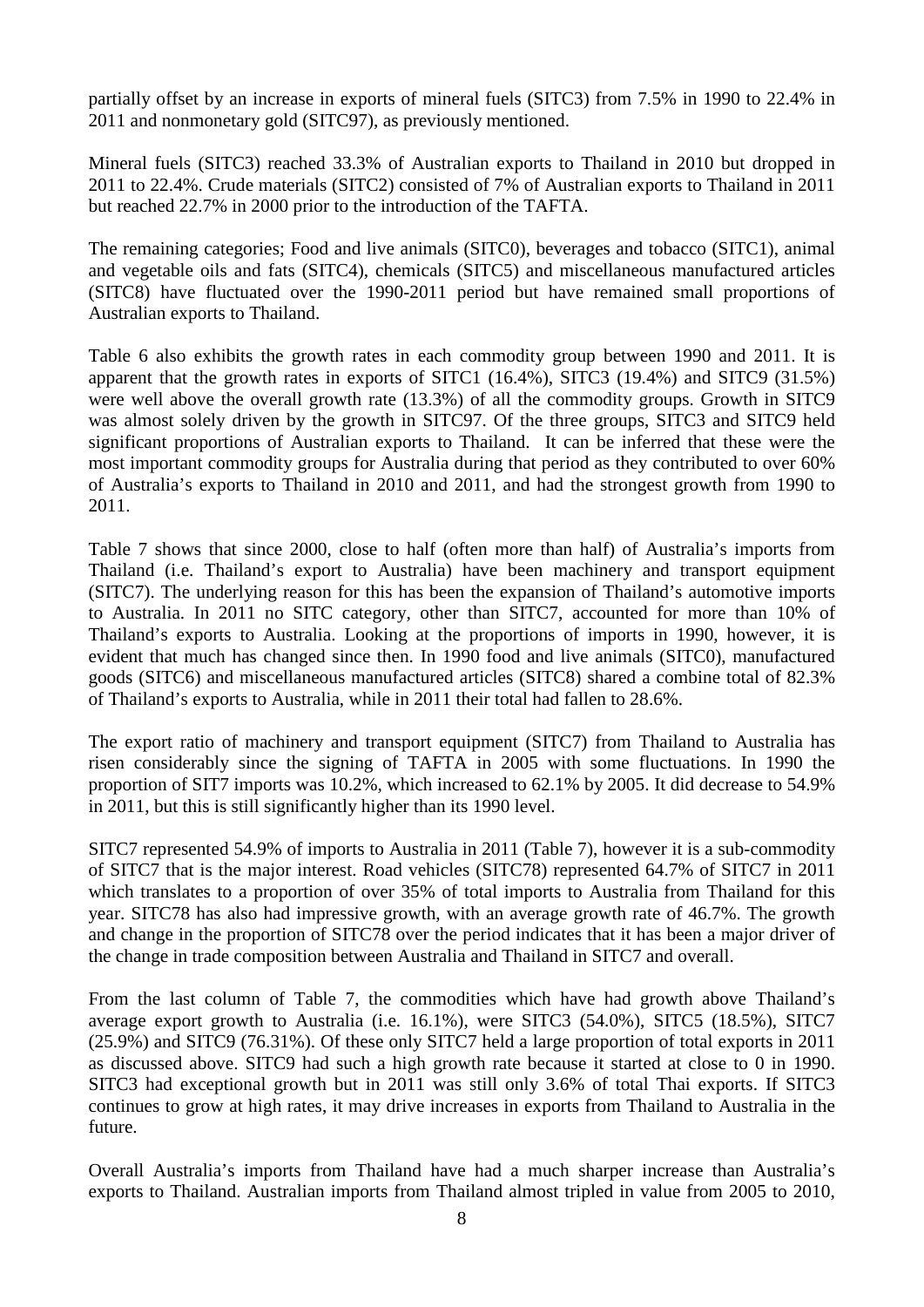whereas during the 5-year intervals before the introduction of the TAFTA it only doubled (1990- 1995, 1995-2000 and 2000-2005). While a strong upward trend has continued in imports, the composition has not changed significantly since the introduction of the TAFTA. It can be seen in Table 7 that besides SITC9 and SITC7 no category has moved more than  $\pm 2\%$  when comparing 2005 to 2011.

#### **(iii) Intra-industry Trade**

The Thai-Australia intra-industry trade index shows the changing trends of intra-industry competition between Australian exports and Thai's imports in Table 8. The trade classifications which have averaged a relatively higher intra-industry trade index between 1990 and 2011 include manufactured goods (SITC6: 75.21), chemicals (SITC5: 74.38), animal and vegetable oils and fats (SITC4: 67.33) and beverages and tobacco (SITC1: 65.81).

With Australia's strong competitiveness in resources and Thailand's impressive growth in exports to Australia it is interesting to see that intra-industry trade of mineral fuel (SITC3) has fluctuated widely between the two countries. In 2010 and 2011 it was 29.83 and 34.87 respectively. It peaked in 2000 at 95.59 but by 2005 had fallen to 66.03. These fluctuations will be examined more closely in Section V (ii) with regard to the cosine index of trade similarity.

The intra-industry trade index for manufactured goods (SITC6) rose from 60.65 in 1990 to 80.25 in 2000, but had fallen to 68.16 by 2005. Since the introduction of the TAFTA, the index has risen to very high levels reaching 99.20 in 2011. This indicates the high level of competition currently taking place within the manufacturing industries of Thailand and Australia. The change has been fueled by stronger import growth from Thailand relative to export growth to Thailand in SITC6. As shown in Tables 6 and 7, these growth rates were on average 7.34% and 11.25%, respectively, between 1990 and 2011.

The intra-industry trade indices of SITC5 and SITC1 have also risen but are less relevant since their composition of imports and exports have been less than 6% and 1% each in 2011 (Tables 6 and 7). Of the two commodity groups, SITC5 (chemicals) has shown very strong import growth averaging 18.51% (Table 7). If this trend continues, there is a strong potential for intra-industry trade and competition in this commodity group between Thailand and Australia in the coming years.

Data in Table 8 shows that Australia's intra-industry trade index for the SITC7 commodity group (machinery and transport equipment) was quite high in the early 1990s (83.73 in 1990 and 93.64 in 1995 respectively). By 2000, however, it fell to 21.33 and has not recovered since then. The reason for this significant drop is the stronger competitiveness of Thailand's automotive industry. On average, Thailand's SITC7 imports to Australia have grown at an impressive rate, 25.9% between 1990 and 2011 (Table 7). Conversely, exports of this commodity group from Australia to Thailand have decreased during the same period (Table 6). This trend is unlikely to change in the coming years as Australia is now very reliant on transport equipment from Thailand and the Australian automotive industry continues to struggle with cost-competitiveness.

The most important industries for both Australia and Thailand, which showed the potential for intra-industry trade were SITC1, SITC4, SITC5 and SITC6. They each had an average index value of more than 65 over the period (Table 8). This type of trade will benefit Australia and Thailand more than dominant exports from one country to the other since each industry can benefit from the other. SITC1 and SITC4 held very small proportions in 2011 (<0.5%) of total exports and imports (Table 6 and 7). SITC5 performed better but was still less than 6% in both categories. SITC6 held 14.0% of Australian exports to Thailand and 9.7% of Thailand's exports to Australia. Because of these facts, only the intra-industry trade index for SITC6 (Manufactured goods) is significant and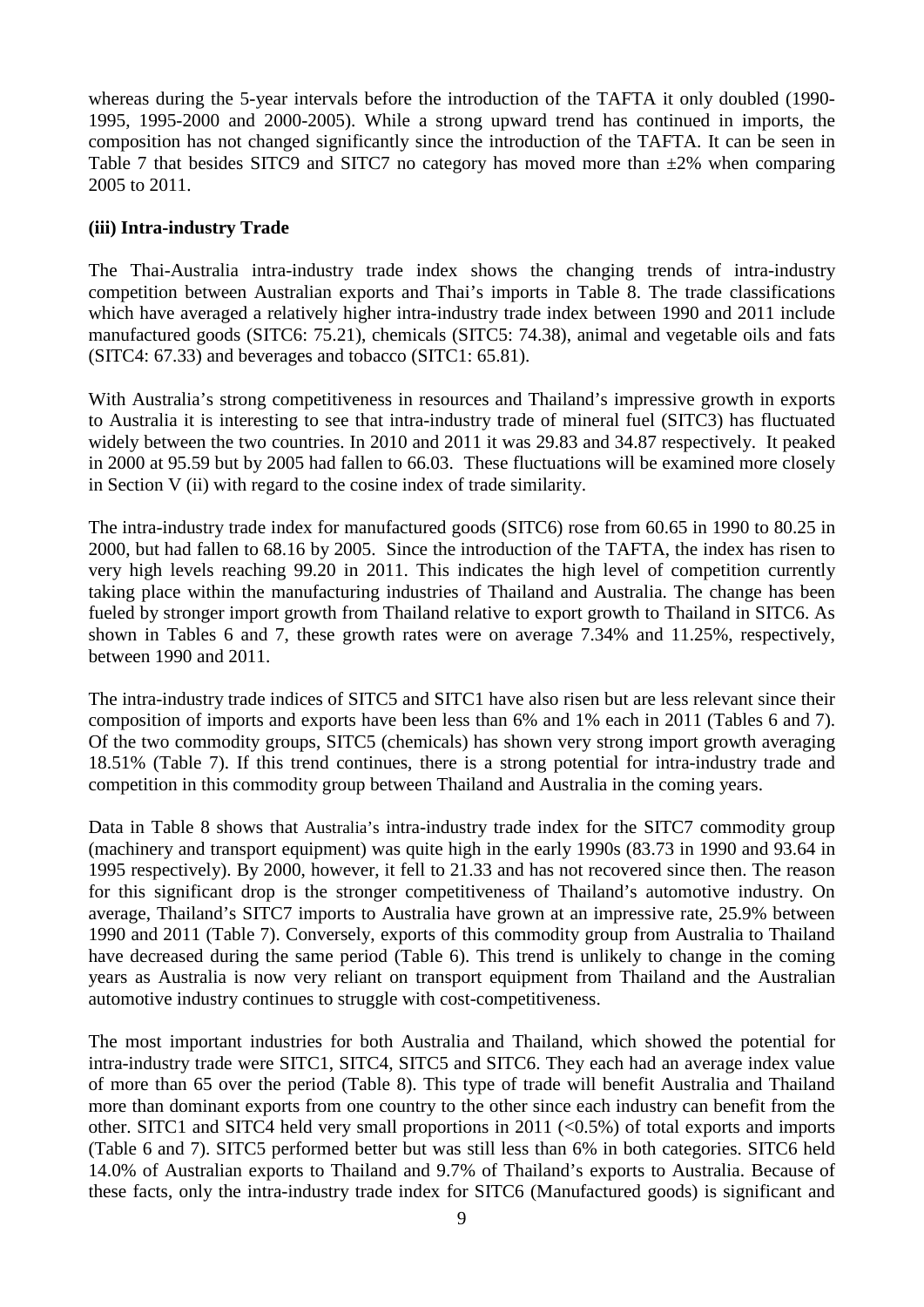the high averages of the other commodity groups can be discounted. More importantly, the intraindustry trade indices which were quite low for the other categories are significant in identifying the nature of Thai-Australian bilateral trade. That is, the trade between Thailand and Australia is very one directional and the intra-industry trade index exhibits that there is little potential for trade collaboration between these countries.

# **(iv) Trade Intensity**

The trade intensities for Australian exports and imports with Thailand in the period 1990-2011 indicate that the driver for most of the bilateral trade is an increase in import intensity, from 1.4 to 2.9 (Table 9). The import intensity index was above 4 from 2008 to 2011, which explains the high growth during this period. Export intensity with Thailand, however, has fallen from 8.5 in 1990 to 0.4 in 2011. This means that the importance of Thailand, as one of Australia's major exporting destinations, has diminished extensively although it has gained some ground as an importing partner.

Australia's import intensity from Thailand has risen steadily from 1995 and continued to rise after the introduction of the TAFTA. The index varied between 1.4 and 2.5 in the pre-TAFTA (1990- 2004) period. It increased to 2.9 in 2005 and reached to a maximum of 4.7 in 2009, dropping back to 2.9 in 2011. Thus, it is hard to say whether the TAFTA has played any significant role in the increase in Australia's import intensity.

The trend in Australian export intensity to Thailand fell significantly between 1990 and 2011, falling dramatically from 8.5 in 1990 to 0.3 in 2004. In the post-TAFTA period (2005-2011) it remained more or less stagnant at a very low level ranging from 0.4 to 0.3. This clearly shows that the export intensity of Australia to Thailand was weak even before the introduction of the TAFTA. If the agreement was solely intended, from Australia's perspective, to increase export intensity to Thailand then the TAFTA has failed in this respect.

The trade intensity index shows clearly that Thai-Australian bilateral trade has been dominated by an improvement in Thailand's export to Australia and that the TAFTA has had few significant positive outcomes for Australian exports to Thailand. Overall the trend in bilateral trade has been influenced by a shift in the focus of Australia to the resources sector. The TAFTA has therefore contributed to enhanced economic growth in Thailand as Thailand has outperformed Australia in export trade.

# **VI. Trade Competitiveness**

#### **(i) Revealed Comparative Advantage Index**

Australia's competitive RCAI categories (Table 10) are food and live animals (SITC0), crude materials (SITC2) and mineral fuels (SITC3), each with a RCAI well above unity; 1.55, 7.92 and 2.17 in 2011 respectively. Australia's export specialisation overwhelmingly lies in SITC2 which has been above 5 since 1990. As seen in Table 6, export composition from Australia to Thailand in SITC2 has been dropping. The reason for such a poor performance is that, despite being internationally competitive in this industry, Australia's exports have not aligned with Thailand's import needs. This point is revisited in Section V (ii) with regard to the cosine index of trade similarity.

Australia's RCAI for non-specialised commodity groups (SITC1 and SITC4-8) remained below unity in each of the selected years between 1990 and 2011 (Table 10). In fact, the RCAI for most of these commodities failed to increase during this period, the exception being beverages and tobacco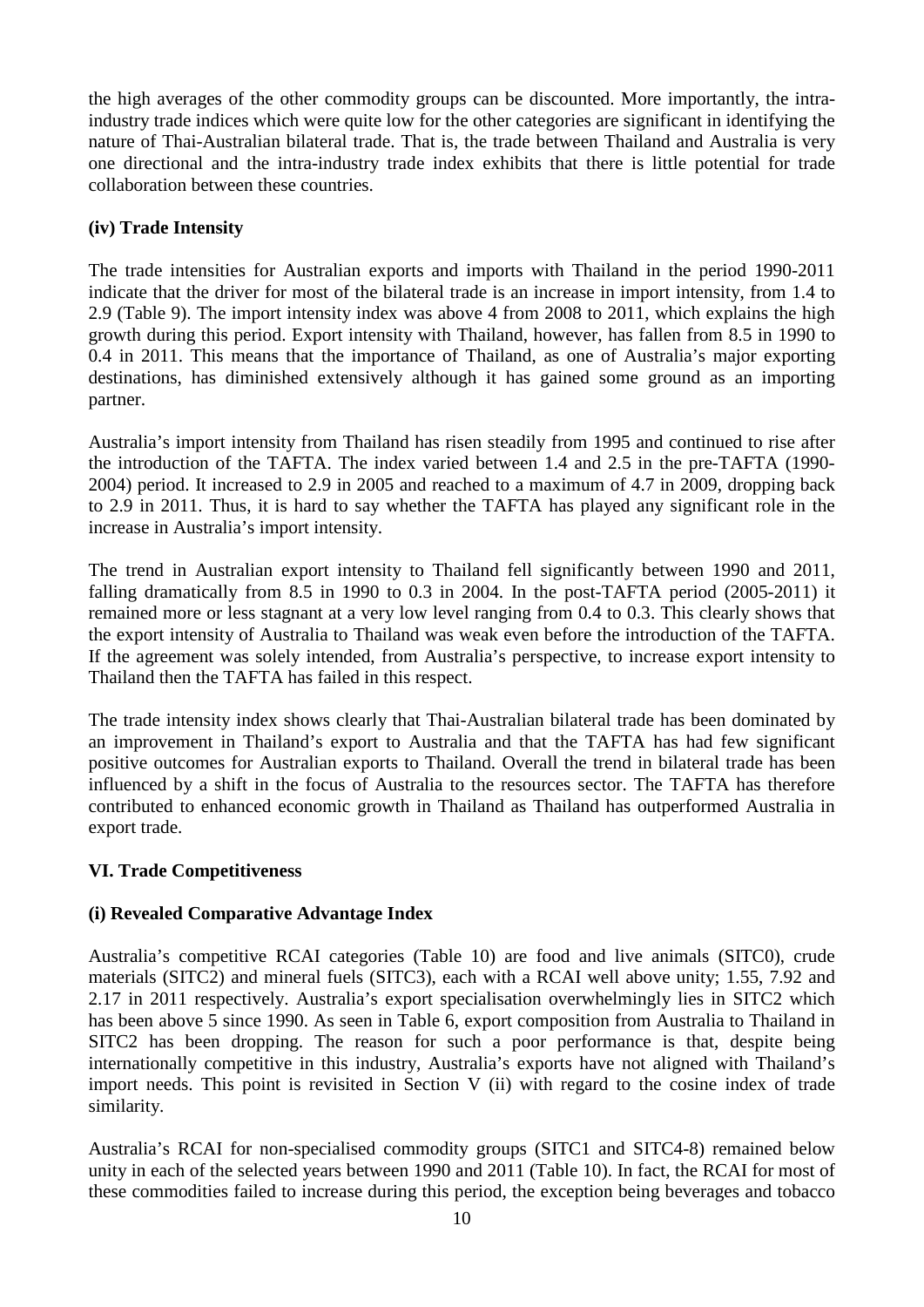(SITC1) whose RCAI did increase. The RCAI for crude materials (SITC2) has increased significantly in each 5 year interval since 1995 possibly due to Australia's increased specialisation in mining over the past decade which has obviously impacted Australian competitiveness in other industries.

Of the 2 digit commodities in Table 10, only non-ferrous metals (SITC68) had a value above unity, contrary to its parent group, SITC6. Australia's advantage in SITC68 was highest in 1990 and 2000  $(RCAI > 4)$  but has fallen in 2005, 2010 and 2011 ending at 1.82. This has happened concurrently to SITC2, which has been increasing steadily. Perhaps production of non-ferrous metals has fallen due to the strong emphasis on the production of crude materials (SITC2) in Australia. In any case, as seen in Table 6, given the large proportion SITC68 holds in SITC6 (71.9%) and in turn SITC6 holds overall (14.0%) , the decrease in specialisation of SITC68 by Australia may explain the below average growth of SITC68 which was 7.09% (Table 6).

Thailand's specialisation according to the RCAI (Table 11) lies in food and live animals (SITC0), and crude materials (SITC2) with an RCAI of 2.18 and 1.67 respectively. Interestingly Thailand's biggest export to Australia, automobiles within SITC7, has only a slight advantage compared to other countries, with an RCAI of 1.21 in 2010 and 1.09 in 2011. Yet the composition of Thailand's exports (Table 7) to Australia shows clearly that machinery and transport equipment (SITC7) dominates these exports.

Transitions in Thailand's specialist exports have occurred over the period and include; the steady fall in food and live animals (SITC0) from 3.81 in 1990 to 2.18 in 2011, the rise in machinery and transport equipment (SITC7) from 0.55 in 1990 to 1.21 in 2010 and the fall in miscellaneous manufactured articles (SITC8) from 2.22 in 1990 to 0.94 in 2011. These movements in specialisation on a global level have in fact been reflected in the composition of Australian imports from Thailand (Table 7). Although each of the above categories has experienced growth, they have also gained or lost a proportion of total imports in line with the rise or fall of their RCAI.

Delving further into the most important commodities with respect to Thailand's exports to Australia, SITC74 and SITC78 have increased significantly from 0.54 and 0.1 in 1990 to 1.06 and 1.00 in 2011, respectively. The changes in the RCAI toward unity of these two categories are important in explaining the growth in SITC7. However, a value close to unity, does not explain the dominant growth in SITC7 well because it only implies that Thailand is about as good as the rest of the world in producing SITC7. This puts Thailand in a position to export these goods competitively but it is other economic factors that make Australia such a high importer of SITC78 (Road vehicles) and SITC7 as a whole. These factors may include the proximity of Australia and Thailand, for example. It is unlikely, however, to be due to the TAFTA because of the small change in proportion of SITC78 from 2005 to 2010 and the general trend predating the TAFTA (Table 7).

In the following section, the cosine index of trade similarity is employed to explain the discrepancies in the movement in composition of Thai-Australian exports and imports as compared to the changes in the RCAI.

# **(ii) Cosine Index of Trade Similarity**

The overall Cosine Index of Trade Similarity (CITS) reveals that Thailand is in a strong position to export to Australia. From 1990 to 1995, Thailand's CITS rose from 0.72 to 0.89 (Table 13) and has hovered above 0.94 since then. Thailand's CITS with Australia was consistently at a relatively higher level; it is easy to see why Thailand gained in export trade with Australia in the post-TAFTA period. Compatibility and reduced export restrictions have obviously helped Thailand enhance its exports to Australia. In Table 14, Australian exports have been getting less compatible with Thai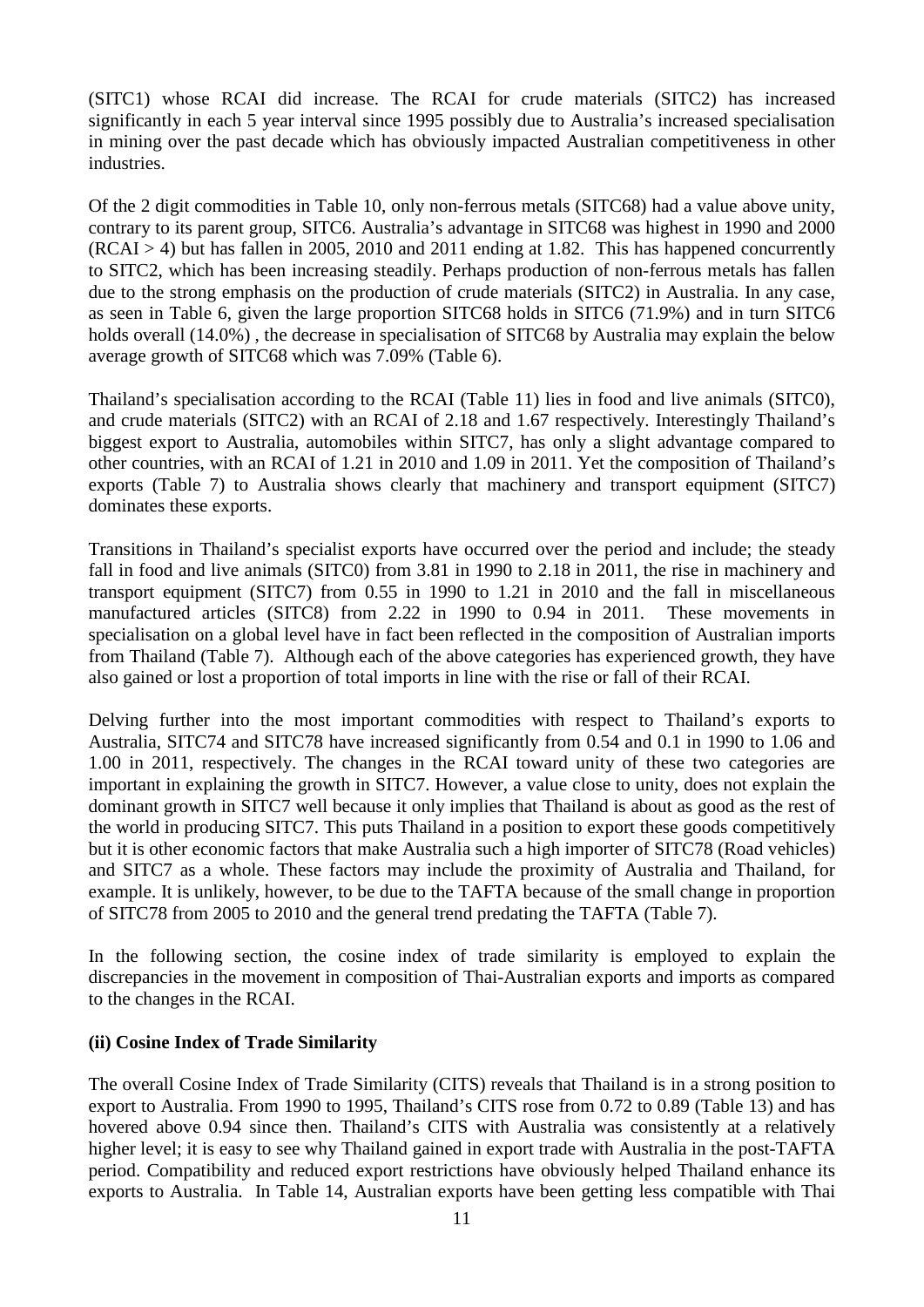imports since 2008, dropping from a high of 0.64 in 2008 to 0.48 in 2011, its lowest level in the past 22 years. Even though exports are rising from Australia to Thailand it is not due to a well aligned need for goods from Thailand or availability of goods in Australia.

The CITS for Thailand's exports and Australia's imports of individual commodities, specifically the ones in which Thailand specialises, as determined by the RCAI, are food and live animals (SITC0), crude materials (SITC2) and, machinery and transport equipment (SITC7). SITC0 averaged 0.79 since 1990 which is below the overall average CITS for Thailand's exports to Australia (Table 14) but still indicates that Thailand is well positioned to export food and live animals to Australia. Thailand does in fact export relatively more of SITC0 to Australia [see Section V (iii)]. Crude materials (SITC2) had an average CITS of 0.32 explaining the low volumes of exports in SITC2 exported by Thailand to Australia. SITC7, driven by exports from Thailand's automotive industry, has performed well in its CITS value. This can be seen in Table 14 with an average CITS of 0.77 from 1990 to a high of 0.90 recently in 2010. Coupled with Thailand's specialisation in SITC7 (RCAI was 1.21 in 2010), and Australia's fall in specialisation of SITC7 over that period, it follows that Australia is not as competitive in this industry as it once was.

The CITS for Australia's exports and Thailand's imports of individual commodities in which Australia specialises are crude materials (SITC2) and mineral fuels (SITC3). SITC2 had an average index of 0.61 with only small fluctuations to this occurring and SITC3 averaged lower at 0.44, reaching 0.74 in 2000 but dropping to 0.35 by 2011 (Table 13).

The relatively low compatibility of the commodity groups that Australia usually specialises in for its export destinations and the fall in its CITS to its lowest level over the past 22 years, explains why Australia's exports to Thailand have failed to grow at the same rate as Thailand's exports to Australia.

# **(iii) Net Exports Ratio**

The net exports ratio is conducted from Australia's point of view and can be seen in Table 15. Figures in Table 15 show that whilst some items have remained relatively stable, including food and live animals (SITC0), crude materials (SITC2) and miscellaneous manufactured articles (SITC8), most other items have varied significantly. Each of these stable items has averaged a net export ratio of -31.6%, 77.9% and -64.5% since 1990 respectively, revealing a comparative advantage in crude material for Australia and a comparative advantage in food and live animals and miscellaneous manufactured articles for Thailand.

There has been a definite downward trend in Australia's net exports ratio for machinery and transport equipment (SITC7) to Thailand. The net export ratio for this commodity group decreased from 16.8% in 1990 to -78.6% in 2011. There was rapid decrease over ten years, from 1990 to 2000 when SITC7 saw a drop from 16.8% to -78.6%. Since 2000, this ratio for SITC7 continued to decrease but at a much slower rate, ending at -92.3% in 2011. It does not appear that the TAFTA has affected this industry at all, given that since its introduction in 2005 the net export ratio for this commodity group has remained more or less stable. The transport industry was already heavily weighted in Thailand's favour due to the factors that existed prior to the signing of the TAFTA in 2005. So the apparent comparative advantage Thailand has in SITC7 is not due to the TAFTA; in fact, it has been affected by it very little.

Net export ratios estimated by classifying the SITC7 group of commodities at the 2 digit level demonstrate that the large swing in SITC7 was replicated in both SITC74 and SITC78. SITC78 in particular swung from 74.5% in 1990 to a high of -99.2% in 2010. Given these hold a large proportion of SITC7, particularly in imports, these two commodities were the main driver of the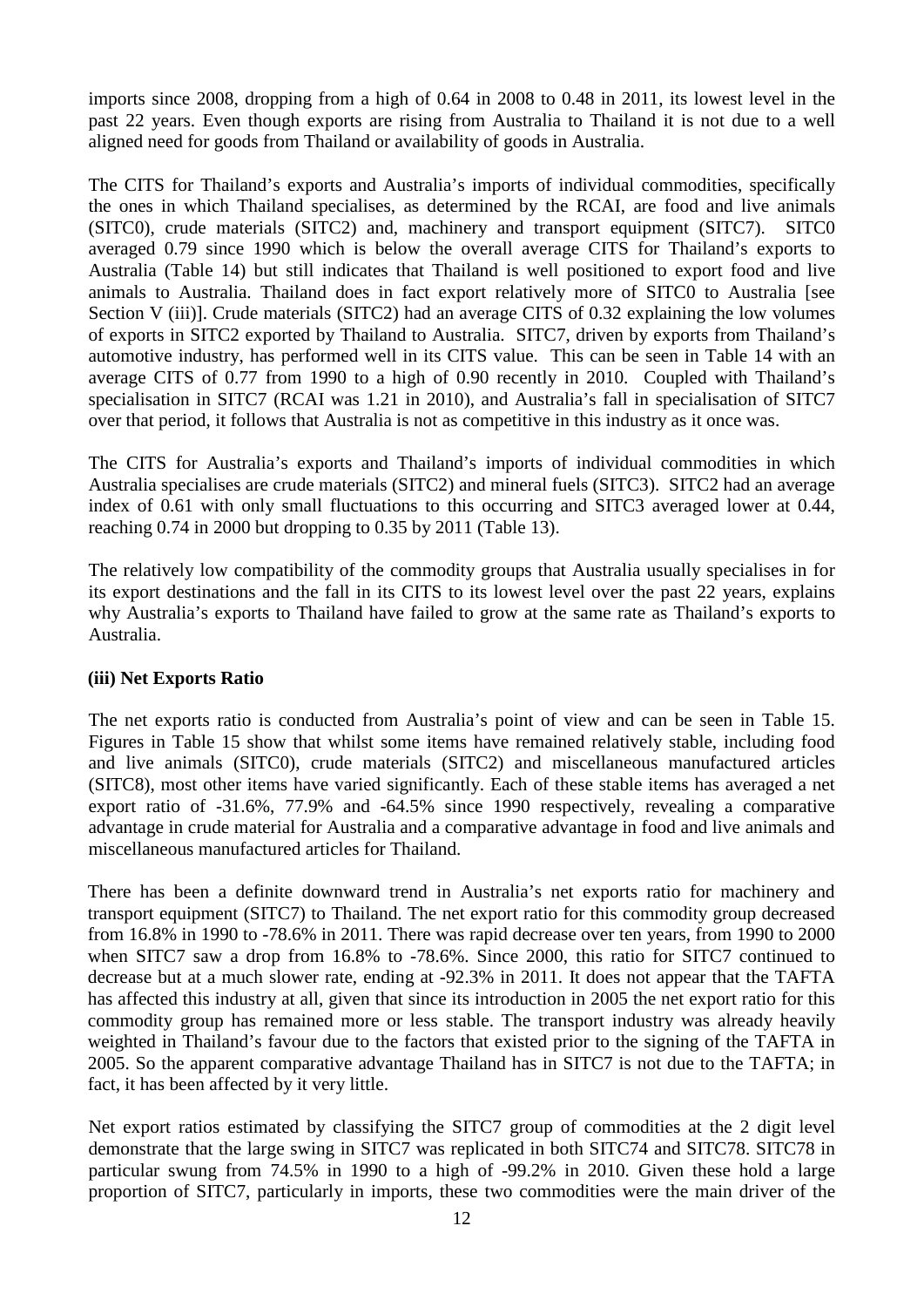overall trend in SITC7. The net export ratio for SITC78 has been below-95% since 2002 which reveals the importance of Thailand's automotive industry to Australia, even if Thailand doesn't have the greatest specialisation advantage, as shown in the RCAI [see Section V (i)].

Other areas of interest include mineral fuels (SITC3), which dipped negatively in the period 1998 to 2003. At other times, SITC remained above 35% in Australia's favour, averaging 42.3% since 1990.

# **(iv) Constant Market Share Analysis**

# *Australia's exports to Thailand*

Over the study period,  $1990 - 2011$ , Australia's exports to Thailand grew at an average<sup>[5](#page-14-0)</sup> of 13.16% per year (see Table 16). Meanwhile, Thailand's standard import growth from the world averaged less than this - increasing by only 10.43% per year. By CMS analysis, this disparity between Australia's export growth and standard growth is accounted for by a commodity composition effect and competitiveness residual. The years of significant negative growth in Australia's exports to Thailand (1996-98 and 2009) have been accompanied by negative standard Thailand import growth, but with no clear connection with commodity composition (demand of Australian exports from Thailand) or competitiveness.

The commodity composition effect increased on average by 1.40% per year, and has fluctuated from a low of -9.42% in 2000 to a high of 26.50% in 2011. This fluctuation means that in some years, commodity composition can play a significant role and that Thailand's demand for Australia's exports is quite volatile.

The competitiveness residual has increased on average by 0.84% per year, and has fluctuated from a low of -28.64% in 2011 to a high of 28.32% in 2004. Similar to commodity composition, it is clear there is a large volatility in competitiveness that can play a significant role in Australia's exports to Thailand. For example, the competitiveness level of -13.64% in 2003 explains the fall in export growth from 2002 to 2003.

# *Thailand's exports to Australia*

Over the sample period 1990-2011, Thailand's exports to Australia grew on average by 17.0% per year (see Table 17). This far surpassed Australia's total import growth average of 9.3% per year. This discrepancy is significant because it indicates Thailand's continual rise as an important exporting partner to Australia.

The commodity composition effect has fallen on average by 0.8% per year, and has fluctuated from a low of -2.4% in 2000 to a high of 4.1% in 2009. This fluctuation is of small magnitude relative to the competitiveness residual, which has risen on average by 7.9% per year. The positive rate suggests Thailand's exports to Australia are growing at a rate higher than world exports for the majority of commodities. In aggregate terms, the competitiveness effect matches the standard growth component, and is important in explaining large swings in export growth in 2000-2001, 2003-2004 and 2010-2011.

Shortly after the introduction of the TAFTA, Thailand's competitiveness was strong with Australia; above 15% except in 2008 (8.2%). More recently, however, it has worsened. In 2010 it was 5.4% and in 2011 it fell to its lowest level of the period, -34.0%. Such a significant drop, considering the

 $\overline{a}$ 

<span id="page-14-0"></span> $^5\,$  The average quoted in the CMS analysis is a geometric average.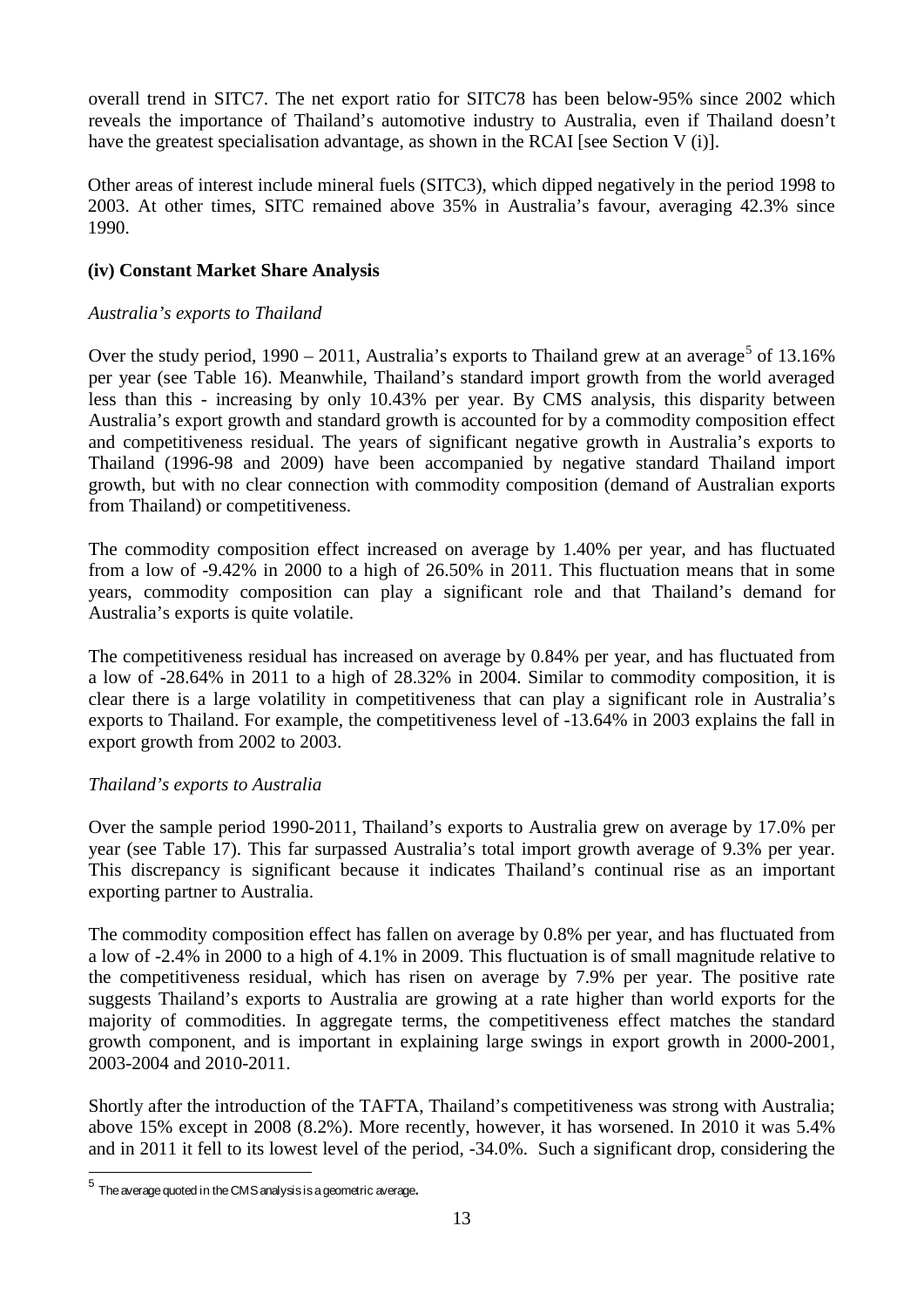strength of Thailand's competiveness before 2010, may be related to an exogenous event such as the Thailand flooding which coincided with the first fall in Thailand's competitiveness in 2010.

# **VII. Conclusions and Policy Implications**

Since the 1990s, trade relations between Australia and Thailand have significantly changed. These changes are reflected in the bilateral trade patterns and trade performance of each nation in the other's market. Australia's share in Thailand's trade and Thailand's share in Australia's trade have improved between 1990 and 2011. The composition of bilateral trade has also changed over the years. In the case of Australia, the importance of manufactured goods (SITC6) as one of the key export commodity groups significantly decreased. Its ratio of total exports to Thailand decreased from 43.5% in 1990 to 14.0% in 2011. On the contrary, the share commodity group SITC9 (otherwise not classified) increased dramatically from 1.7% in 1990 to 39.6% in 2011. Interestingly, gold and non-monetary goods (SITC97) constituted between 97.4% and 99.6% of the goods under the SITC9 commodity group during 1990-2011. For Thailand, it lost ground in terms exporting food and live animals (SITC0). The contribution of this group of commodities to Thailand's total exports to Australia decreased from 32.5% in 1990 to 9.6% in 2011. Another commodity which lost market share in Australia was manufactured goods (SITC6). Its relative share decreased from 23.9% in 1990 to 9.7%. Surprisingly, the increase in the ratio of Thailand's export of machinery and transport equipment to Australia has been quite impressive, increasing from 10.2% in 1990 to 54.9% in 2011. Most of the goods in this commodity group came from Thailand's automobile sector (mainly vehicles) whose contribution, to SITC6, increased from a mere 2.6% in 1990 to 64.7% in 2011.

In terms of trade performance, Australia has lost some of its competitiveness in food and live animals, and mineral fuels and lubricants perhaps due to its shift in export focus to crude materials. Whereas Thailand has automotive vehicles driving exports to Australia, Australia has no equivalent export industry for Thailand. This is surprising given the high RCAI in crude materials; Australia's speciality. The CITS analysis exhibits that Thailand has very little need for Australia's crude materials, regardless of how good Australia is at producing them.

There has been a remarkable shift in Australia's trade policy since the 1980s. Australia has gradually deregulated its industrial sector by withdrawing government protection for domestic industries. Unfortunately, this sector has remained globally uncompetitive. On the contrary, the growth in demand for Australian mineral resources specifically in India and China, has contributed to significant expansion of the mining sectors. Side by side, Thailand's demand for this group of commodities has also increased. The increase in share of SITC3 (mineral fuels, lubricants and related) to Australia's exports to Thailand demonstrates this. The high value of the Australian dollar has also made Australian manufacturers less competitive in international markets when exporting their products. Thus, Australia is currently experiencing what is usually described as a 'two speed economy'.

The change in Australia's composition of trade has been driven by a rise in the RCAI index for mineral fuels since 2005 and a fall in this for manufactured goods since 2000. CMS analysis also indicates volatility in the commodity composition effect and competitiveness residual.

It is apparent that the composition of Thailand's exports to Australia has changed even more dramatically. The share of manufactured goods, food and live animals fell considerably, and has been replaced by a rise in the export of machinery and transport equipment in the period 1990- 2011. In general, there has been a strong upward trend in Thailand's export sector, with export commodities aligning with Australia's import needs. This has not been the case for the reverse trade flow. The categories of food and live animals, and crude materials for which Thailand has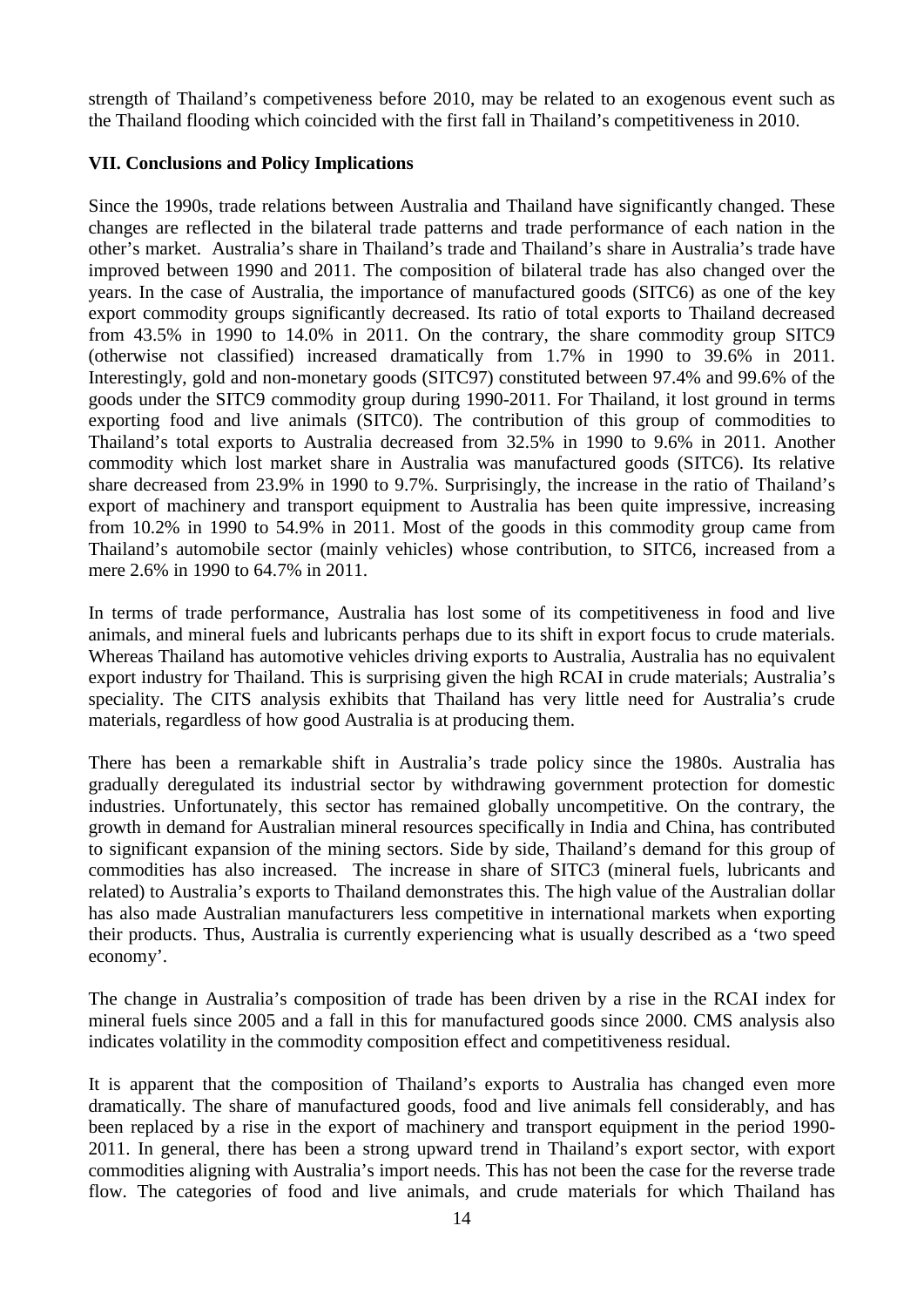maintained a specialisation in and has been aligned with Australian import needs have not performed well relative to the domination of automotive exports to Australia. Considering the low specialisation (still above unity) of machinery and transport equipment which Thailand has exhibited, it is profound that since 2000 this commodity group constituted more than 50% of Thailand's exports to Australia. This is reflective of Australia's huge need for relatively inexpensive imported cars.

In a more general sense, the evidence from CMS suggests the changes in Thailand's exports to Australia have been driven mainly by Thailand's competitiveness as an exporter. CMS analysis finds that the competitiveness residual explains most of the difference between export and standard growth for Thailand.

The TAFTA, as a determinate of trade between Thailand and Australia has, in recent years, reinforced the trends of exports from Thailand but had no revealed effect on Australia's exports. Post-TAFTA exports from Thailand have shown strong competiveness in the Australian market [see Section V (iv)] but Australia has not enjoyed similar competitiveness in Thailand.

Experience from the TAFTA could be used by Australian policy makers to design and establish future FTAs with Southeast nations which have similar economic characteristics to Thailand. Australia should be aware that the distribution of gains from establishing a free trade agreement may be distributed unevenly if the trading partners do not have the same level of development, similar tariff structures or similar socio-economic characteristics as in the case of the TAFTA. Policy makers in Thailand however, should be encouraged to reduce trade barriers in the coming years in order to establish more FTAs for the enhancement of this newly industrialising country's export opportunities and to promote economic growth. In this sense, it is part of Australia's global responsibility to engage in FTAs with developing nations to encourage and participate in their development.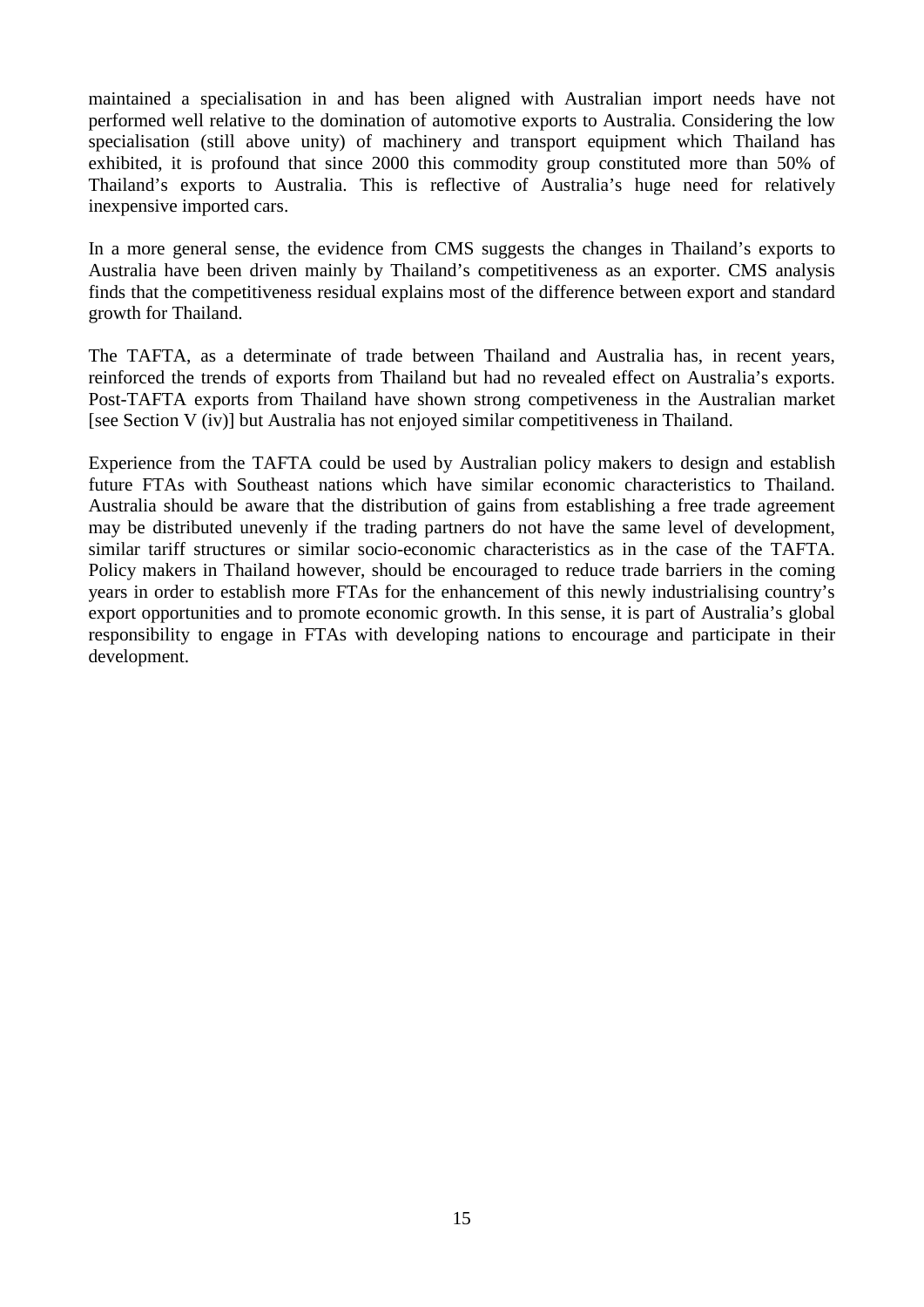# **Tables**

Table 1: Basic Economic Indicators of Australian and Thailand: 1990 and 2011

| Indicator                                                            |           | Australia |           | Thailand |          |         |  |  |
|----------------------------------------------------------------------|-----------|-----------|-----------|----------|----------|---------|--|--|
|                                                                      |           |           | 1990-2011 |          |          |         |  |  |
|                                                                      | 1990      | 2011      | Growth*   | 1990     | 2011     | Growth* |  |  |
| GDP (constant 2000 US\$<br>billions)                                 | 299.55    | 572.46    | 3.13%     | 79.36    | 187.64   | 4.18%   |  |  |
| GDP per Capita<br>(constant 2000 US\$)                               | 17,553    | 25,307    | 1.77%     | 1,391    | 2,699    | 3.49%   |  |  |
| Exports of goods<br>and services (constant<br>2000 US\$ billion)     | 37.79     | 107.83    | 5.12%     | 29.87    | 146.11   | 7.85%   |  |  |
| Imports of goods<br>and services (constant<br>2000 US\$ billion)     | 46.29     | 193.66    | 7.05%     | 38.45    | 130.90   | 6.01%   |  |  |
| Total trade of goods<br>and services (constant<br>2000 US\$ billion) | 84.08     | 301.49    | 6.27%     | 68.32    | 277.01   | 6.89%   |  |  |
| Population (millions)                                                | 17.06     | 22.62     | 1.35%     | 57.07    | 69.52    | 0.94%   |  |  |
| Life Expectancy at<br>Birth (years)                                  | 77        | 82(2010)  | 0.30%     | 72       | 74       | 0.13%   |  |  |
|                                                                      |           | Australia |           |          | Thailand |         |  |  |
| Area $(sq. km)$                                                      | 7,682,300 |           |           |          | 510,890  |         |  |  |

\* Geometric average for years 1990 to 2011 inclusive used.

Source: Estimated from World Bank (2012)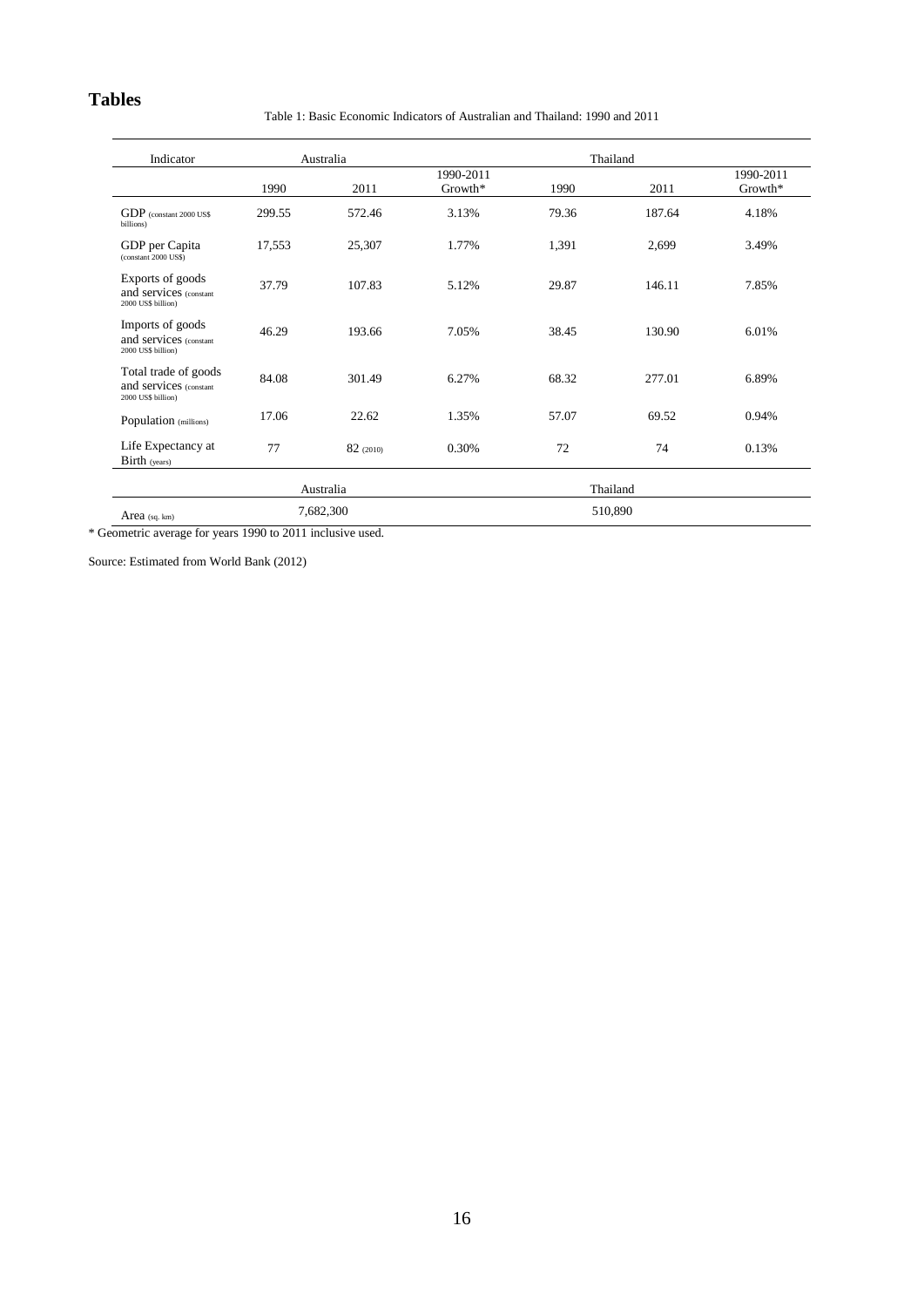| Year     | Australia | Thailand  |
|----------|-----------|-----------|
| 1990     | 2.06%     | 9.63%     |
| 1991     | $-1.61%$  | 7.36%     |
| 1992     | $-0.77%$  | 7.13%     |
| 1993     | 3.10%     | 7.43%     |
| 1994     | 2.95%     | 8.15%     |
| 1995     | 2.74%     | 8.28%     |
| 1996     | 2.64%     | 4.83%     |
| 1997     | 2.74%     | $-2.46%$  |
| 1998     | 3.44%     | $-11.56%$ |
| 1999     | 3.76%     | 3.20%     |
| 2000     | 2.62%     | 3.51%     |
| 2001     | 0.53%     | 0.98%     |
| 2002     | 2.65%     | 4.11%     |
| 2003     | 1.89%     | 5.95%     |
| 2004     | 2.95%     | 5.23%     |
| 2005     | 1.83%     | 3.60%     |
| 2006     | 1.53%     | 4.19%     |
| 2007     | 1.94%     | 4.24%     |
| 2008     | 1.72%     | 1.78%     |
| 2009     | $-0.73%$  | $-2.95%$  |
| $2010\,$ | 0.73%     | 7.16%     |
| $2011\,$ | 0.46%     | $-0.49%$  |

Table 2: Australia and Thailand GDP Growth Per Capita (2000 constant \$US): 1990-2011

Source: Estimated from World Bank (2012)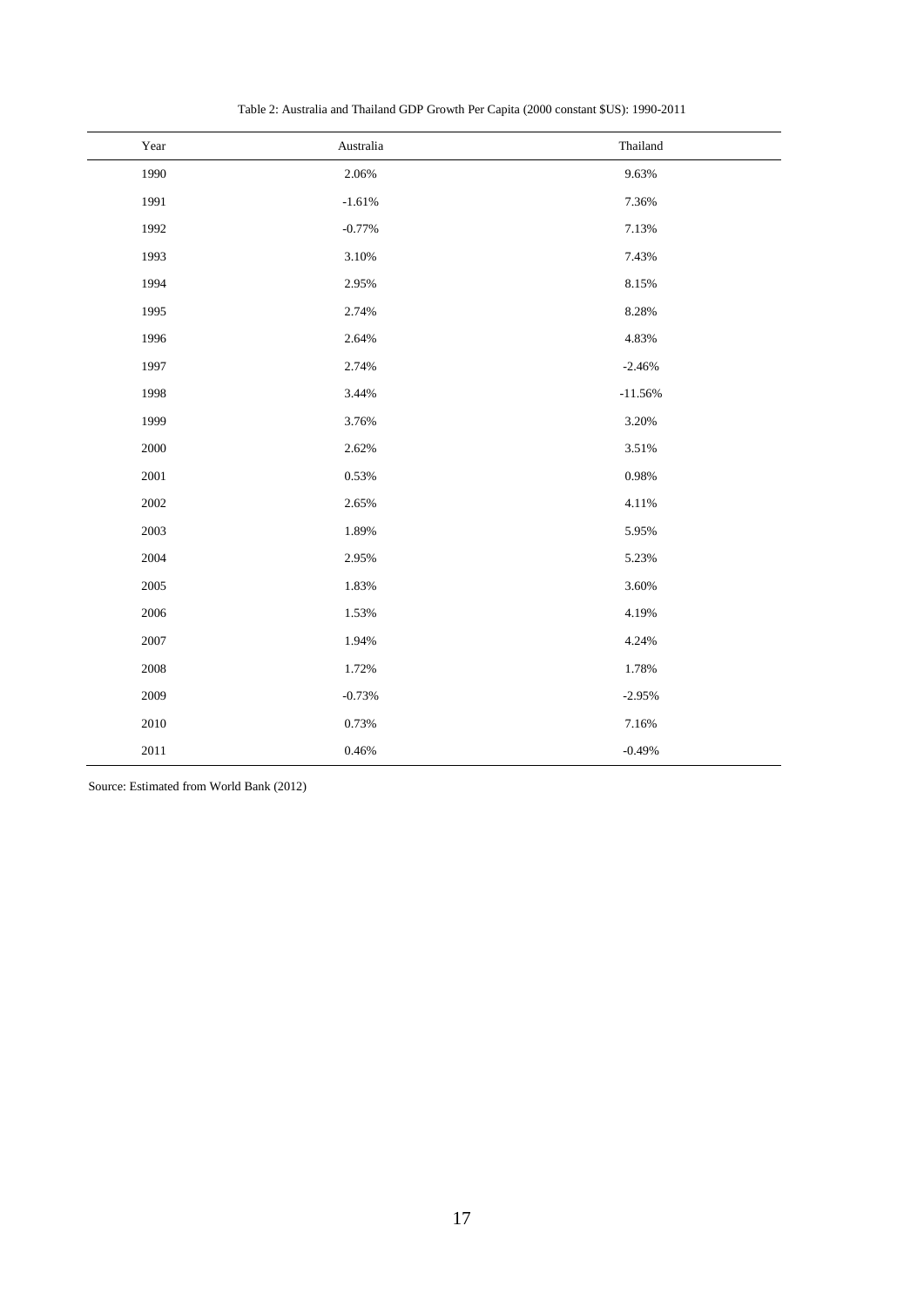| Year | <b>Exports</b> |        |          | Imports |          | <b>Total Trade</b> |  |  |
|------|----------------|--------|----------|---------|----------|--------------------|--|--|
|      | Thailand       | World  | Thailand | World   | Thailand | World              |  |  |
| 1990 | 0.46           | 38.78  | 0.36     | 38.63   | 0.82     | 77.41              |  |  |
| 1991 | 0.50           | 40.78  | 0.44     | 38.46   | 0.94     | 79.24              |  |  |
| 1992 | 0.74           | 42.08  | 0.50     | 40.60   | 1.24     | 82.68              |  |  |
| 1993 | 0.81           | 41.88  | 0.50     | 42.37   | 1.31     | 84.25              |  |  |
| 1994 | 0.97           | 47.25  | 0.62     | 49.92   | 1.59     | 97.17              |  |  |
| 1995 | 1.22           | 53.00  | 0.72     | 57.42   | 1.94     | 110.42             |  |  |
| 1996 | 1.22           | 60.21  | 0.82     | 61.40   | 2.04     | 121.61             |  |  |
| 1997 | 1.13           | 62.82  | 0.94     | 61.83   | 2.07     | 124.65             |  |  |
| 1998 | 0.73           | 55.81  | 0.99     | 60.77   | 1.72     | 116.58             |  |  |
| 1999 | 0.86           | 54.53  | 1.38     | 65.20   | 2.24     | 119.73             |  |  |
| 2000 | 1.13           | 63.77  | 1.63     | 67.76   | 2.76     | 131.53             |  |  |
| 2001 | 1.18           | 63.33  | 1.38     | 60.91   | 2.57     | 124.24             |  |  |
| 2002 | 1.37           | 64.98  | 1.71     | 69.55   | 3.08     | 134.54             |  |  |
| 2003 | 1.47           | 70.25  | 2.36     | 84.82   | 3.83     | 155.07             |  |  |
| 2004 | 2.25           | 86.44  | 2.78     | 103.76  | 5.03     | 190.20             |  |  |
| 2005 | 3.15           | 105.75 | 3.68     | 118.92  | 6.82     | 224.67             |  |  |
| 2006 | 3.22           | 123.32 | 4.72     | 132.65  | 7.94     | 255.97             |  |  |
| 2007 | 3.66           | 139.12 | 6.54     | 155.66  | 10.20    | 294.78             |  |  |
| 2008 | 4.49           | 186.85 | 8.61     | 191.58  | 13.10    | 378.44             |  |  |
| 2009 | 3.32           | 153.77 | 9.21     | 158.94  | 12.54    | 312.71             |  |  |
| 2010 | 5.25           | 206.71 | 9.89     | 188.74  | 15.14    | 395.45             |  |  |
| 2011 | 6.52           | 245.63 | 8.71     | 234.32  | 15.24    | 479.95             |  |  |

Table 3: Australian Trade with Thailand and the World: 1990-2011 (\$US billions)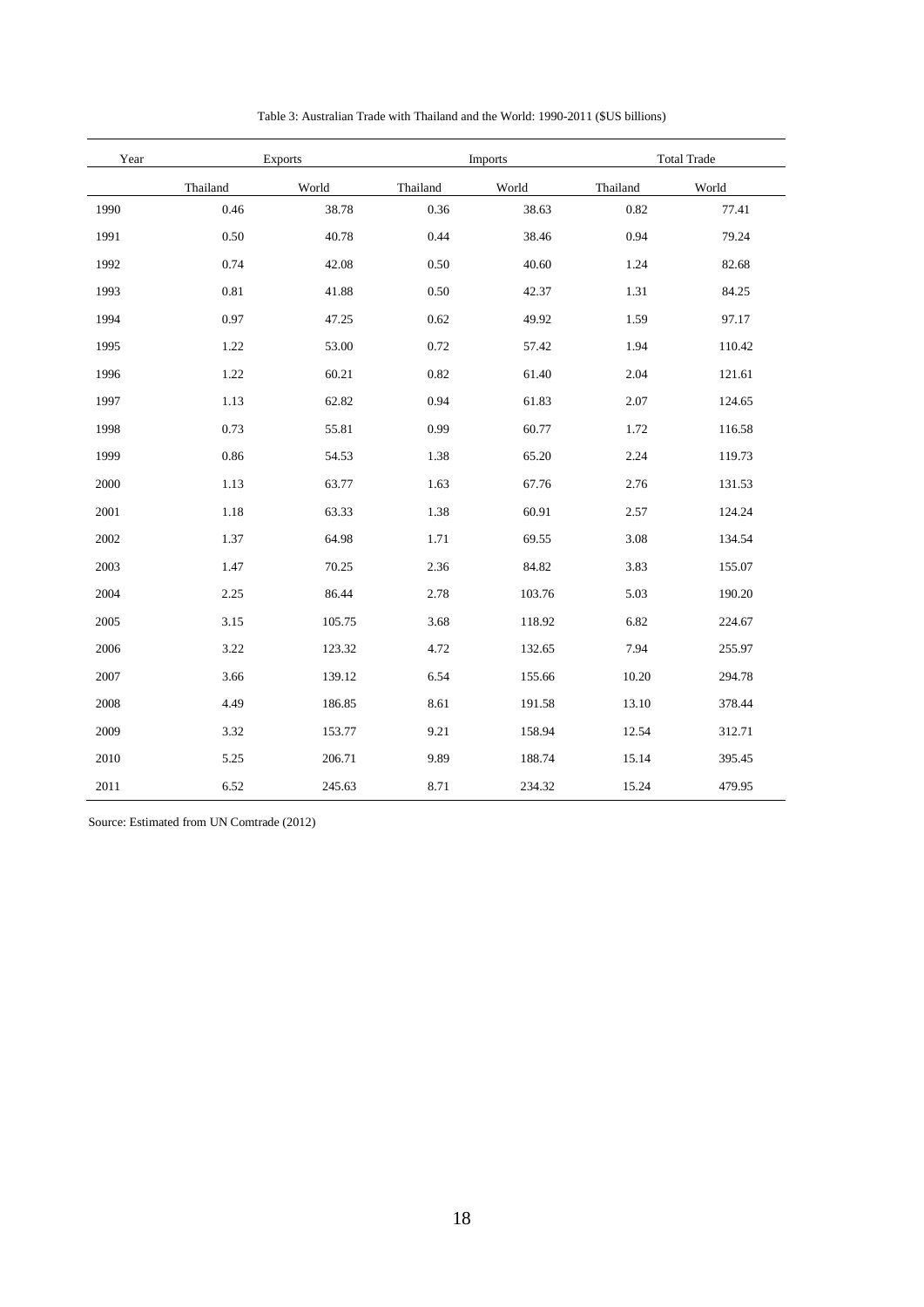| Table 4: Australia's Share in Thailand's Trade: 1990-2011 |  |
|-----------------------------------------------------------|--|
|-----------------------------------------------------------|--|

| Year | Exports  | Imports | Total |
|------|----------|---------|-------|
| 1990 | 1.62%    | 1.68%   | 1.65% |
| 1991 | 1.63%    | 1.75%   | 1.70% |
| 1992 | 1.62%    | 2.24%   | 1.96% |
| 1993 | 1.38%    | 2.06%   | 1.75% |
| 1994 | 1.42%    | 1.97%   | 1.72% |
| 1995 | 1.38%    | 1.87%   | 1.65% |
| 1996 | $1.51\%$ | 1.94%   | 1.75% |
| 1997 | 1.64%    | 2.05%   | 1.85% |
| 1998 | 1.82%    | 2.11%   | 1.95% |
| 1999 | 2.25%    | 1.94%   | 2.11% |
| 2000 | 2.35%    | 1.88%   | 2.13% |
| 2001 | 2.09%    | 2.19%   | 2.14% |
| 2002 | 2.41%    | 2.32%   | 2.37% |
| 2003 | 2.70%    | 2.09%   | 2.40% |
| 2004 | 2.56%    | 2.34%   | 2.45% |
| 2005 | 2.87%    | 2.75%   | 2.81% |
| 2006 | 3.35%    | 2.67%   | 3.01% |
| 2007 | 3.74%    | 2.74%   | 3.26% |
| 2008 | 4.50%    | 2.89%   | 3.69% |
| 2009 | 5.63%    | 2.83%   | 4.32% |
| 2010 | 4.80%    | 3.23%   | 4.04% |
| 2011 | 3.49%    | 3.48%   | 3.49% |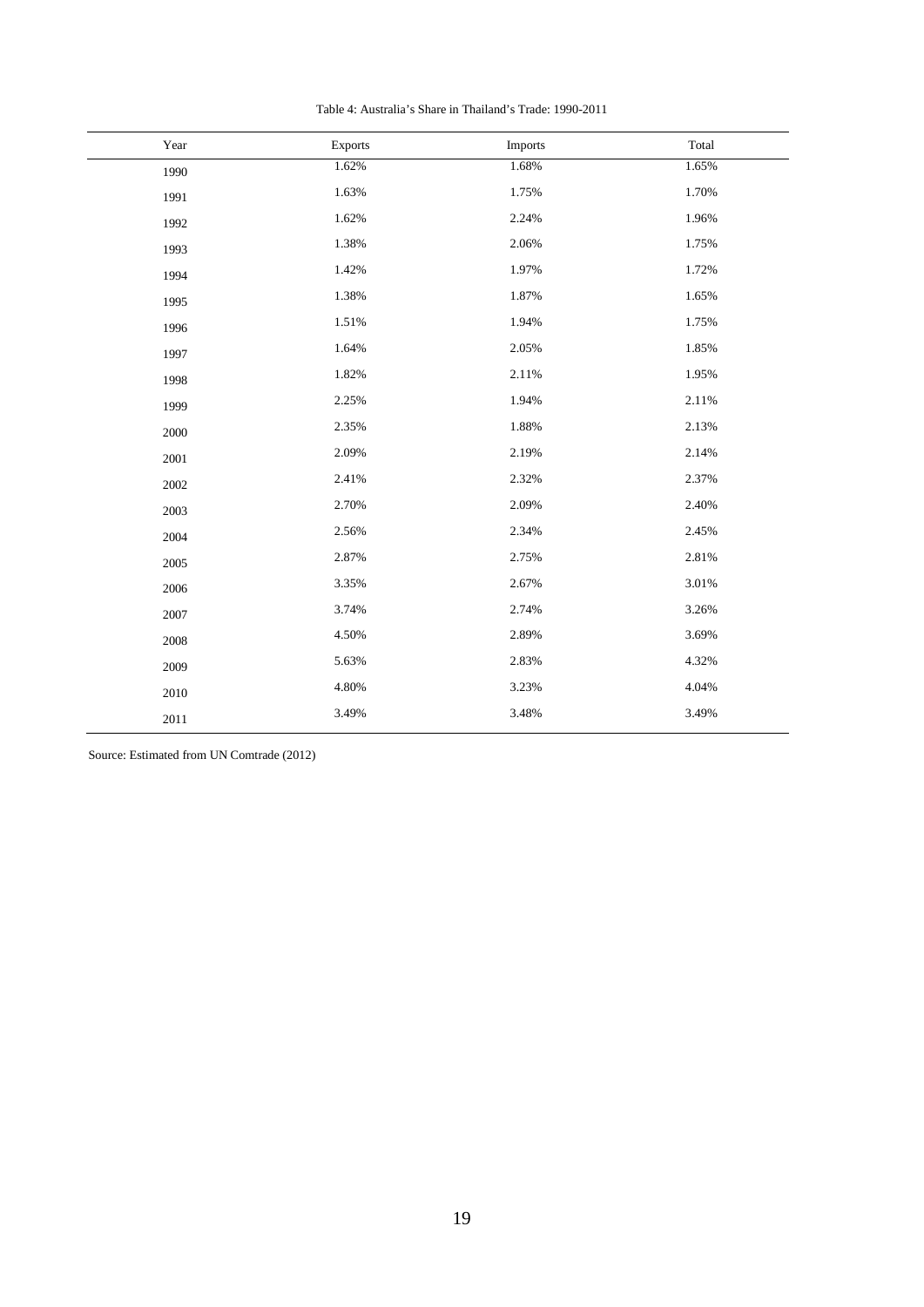| Table 5: Thailand's Share in Australia's Trade: 1990-2011 |  |  |
|-----------------------------------------------------------|--|--|
|-----------------------------------------------------------|--|--|

| Year | Exports | Imports | Total |
|------|---------|---------|-------|
| 1990 | 1.19%   | 0.94%   | 1.06% |
| 1991 | 1.22%   | 1.13%   | 1.18% |
| 1992 | 1.76%   | 1.24%   | 1.51% |
| 1993 | 1.94%   | 1.18%   | 1.56% |
| 1994 | 2.05%   | 1.25%   | 1.64% |
| 1995 | 2.31%   | 1.26%   | 1.76% |
| 1996 | 2.03%   | 1.33%   | 1.67% |
| 1997 | 1.79%   | 1.53%   | 1.66% |
| 1998 | 1.30%   | 1.63%   | 1.47% |
| 1999 | 1.58%   | 2.11%   | 1.87% |
| 2000 | 1.78%   | 2.41%   | 2.10% |
| 2001 | 1.87%   | 2.27%   | 2.06% |
| 2002 | 2.10%   | 2.46%   | 2.29% |
| 2003 | 2.09%   | 2.78%   | 2.47% |
| 2004 | 2.61%   | 2.68%   | 2.64% |
| 2005 | 2.97%   | 3.09%   | 3.04% |
| 2006 | 2.61%   | 3.56%   | 3.10% |
| 2007 | 2.63%   | 4.20%   | 3.46% |
| 2008 | 2.40%   | 4.49%   | 3.46% |
| 2009 | 2.16%   | 5.80%   | 4.01% |
| 2010 | 2.54%   | 5.24%   | 3.83% |
| 2011 | 2.66%   | 3.72%   | 3.18% |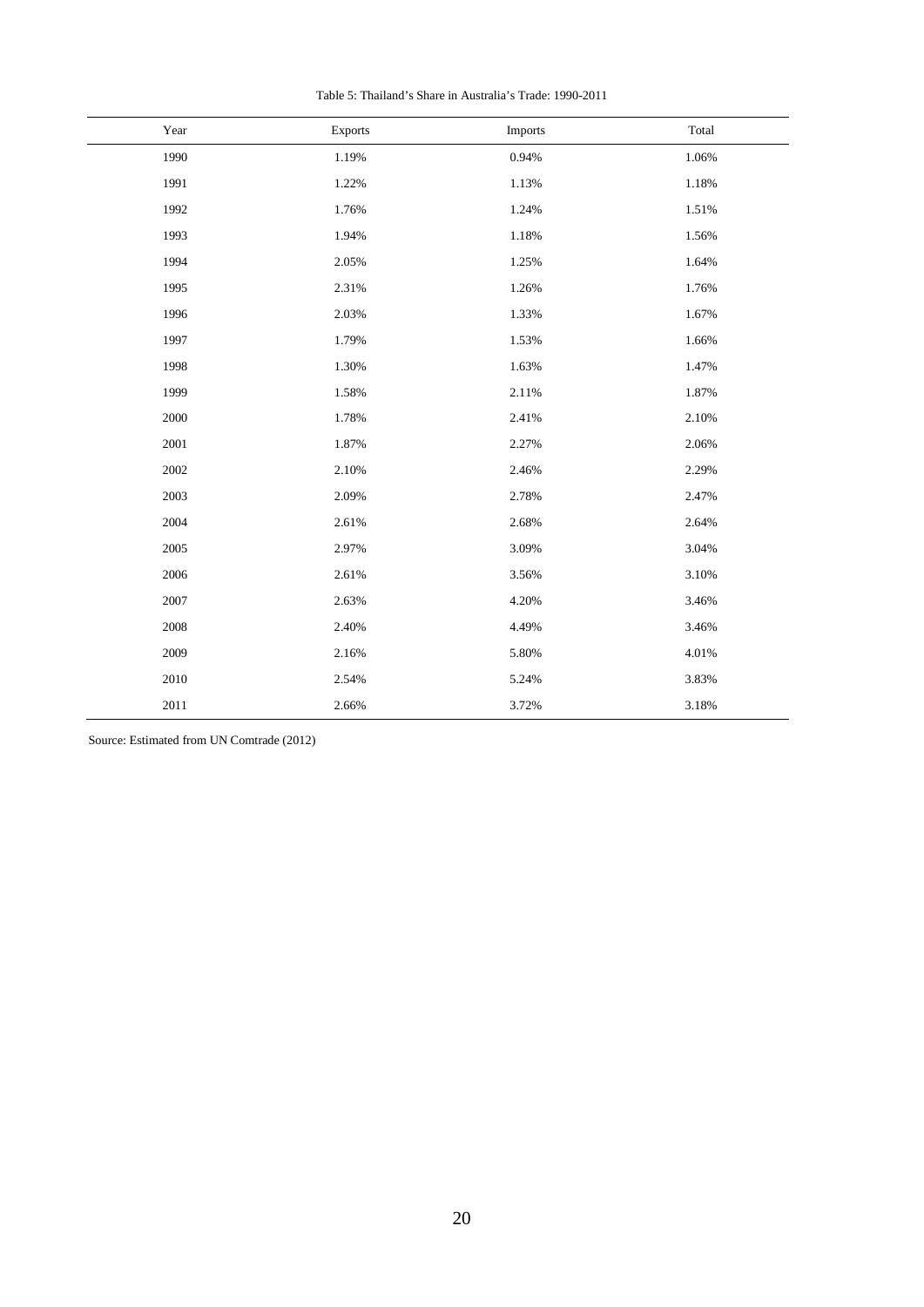| Table 6: Australian Export Composition to Thailand: Selected Years, 1990-2011 (\$US Million) |  |  |  |  |  |  |  |  |
|----------------------------------------------------------------------------------------------|--|--|--|--|--|--|--|--|
|----------------------------------------------------------------------------------------------|--|--|--|--|--|--|--|--|

| Classification      | Description                             | 1990                 | 1995                 | 2000                 | 2005                 | 2010                  | 2011                  | Average<br>Growth*:<br>1990-2011 |
|---------------------|-----------------------------------------|----------------------|----------------------|----------------------|----------------------|-----------------------|-----------------------|----------------------------------|
| SITC <sub>0</sub>   | Food and live animals                   | 52.08<br>$(11.3\%)$  | 112.85<br>$(9.2\%)$  | 130.35<br>$(12.5\%)$ | 178.07<br>$(6.2\%)$  | 378.25<br>(7.3%)      | 486.31<br>$(7.6\%)$   | 11.2%                            |
| SITC1               | Beverages and tobacco                   | 0.71<br>$(0.2\%)$    | 2.30<br>(0.2%)       | 5.59<br>$(0.5\%)$    | 6.27<br>$(0.2\%)$    | 12.89<br>$(0.2\%)$    | 17.15<br>$(0.3\%)$    | 16.4%                            |
| SITC <sub>2</sub>   | Crude materials, inedible, except fuels | 56.11<br>$(12.2\%)$  | 142.65<br>(11.7%)    | 237.44<br>(22.7%)    | 216.00<br>$(7.5\%)$  | 333.04<br>$(6.4\%)$   | 442.66<br>$(7.0\%)$   | 10.3%                            |
| SITC3               | Mineral fuels, lubricants and related   | 34.65<br>$(7.5\%)$   | 29.84<br>$(2.4\%)$   | 98.38<br>$(9.4\%)$   | 442.81<br>$(15.3\%)$ | 1717.78<br>(33.3%)    | 1425.26<br>$(22.4\%)$ | 19.4%                            |
| SITC4               | Animal and vegetable oils and fats      | 1.39<br>$(0.3\%)$    | 1.62<br>$(0.1\%)$    | 0.78<br>$(0.1\%)$    | 1.07<br>$(0.0\%)$    | 3.57<br>$(0.1\%)$     | 4.34<br>$(0.1\%)$     | 5.6%                             |
| SITC5               | Chemicals                               | 35.84<br>$(7.8\%)$   | 77.69<br>$(6.4\%)$   | 96.16<br>$(9.2\%)$   | 207.38<br>$(7.2\%)$  | 307.28<br>$(5.9\%)$   | 343.28<br>$(5.4\%)$   | 11.4%                            |
| SITC <sub>6</sub>   | Manufactured goods                      | 200.46<br>$(43.5\%)$ | 403.80<br>$(33.0\%)$ | 270.93<br>$(26.0\%)$ | 753.40<br>$(26.1\%)$ | 718.25<br>$(13.9\%)$  | 887.46<br>$(14.0\%)$  | 7.3%                             |
| SITC68 <sup>ª</sup> | Non-ferrous metals                      | 151.50<br>$(75.6\%)$ | 293.89<br>$(72.8\%)$ | 197.65<br>$(73.0\%)$ | 675.69<br>$(89.7\%)$ | 530.29<br>$(73.8\%)$  | 638.49<br>$(71.9\%)$  | 7.1%                             |
| SITC7               | Machinery and transport equipment       | 51.82<br>$(11.2\%)$  | 217.34<br>(17.8%)    | 93.60<br>$(9.0\%)$   | 144.82<br>$(5.0\%)$  | 182.86<br>(3.5%)      | 184.46<br>$(2.9\%)$   | 6.2%                             |
| SITC74 <sup>a</sup> | Industrial machinery, equipment, parts  | 10.11<br>$(19.5\%)$  | 29.31<br>$(13.5\%)$  | 11.29<br>$(12.1\%)$  | 33.26<br>$(23.0\%)$  | 53.26<br>$(29.1\%)$   | 46.70<br>(25.3%)      | 7.6%                             |
| SITC78 <sup>a</sup> | Road vehicles                           | 6.60<br>$(12.9\%)$   | 38.87<br>$(18.1\%)$  | 24.82<br>$(26.6\%)$  | 16.78<br>$(11.6\%)$  | 14.49<br>$(8.0\%)$    | 19.18<br>$(10.4\%)$   | 5.2%                             |
| SITC8               | Miscellaneous manufactured articles     | 19.96<br>$(4.3\%)$   | 41.14<br>$(3.4\%)$   | 26.15<br>$(2.5\%)$   | 28.54<br>$(1.0\%)$   | 49.01<br>$(0.9\%)$    | 52.85<br>$(0.8\%)$    | 4.8%                             |
| SITC <sub>9</sub>   | Otherwise not classified                | 8.05<br>(1.7%)       | 193.24<br>$(15.8\%)$ | 84.55<br>$(8.1\%)$   | 907.30<br>$(31.4\%)$ | 1462.88<br>(28.3%)    | 2517.22<br>$(39.6\%)$ | 31.5%                            |
| SITC97 <sup>a</sup> | Gold, non-monetary                      | 7.85<br>$(97.4\%)$   | 184.57<br>$(95.5\%)$ | 73.45<br>$(86.9\%)$  | 774.23<br>$(85.3\%)$ | 1453.44<br>$(99.4\%)$ | 2506.38<br>$(99.6\%)$ | 31.6%                            |
| Total               |                                         | 461.07<br>$(100\%)$  | 1222.47<br>$(100\%)$ | 1043.93<br>$(100\%)$ | 2885.67<br>$(100\%)$ | 5165.80<br>$(100\%)$  | 6360.98<br>$(100\%)$  | 13.3%                            |

\*Geometric Average Growth Rate, ªCommodity percentages (for 2 digit commodities) are shown as a percentage of their relevant 1 digit commodity.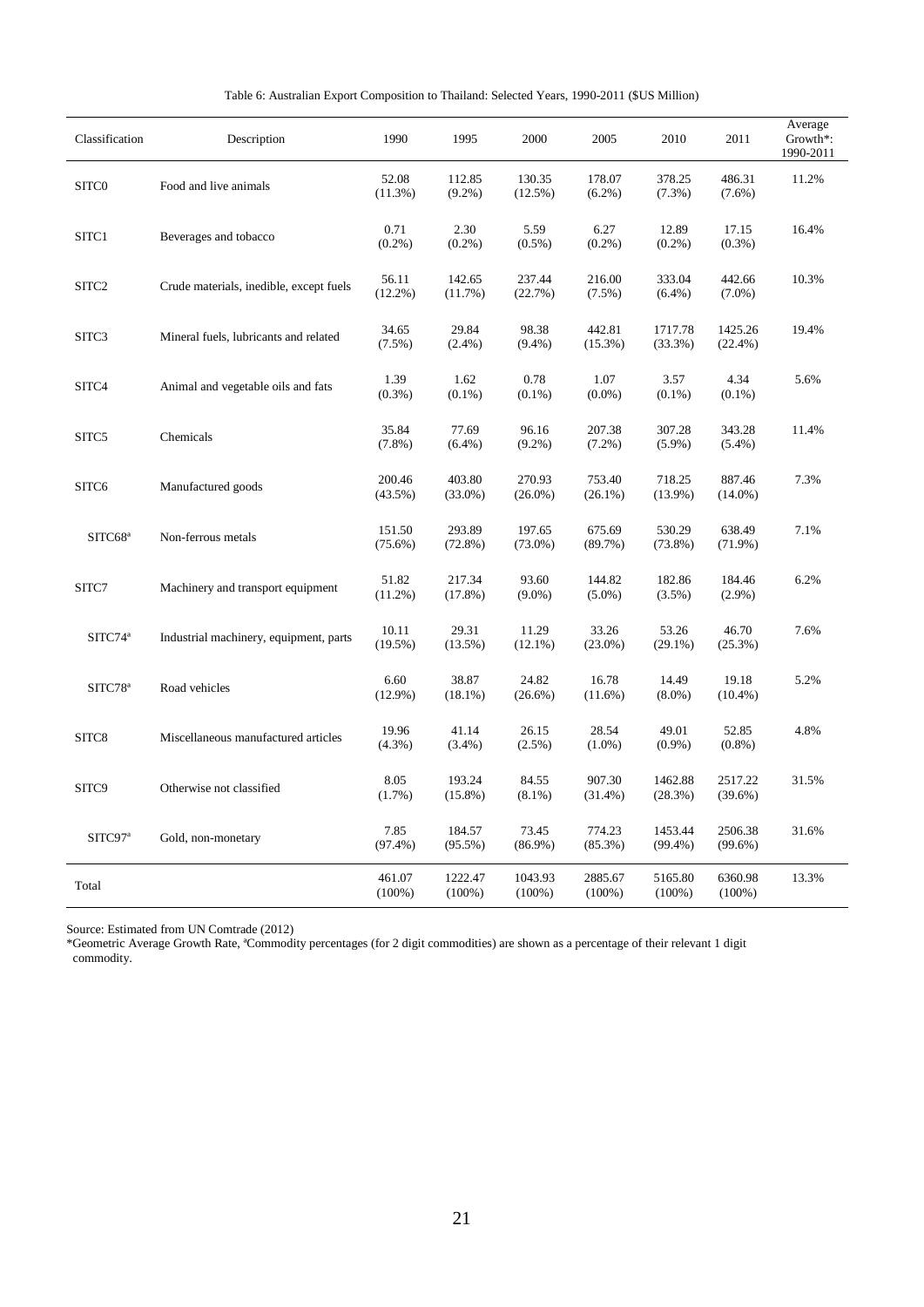|  |  |  |  | Table 7: Australian Import Composition from Thailand: Selected Years, 1990-2011 (\$US Million) |  |  |  |  |
|--|--|--|--|------------------------------------------------------------------------------------------------|--|--|--|--|
|--|--|--|--|------------------------------------------------------------------------------------------------|--|--|--|--|

| Classification      | Description                             | 1990                | 1995                 | 2000                 | 2005                  | 2010                  | 2011                  | Average<br>Growth*:<br>1990-2011 |
|---------------------|-----------------------------------------|---------------------|----------------------|----------------------|-----------------------|-----------------------|-----------------------|----------------------------------|
| SITC0               | Food and live animals                   | 117.96<br>(32.5%)   | 215.10<br>$(29.8\%)$ | 227.50<br>$(14.4\%)$ | 350.84<br>(9.7%)      | 653.95<br>$(6.6\%)$   | 810.91<br>$(9.6\%)$   | 9.6%                             |
| SITC1               | Beverages and tobacco                   | 1.91<br>$(0.5\%)$   | 1.83<br>$(0.3\%)$    | 2.88<br>$(0.2\%)$    | 3.31<br>$(0.1\%)$     | 6.04<br>$(0.1\%)$     | 8.99<br>$(0.1\%)$     | 7.7%                             |
| SITC <sub>2</sub>   | Crude materials, inedible, except fuels | 11.49<br>$(3.2\%)$  | 17.33<br>$(2.4\%)$   | 28.52<br>$(1.8\%)$   | 33.54<br>$(0.9\%)$    | 19.36<br>$(0.2\%)$    | 23.12<br>$(0.3\%)$    | 3.4%                             |
| SITC3               | Mineral fuels, lubricants and related   | 0.33<br>$(0.1\%)$   | 3.59<br>$(0.5\%)$    | 123.30<br>$(7.8\%)$  | 100.79<br>$(2.8\%)$   | 137.41<br>$(1.4\%)$   | 300.22<br>$(3.6\%)$   | 54.0%                            |
| SITC4               | Animal and vegetable oils and fats      | 1.07<br>$(0.3\%)$   | 0.98<br>$(0.1\%)$    | 1.11<br>$(0.1\%)$    | 1.62<br>$(0.0\%)$     | 11.94<br>$(0.1\%)$    | 16.59<br>$(0.2\%)$    | 14.0%                            |
| SITC5               | Chemicals                               | 12.81<br>(3.5%)     | 31.06<br>(4.3%)      | 64.66<br>$(4.1\%)$   | 127.11<br>(3.5%)      | 391.26<br>$(4.0\%)$   | 453.16<br>$(5.4\%)$   | 18.5%                            |
| SITC6               | Manufactured goods                      | 86.73<br>$(23.9\%)$ | 145.77<br>(20.2%)    | 195.41<br>$(12.4\%)$ | 388.99<br>$(10.8\%)$  | 759.27<br>(7.7%)      | 813.40<br>(9.7%)      | 11.3%                            |
| SITC68 <sup>a</sup> | Non-ferrous metals                      | 0.15<br>$(0.2\%)$   | 0.52<br>$(0.3\%)$    | 7.09<br>$(3.6\%)$    | 8.78<br>$(2.3\%)$     | 32.10<br>$(4.1\%)$    | 42.24<br>$(4.7\%)$    | 30.6%                            |
| $\mathrm{SITC}7$    | Machinery and transport equipment       | 36.91<br>$(10.2\%)$ | 189.13<br>$(26.2\%)$ | 783.16<br>$(49.6\%)$ | 2242.57<br>$(62.1\%)$ | 5569.53<br>$(56.3\%)$ | 4619.36<br>$(54.9\%)$ | 25.9%                            |
| SITC74 <sup>a</sup> | Industrial machinery, equipment, parts  | 5.31<br>$(14.4\%)$  | 44.23<br>$(23.4\%)$  | 113.85<br>$(14.5\%)$ | 333.04<br>$(14.9\%)$  | 921.38<br>$(16.5\%)$  | 554.76<br>$(12.0\%)$  | 24.8%                            |
| SITC78 <sup>a</sup> | Road vehicles                           | 0.96<br>$(2.6\%)$   | 1.21<br>$(0.6\%)$    | 447.90<br>$(57.2\%)$ | 1429.06<br>(63.7%)    | 3639.75<br>$(65.4\%)$ | 2988.93<br>$(64.7\%)$ | 46.6%                            |
| SITC8               | Miscellaneous manufactured articles     | 94.09<br>$(25.9\%)$ | 114.85<br>$(15.9\%)$ | 151.19<br>$(9.6\%)$  | 268.18<br>$(7.4\%)$   | 617.17<br>$(6.2\%)$   | 780.47<br>$(9.3\%)$   | 10.6%                            |
| SITC9               | Otherwise not classified                | 0.00<br>$(0.0\%)$   | 1.81<br>$(0.3\%)$    | 0.02<br>$(0.0\%)$    | 95.88<br>$(2.7\%)$    | 1720.94<br>$(17.4\%)$ | 590.40<br>$(7.0\%)$   | 76.3%                            |
| Total               |                                         | 363.30<br>$(100\%)$ | 721.45<br>$(100\%)$  | 1577.75<br>$(100\%)$ | 3612.84<br>$(100\%)$  | 9886.86<br>$(100\%)$  | 8416.63<br>$(100\%)$  | 16.1%                            |

\*Geometric Average Growth Rate, ªPercentages shown as percentage of the relevant level 1 commodity.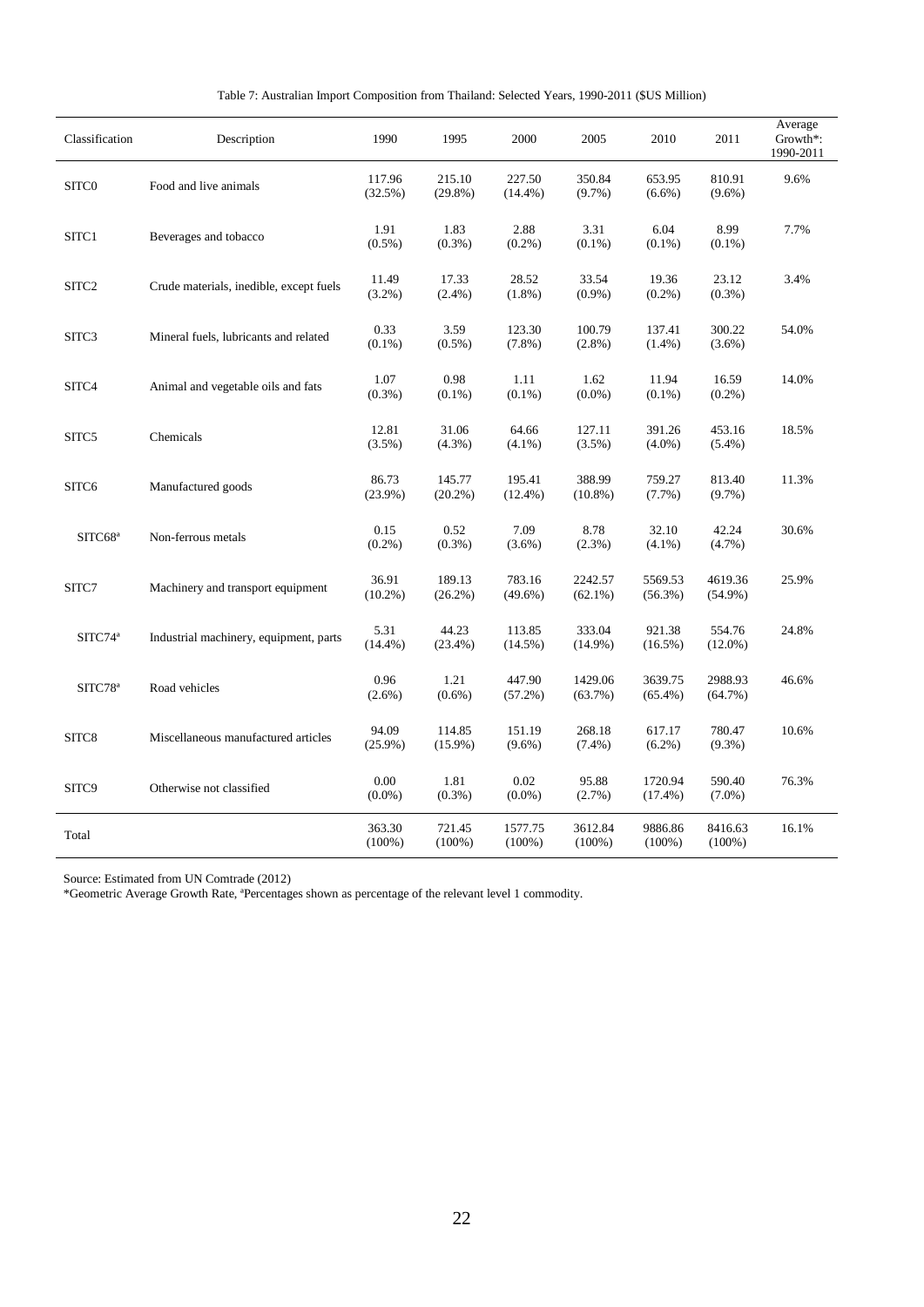| Classification    | Description                             | 1990  | 1995  | 2000  | 2005  | 2010  | 2011  | Average |
|-------------------|-----------------------------------------|-------|-------|-------|-------|-------|-------|---------|
| SITC <sub>0</sub> | Food and live animals                   | 6.10  | 2.80  | 0.16  | 0.38  | 0.64  | 0.23  | 1.92    |
| SITC1             | Beverages and tobacco                   | 54.04 | 88.59 | 67.94 | 69.16 | 63.80 | 68.76 | 65.81   |
| SITC <sub>2</sub> | Crude materials, inedible, except fuels | 34.90 | 21.88 | 21.53 | 26.89 | 10.91 | 9.87  | 22.15   |
| SITC <sub>3</sub> | Mineral fuels, lubricants and related   | 1.87  | 79.28 | 95.59 | 66.03 | 29.83 | 34.87 | 50.33   |
| SITC4             | Animal and vegetable oils and fats      | 86.90 | 75.05 | 82.58 | 79.84 | 45.75 | 41.43 | 67.33   |
| SITC5             | Chemicals                               | 51.93 | 57.04 | 80.24 | 75.75 | 88.18 | 86.76 | 74.38   |
| SITC6             | Manufactured goods                      | 60.65 | 53.99 | 83.67 | 68.16 | 95.17 | 99.20 | 75.21   |
| SITC68            | Non-ferrous metals                      | 0.20  | 0.35  | 6.93  | 2.57  | 11.42 | 12.41 | 5.32    |
| SITC7             | Machinery and transport equipment       | 83.73 | 93.64 | 21.33 | 12.10 | 6.31  | 7.67  | 37.86   |
| SITC74            | Industrial machinery, equipment, parts  | 68.89 | 79.71 | 18.04 | 18.16 | 10.93 | 15.53 | 37.21   |
| SITC78            | Road vehicles                           | 25.49 | 6.05  | 10.50 | 2.32  | 0.79  | 1.28  | 12.55   |
| SITC8             | Miscellaneous manufactured articles     | 34.80 | 56.01 | 29.28 | 19.47 | 16.33 | 14.20 | 38.11   |
| SITC9             | Otherwise not classified                | 0.23  | 1.86  | 0.10  | 19.12 | 91.90 | 38.01 | 28.38   |

Table 8: Australia-Thai Intra-Industry Trade Indices: Selected Years, 1990-2011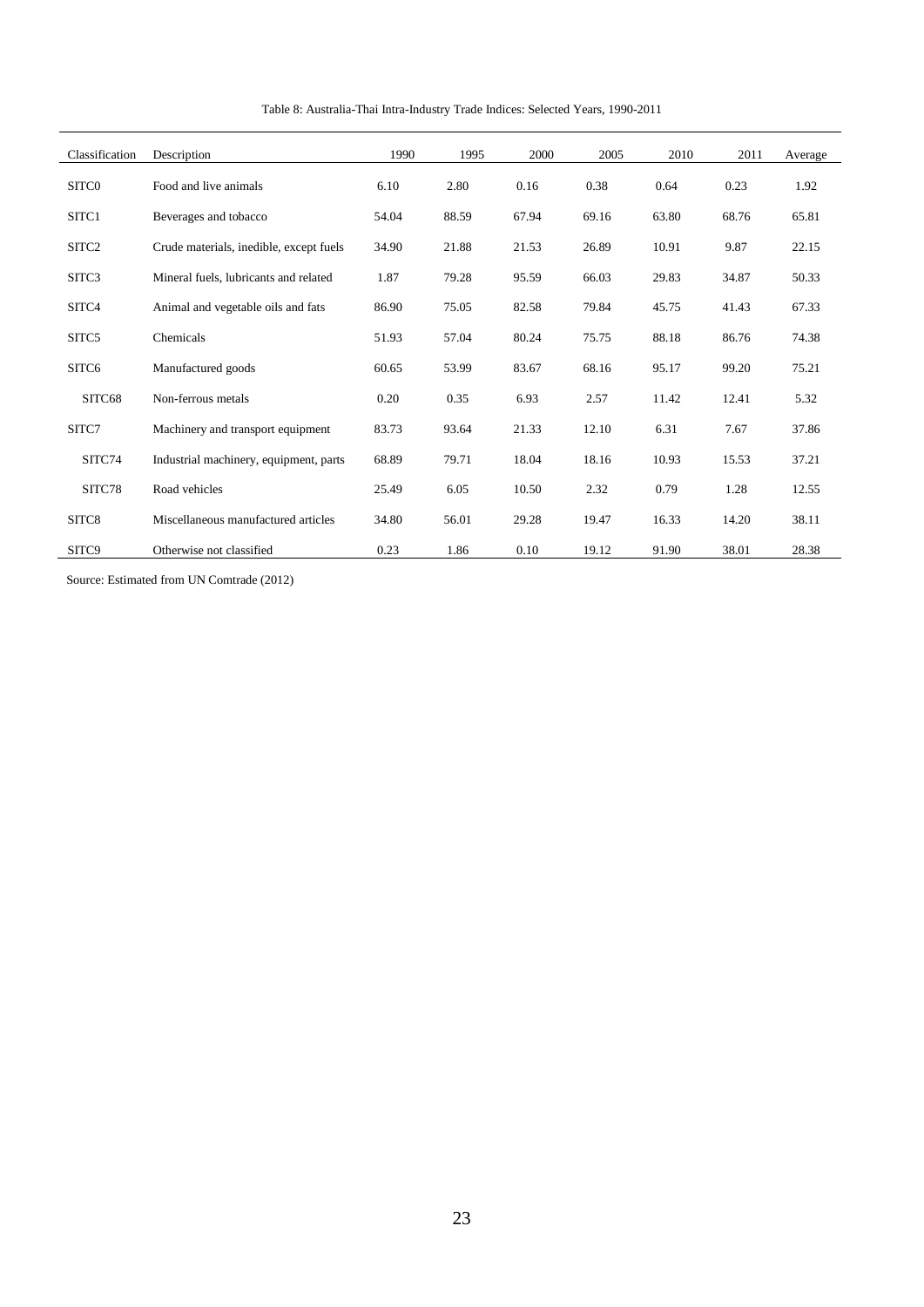| Year     | Imports | Exports |
|----------|---------|---------|
| 1990     | 1.4     | 8.5     |
| 1991     | $1.4\,$ | 11.2    |
| 1992     | $1.4\,$ | 13.1    |
| 1993     | $1.2\,$ | 2.4     |
| 1994     | $1.2\,$ | $2.1\,$ |
| 1995     | $1.1\,$ | 2.7     |
| 1996     | 1.3     | 3.4     |
| 1997     | $1.4\,$ | 4.1     |
| 1998     | 1.7     | 2.5     |
| 1999     | $2.0\,$ | $2.1\,$ |
| $2000\,$ | $2.2\,$ | $1.2\,$ |
| 2001     | $2.1\,$ | 1.3     |
| 2002     | 2.3     | $1.6\,$ |
| 2003     | $2.6\,$ | $1.5\,$ |
| 2004     | $2.5\,$ | 0.3     |
| 2005     | 2.9     | 0.3     |
| 2006     | 3.3     | 0.3     |
| 2007     | 3.8     | 0.3     |
| 2008     | 4.1     | 0.3     |
| 2009     | $4.7\,$ | 0.4     |
| $2010\,$ | $4.0\,$ | 0.3     |
| $2011\,$ | 2.9     | $0.4\,$ |

Table 9: Australia-Thai Import and Export Intensity: 1990-2011

Source: Estimated from ABS (2012)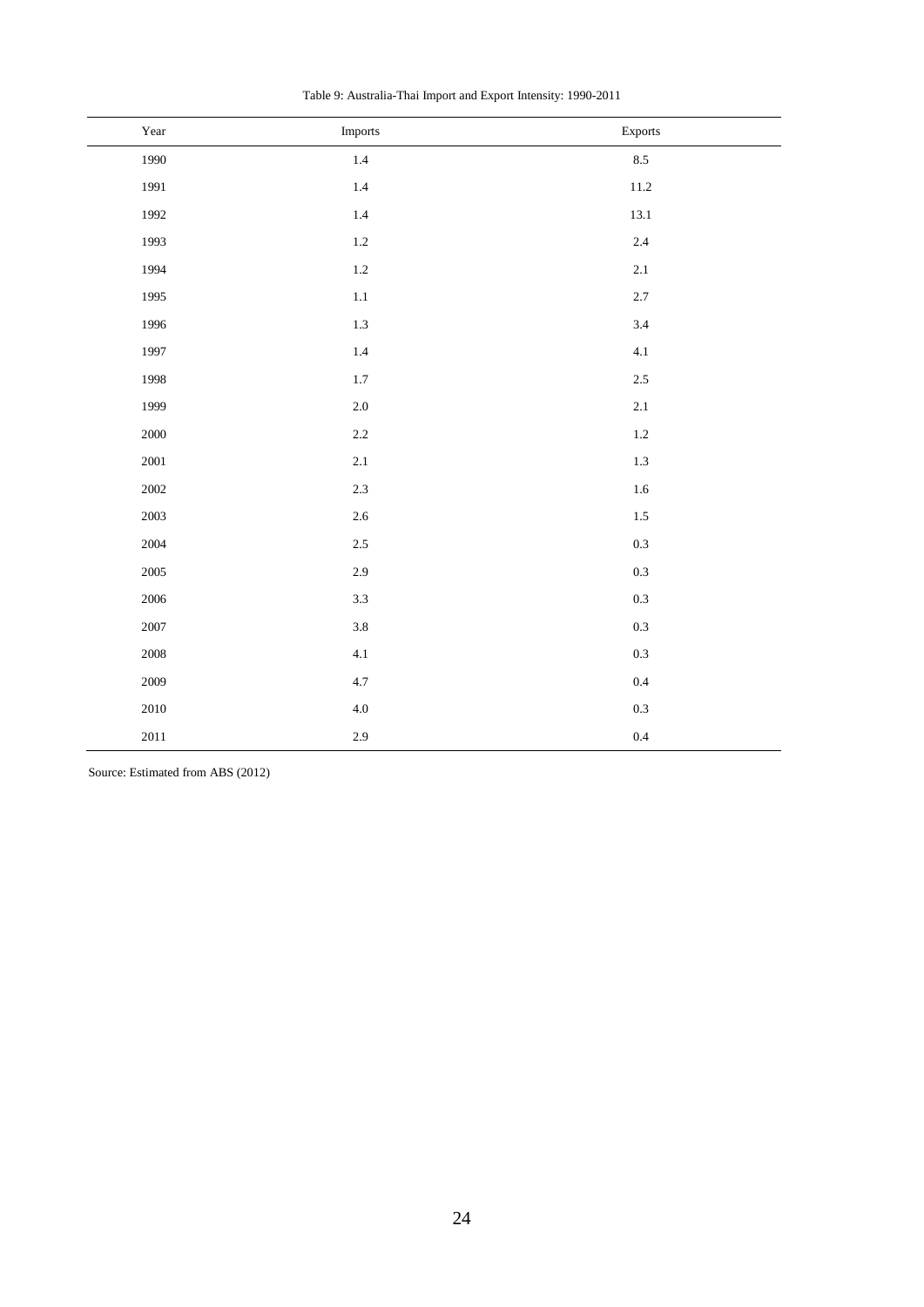| Classification    | Description                             | 1990 | 1995 | 2000 | 2005 | 2010 | 2011 |
|-------------------|-----------------------------------------|------|------|------|------|------|------|
| SITC <sub>0</sub> | Food and live animals                   | 2.64 | 2.55 | 3.22 | 2.59 | 1.56 | 1.55 |
| SITC1             | Beverages and tobacco                   | 0.45 | 0.70 | 1.78 | 2.62 | 1.34 | 1.07 |
| SITC <sub>2</sub> | Crude materials, inedible, except fuels | 5.76 | 5.05 | 5.98 | 6.49 | 7.77 | 7.92 |
| SITC <sub>3</sub> | Mineral fuels, lubricants and related   | 3.09 | 2.98 | 2.06 | 2.06 | 2.14 | 2.17 |
| SITC4             | Animal and vegetable oils and fats      | 0.69 | 0.65 | 0.89 | 0.60 | 0.42 | 0.39 |
| SITC5             | Chemicals                               | 0.27 | 0.42 | 0.47 | 0.44 | 0.31 | 0.27 |
| SITC <sub>6</sub> | Manufactured goods                      | 0.75 | 0.85 | 0.91 | 0.67 | 0.50 | 0.46 |
| SITC68            | Non-ferrous metals                      | 4.12 | 3.64 | 4.35 | 3.21 | 2.03 | 1.82 |
| SITC7             | Machinery and transport equipment       | 0.21 | 0.32 | 0.28 | 0.25 | 0.15 | 0.14 |
| SITC74            | Industrial machinery, equipment, parts  | 0.22 | 0.35 | 0.29 | 0.29 | 0.22 | 0.18 |
| SITC78            | Road vehicles                           | 0.16 | 0.17 | 0.33 | 0.35 | 0.17 | 0.12 |
| SITC8             | Miscellaneous manufactured articles     | 0.22 | 0.27 | 0.31 | 0.28 | 0.19 | 0.18 |
| SITC9             | Otherwise not classified                | 3.48 | 3.01 | 2.38 | 2.92 | 2.17 | 2.07 |

Table 10: Australia's Revealed Comparative Advantage Index (RCAI): Selected Years, 1990-2011

| Classification    | Description                             | 1990 | 1995 | 2000 | 2005 | 2010 | 2011 |
|-------------------|-----------------------------------------|------|------|------|------|------|------|
| SITC0             | Food and live animals                   | 3.81 | 2.64 | 2.63 | 2.16 | 2.11 | 2.18 |
| SITC1             | Beverages and tobacco                   | 0.31 | 0.22 | 0.28 | 0.28 | 0.44 | 0.49 |
| SITC <sub>2</sub> | Crude materials, inedible, except fuels | 1.22 | 1.43 | 1.28 | 1.59 | 1.38 | 1.67 |
| SITC3             | Mineral fuels, lubricants and related   | 0.13 | 0.13 | 0.32 | 0.35 | 0.37 | 0.44 |
| SITC4             | Animal and vegetable oils and fats      | 0.08 | 0.08 | 0.36 | 0.41 | 0.35 | 0.52 |
| SITC <sub>5</sub> | Chemicals                               | 0.21 | 0.45 | 0.66 | 0.76 | 0.77 | 0.88 |
| SITC <sub>6</sub> | Manufactured goods                      | 0.80 | 0.72 | 0.86 | 0.89 | 0.93 | 0.92 |
| SITC68            | Non-ferrous metals                      | 0.27 | 0.10 | 0.31 | 0.36 | 0.34 | 0.33 |
| SITC7             | Machinery and transport equipment       | 0.55 | 0.85 | 1.06 | 1.17 | 1.21 | 1.09 |
| SITC74            | Industrial machinery, equipment, parts  | 0.54 | 0.76 | 0.89 | 1.07 | 1.20 | 1.06 |
| SITC78            | Road vehicles                           | 0.10 | 0.14 | 0.41 | 0.83 | 1.29 | 1.00 |
| SITC8             | Miscellaneous manufactured articles     | 2.22 | 1.84 | 1.18 | 1.05 | 0.92 | 0.94 |
| SITC9             | Otherwise not classified                | 0.57 | 0.31 | 0.68 | 0.44 | 0.65 | 0.56 |

Table 11: Thailand's Revealed Comparative Advantage Index (RCAI): Selected Years, 1990-2011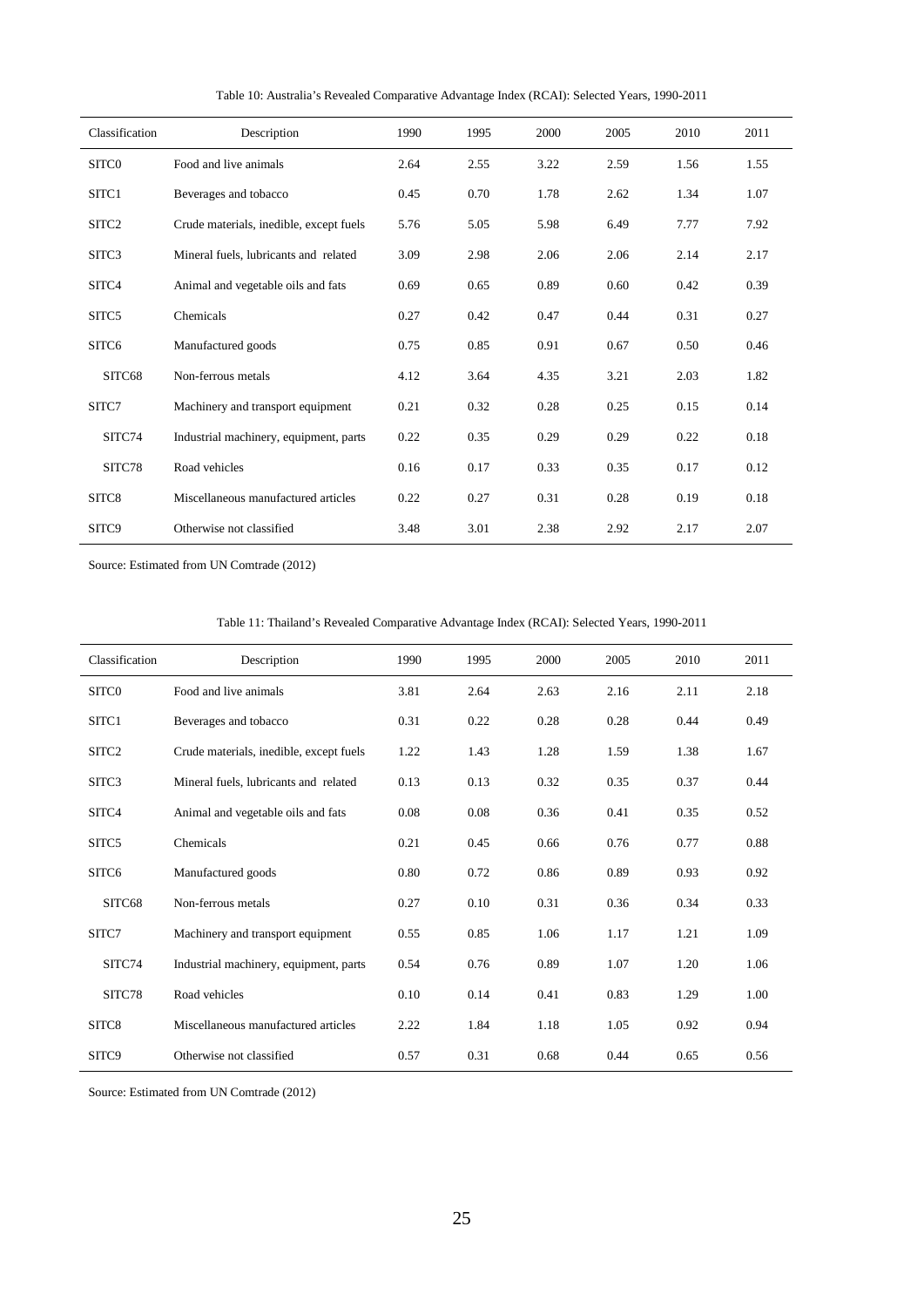| Year    | Australian Exports with Thai Imports | Thai Exports with Australian Imports |
|---------|--------------------------------------|--------------------------------------|
| 1990    | 0.53                                 | 0.72                                 |
| 1991    | 0.56                                 | 0.76                                 |
| 1992    | 0.57                                 | 0.79                                 |
| 1993    | 0.57                                 | 0.85                                 |
| 1994    | 0.58                                 | 0.88                                 |
| 1995    | 0.60                                 | 0.89                                 |
| 1996    | 0.60                                 | 0.92                                 |
| 1997    | 0.60                                 | 0.94                                 |
| 1998    | 0.62                                 | 0.95                                 |
| 1999    | 0.64                                 | 0.95                                 |
| 2000    | $0.61\,$                             | 0.97                                 |
| 2001    | 0.61                                 | 0.96                                 |
| 2002    | 0.63                                 | 0.97                                 |
| 2003    | 0.64                                 | 0.97                                 |
| 2004    | 0.62                                 | 0.97                                 |
| 2005    | 0.64                                 | 0.97                                 |
| 2006    | 0.63                                 | 0.97                                 |
| 2007    | 0.63                                 | 0.97                                 |
| 2008    | 0.64                                 | 0.96                                 |
| 2009    | 0.55                                 | 0.96                                 |
| 2010    | 0.49                                 | 0.96                                 |
| 2011    | 0.48                                 | 0.94                                 |
| Average | 0.59                                 | 0.92                                 |

Table 12: Cosine Index of Trade Similarity for Australia and Thailand: 1990-2011 (SITC 0-8)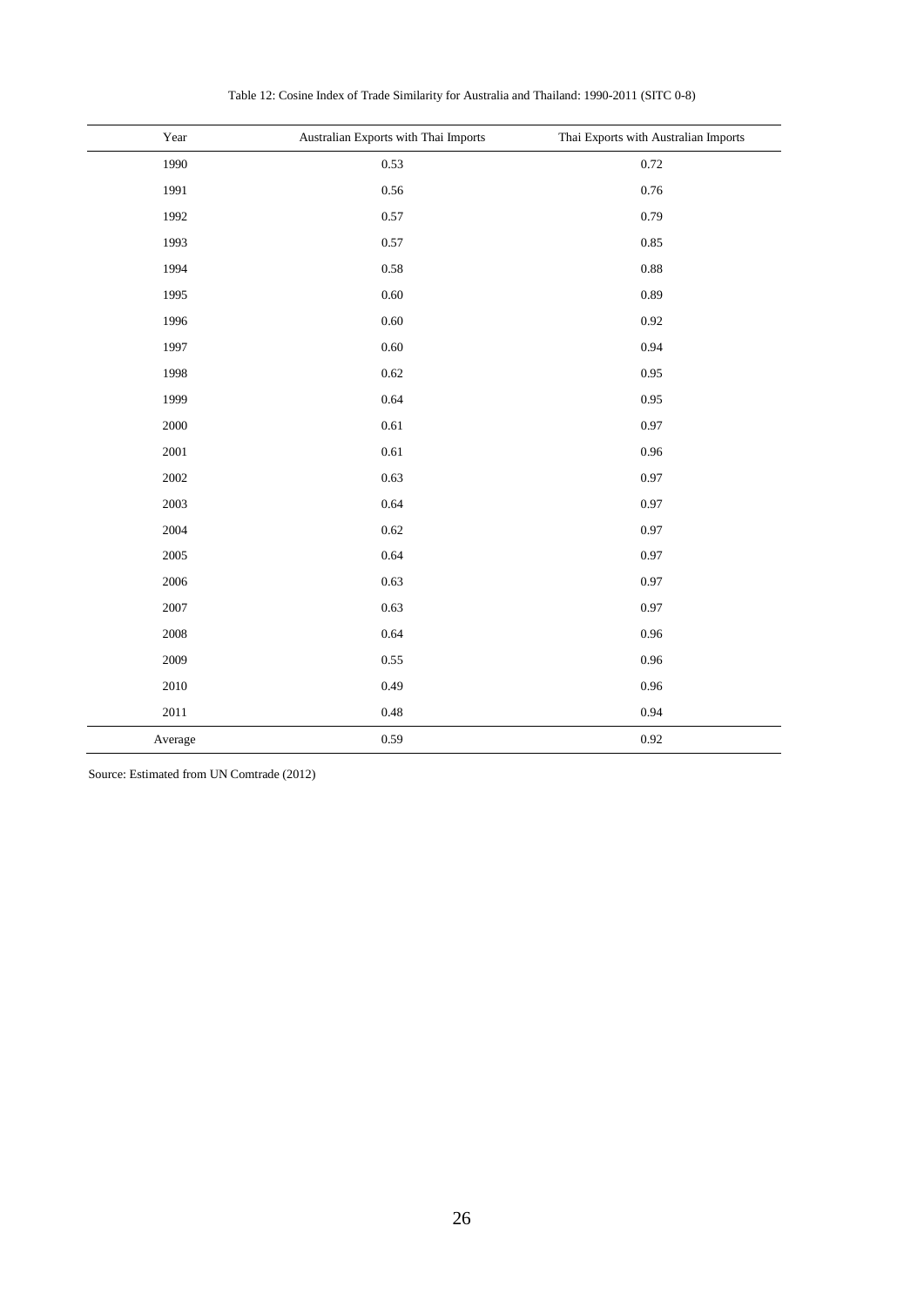| Classification    | Description                             | 1990 | 1995 | 2000 | 2005 | 2010 | 2011 | Average |
|-------------------|-----------------------------------------|------|------|------|------|------|------|---------|
|                   | Total                                   | 0.53 | 0.60 | 0.61 | 0.64 | 0.49 | 0.48 | 0.59    |
| SITC <sub>0</sub> | Food and live animals                   | 0.28 | 0.48 | 0.49 | 0.37 | 0.40 | 0.41 | 0.40    |
| SITC1             | Beverages and tobacco                   | 0.94 | 0.89 | 0.68 | 0.82 | 0.90 | 0.93 | 0.84    |
| SITC <sub>2</sub> | Crude materials, inedible, except fuels | 0.67 | 0.50 | 0.57 | 0.67 | 0.55 | 0.57 | 0.61    |
| SITC3             | Mineral fuels, lubricants and related   | 0.44 | 0.39 | 0.74 | 0.41 | 0.35 | 0.35 | 0.44    |
| SITC4             | Animal and vegetable oils and fats      | 0.52 | 0.29 | 0.40 | 0.47 | 0.47 | 0.43 | 0.42    |
| SITC <sub>5</sub> | Chemicals                               | 0.69 | 0.51 | 0.48 | 0.39 | 0.48 | 0.47 | 0.52    |
| SITC <sub>6</sub> | Manufactured goods                      | 0.47 | 0.63 | 0.52 | 0.47 | 0.61 | 0.59 | 0.56    |
| SITC7             | Machinery and transport equipment       | 0.90 | 0.87 | 0.62 | 0.65 | 0.75 | 0.81 | 0.74    |
| SITC8             | Miscellaneous manufactured articles     | 0.99 | 0.96 | 0.93 | 0.98 | 0.96 | 0.97 | 0.96    |

Table 13: Australia Exports - Thailand Imports Cosine Index of Trade Similarity: Selected Years, 1990-2011

| Table 14: Thailand Exports - Australia Imports Cosine Index of Trade Similarity: Selected Years, 1990-2011 |  |  |  |  |  |
|------------------------------------------------------------------------------------------------------------|--|--|--|--|--|
|------------------------------------------------------------------------------------------------------------|--|--|--|--|--|

| Classification    | Description                             | 1990 | 1995 | 2000 | 2005 | 2010 | 2011 | Average |
|-------------------|-----------------------------------------|------|------|------|------|------|------|---------|
|                   | Total                                   | 0.72 | 0.89 | 0.97 | 0.97 | 0.96 | 0.94 | 0.92    |
| SITC <sub>0</sub> | Food and live animals                   | 0.82 | 0.77 | 0.78 | 0.81 | 0.77 | 0.75 | 0.79    |
| SITC1             | Beverages and tobacco                   | 0.54 | 0.99 | 0.95 | 0.99 | 1.00 | 1.00 | 0.90    |
| SITC <sub>2</sub> | Crude materials, inedible, except fuels | 0.27 | 0.34 | 0.35 | 0.34 | 0.26 | 0.23 | 0.32    |
| SITC <sub>3</sub> | Mineral fuels, lubricants and related   | 0.65 | 0.86 | 0.99 | 1.00 | 1.00 | 1.00 | 0.94    |
| SITC4             | Animal and vegetable oils and fats      | 1.00 | 0.76 | 0.88 | 0.92 | 0.96 | 1.00 | 0.93    |
| SITC5             | Chemicals                               | 0.80 | 0.69 | 0.53 | 0.39 | 0.40 | 0.36 | 0.58    |
| SITC <sub>6</sub> | Manufactured goods                      | 0.79 | 0.82 | 0.92 | 0.92 | 0.90 | 0.89 | 0.88    |
| SITC7             | Machinery and transport equipment       | 0.68 | 0.75 | 0.73 | 0.80 | 0.89 | 0.90 | 0.77    |
| SITC8             | Miscellaneous manufactured articles     | 0.68 | 0.79 | 0.85 | 0.94 | 0.96 | 0.95 | 0.85    |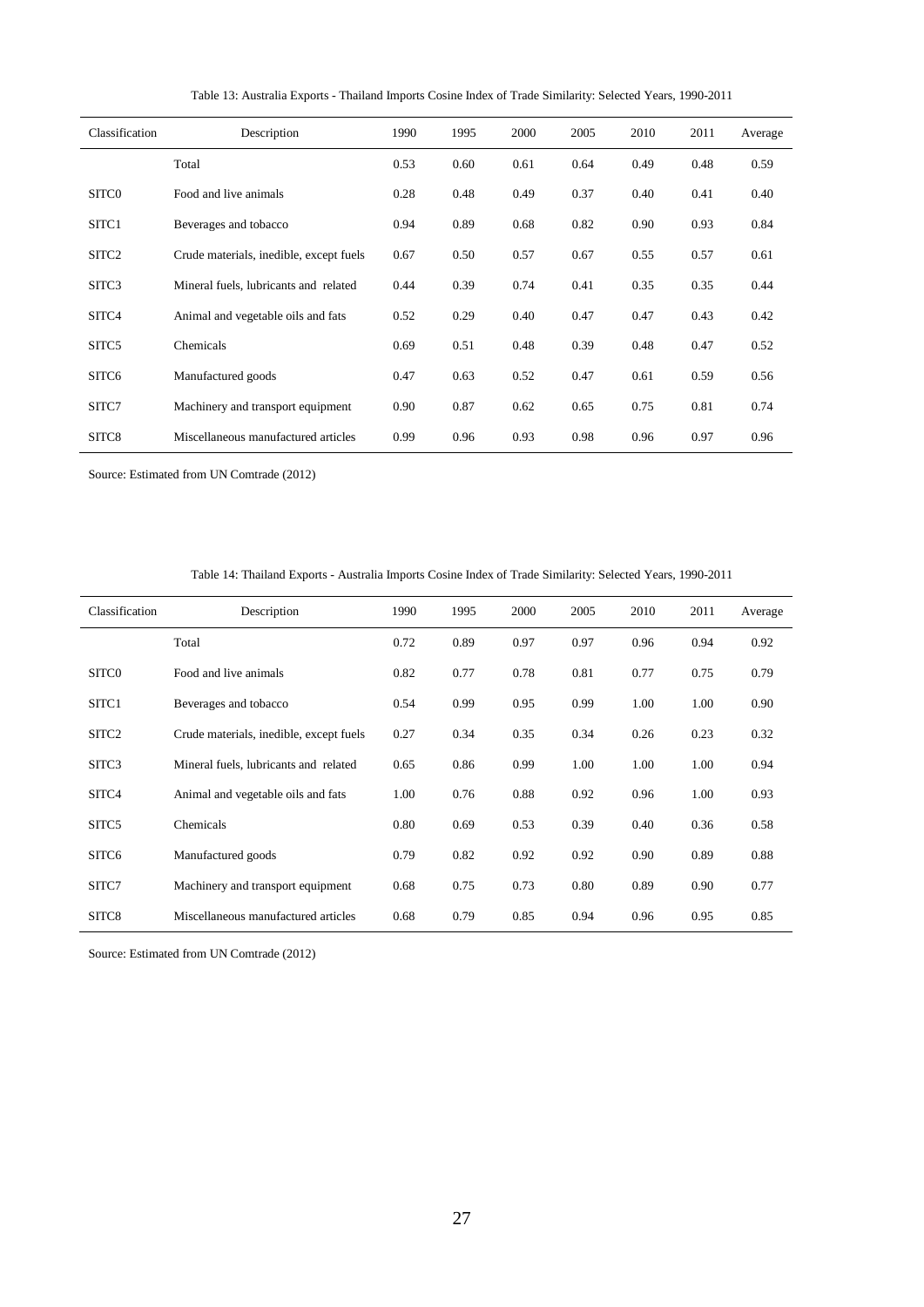Table 15: Australia's Net Exports Ratio with Thailand: 1990-2011

|         |          |          |       |          | Commodity Classification |          |         |          |          |
|---------|----------|----------|-------|----------|--------------------------|----------|---------|----------|----------|
| Year    | SITC0    | SITC1    | SITC2 | SITC3    | SITC4                    | SITC5    | SITC6   | SITC7    | SITC8    |
| 1990    | $-38.7%$ | $-46.0%$ | 66.0% | 98.1%    | 13.1%                    | 47.4%    | 39.6%   | 16.8%    | $-65.0%$ |
| 1991    | $-34.2%$ | $-74.6%$ | 62.6% | 38.6%    | $-25.2%$                 | 35.9%    | 23.9%   | 39.7%    | $-53.9%$ |
| 1992    | $-34.8%$ | $-73.1%$ | 67.3% | 45.1%    | 61.0%                    | 43.9%    | 27.7%   | 15.0%    | $-49.9%$ |
| 1993    | $-39.7%$ | $-60.7%$ | 63.4% | 64.0%    | 50.8%                    | 46.9%    | 34.6%   | 25.0%    | $-52.6%$ |
| 1994    | $-39.7%$ | $-47.6%$ | 74.2% | 100.0%   | 53.4%                    | 48.6%    | 32.7%   | 4.4%     | $-45.1%$ |
| 1995    | $-31.2%$ | 11.4%    | 78.3% | 78.5%    | 25.0%                    | 42.9%    | 47.0%   | 6.9%     | $-47.3%$ |
| 1996    | $-20.9%$ | 56.4%    | 80.5% | 37.7%    | 33.5%                    | 46.9%    | 44.8%   | $-15.5%$ | $-42.3%$ |
| 1997    | $-29.6%$ | $-23.2%$ | 80.3% | 64.8%    | $-11.3%$                 | 37.4%    | 35.7%   | $-41.7%$ | $-37.1%$ |
| 1998    | $-32.9%$ | $-21.2%$ | 85.1% | $-4.9%$  | $-0.3%$                  | 6.1%     | 7.7%    | $-77.4%$ | $-57.8%$ |
| 1999    | $-34.8%$ | 38.3%    | 80.0% | $-2.7%$  | 22.2%                    | 18.1%    | 5.7%    | $-80.5%$ | $-56.4%$ |
| 2000    | $-27.1%$ | 32.1%    | 78.6% | $-11.2%$ | $-17.4%$                 | 19.6%    | 16.2%   | $-78.6%$ | $-70.5%$ |
| 2001    | $-24.3%$ | 38.2%    | 79.7% | $-4.8%$  | 16.5%                    | 30.3%    | 29.2%   | $-72.1%$ | $-63.7%$ |
| 2002    | $-25.2%$ | 34.0%    | 80.4% | $-32.6%$ | 14.4%                    | 22.4%    | 18.6%   | $-82.1%$ | $-68.6%$ |
| 2003    | $-43.9%$ | $-10.0%$ | 73.9% | $-25.4%$ | 22.9%                    | 10.8%    | 17.1%   | $-85.3%$ | $-53.4%$ |
| 2004    | $-37.0%$ | 21.7%    | 80.8% | 54.4%    | $-10.7%$                 | 21.7%    | 19.2%   | $-82.9%$ | $-71.5%$ |
| 2005    | $-32.7%$ | 30.8%    | 73.1% | 62.9%    | $-20.2%$                 | 24.0%    | 31.9%   | $-87.9%$ | $-80.8%$ |
| 2006    | $-30.6%$ | 2.5%     | 83.9% | 36.7%    | $-57.0%$                 | 20.4%    | 39.3%   | $-89.3%$ | $-81.3%$ |
| 2007    | $-31.6%$ | 24.4%    | 86.6% | 72.2%    | $-38.6%$                 | 5.5%     | 37.6%   | $-91.5%$ | $-80.4%$ |
| 2008    | $-24.0%$ | 7.6%     | 79.9% | 45.3%    | $-51.9%$                 | $-8.2%$  | 34.3%   | $-92.0%$ | $-83.7%$ |
| 2009    | $-29.5%$ | 31.0%    | 81.4% | 64.2%    | $-60.8%$                 | 0.2%     | 2.3%    | $-94.6%$ | $-84.8%$ |
| 2010    | $-26.7%$ | 36.2%    | 89.0% | 85.2%    | $-54.0%$                 | $-12.0%$ | $-2.8%$ | $-93.6%$ | $-85.3%$ |
| 2011    | $-25.0%$ | 31.2%    | 90.1% | 65.2%    | $-58.6%$                 | $-13.8%$ | 4.4%    | $-92.3%$ | $-87.3%$ |
| Average | $-31.6%$ | 1.8%     | 77.9% | 42.3%    | $-4.2%$                  | 22.5%    | 24.8%   | $-52.3%$ | $-64.5%$ |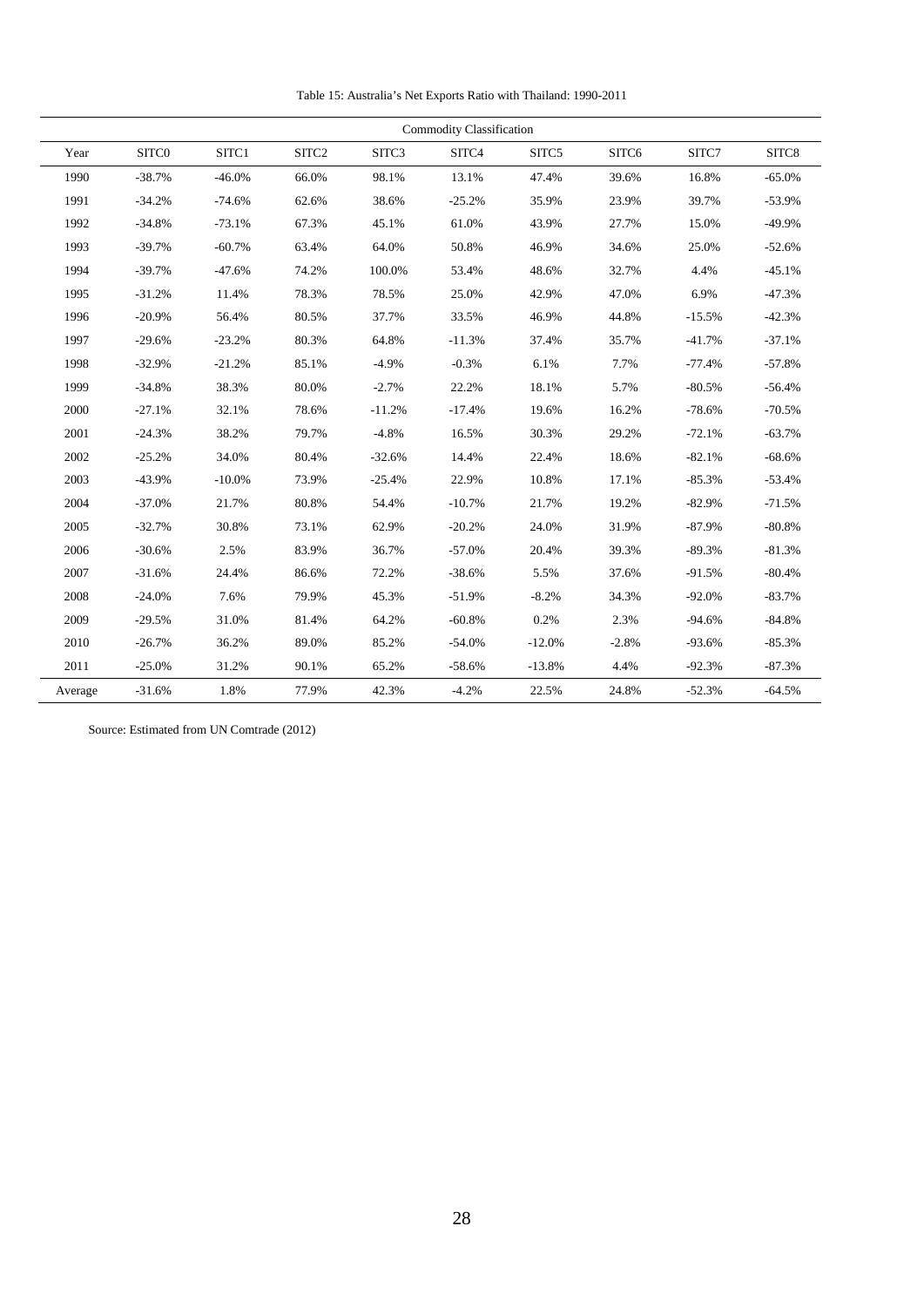| Table 15A: Australia's Net Exports Ratio with Thailand: Selected 2 Digit Commodities, 1990-2011 |  |  |
|-------------------------------------------------------------------------------------------------|--|--|
|-------------------------------------------------------------------------------------------------|--|--|

|         |        | Commodity Classification |          |
|---------|--------|--------------------------|----------|
| Year    | SITC68 | SITC74                   | SITC78   |
| 1990    | 99.8%  | 31.1%                    | 74.5%    |
| 1991    | 99.8%  | 45.7%                    | 74.1%    |
| 1992    | 99.7%  | 42.3%                    | 76.6%    |
| 1993    | 99.8%  | 36.6%                    | 94.3%    |
| 1994    | 99.6%  | 6.3%                     | 95.6%    |
| 1995    | 99.7%  | $-20.3%$                 | 94.0%    |
| 1996    | 99.3%  | $-16.2%$                 | 21.0%    |
| 1997    | 99.6%  | $-33.9%$                 | $-62.3%$ |
| 1998    | 87.4%  | $-79.3%$                 | $-88.8%$ |
| 1999    | 84.6%  | $-75.9%$                 | $-88.3%$ |
| 2000    | 93.1%  | $-82.0%$                 | $-89.5%$ |
| 2001    | 94.6%  | $-80.1%$                 | $-88.1%$ |
| 2002    | 96.0%  | $-76.4%$                 | $-95.0%$ |
| 2003    | 95.0%  | $-76.6%$                 | $-96.5%$ |
| 2004    | 90.7%  | $-85.1%$                 | $-96.0%$ |
| 2005    | 97.4%  | $-81.8%$                 | $-97.7%$ |
| 2006    | 96.0%  | $-85.3%$                 | $-97.0%$ |
| 2007    | 91.9%  | $-81.1%$                 | $-98.7%$ |
| 2008    | 92.5%  | $-77.5%$                 | -98.9%   |
| 2009    | 90.3%  | $-94.4%$                 | $-99.2%$ |
| 2010    | 88.6%  | $-89.1%$                 | $-99.2%$ |
| 2011    | 88.5%  | $-82.7%$                 | $-98.6%$ |
| Average | 94.7%  | $-48.0%$                 | $-39.3%$ |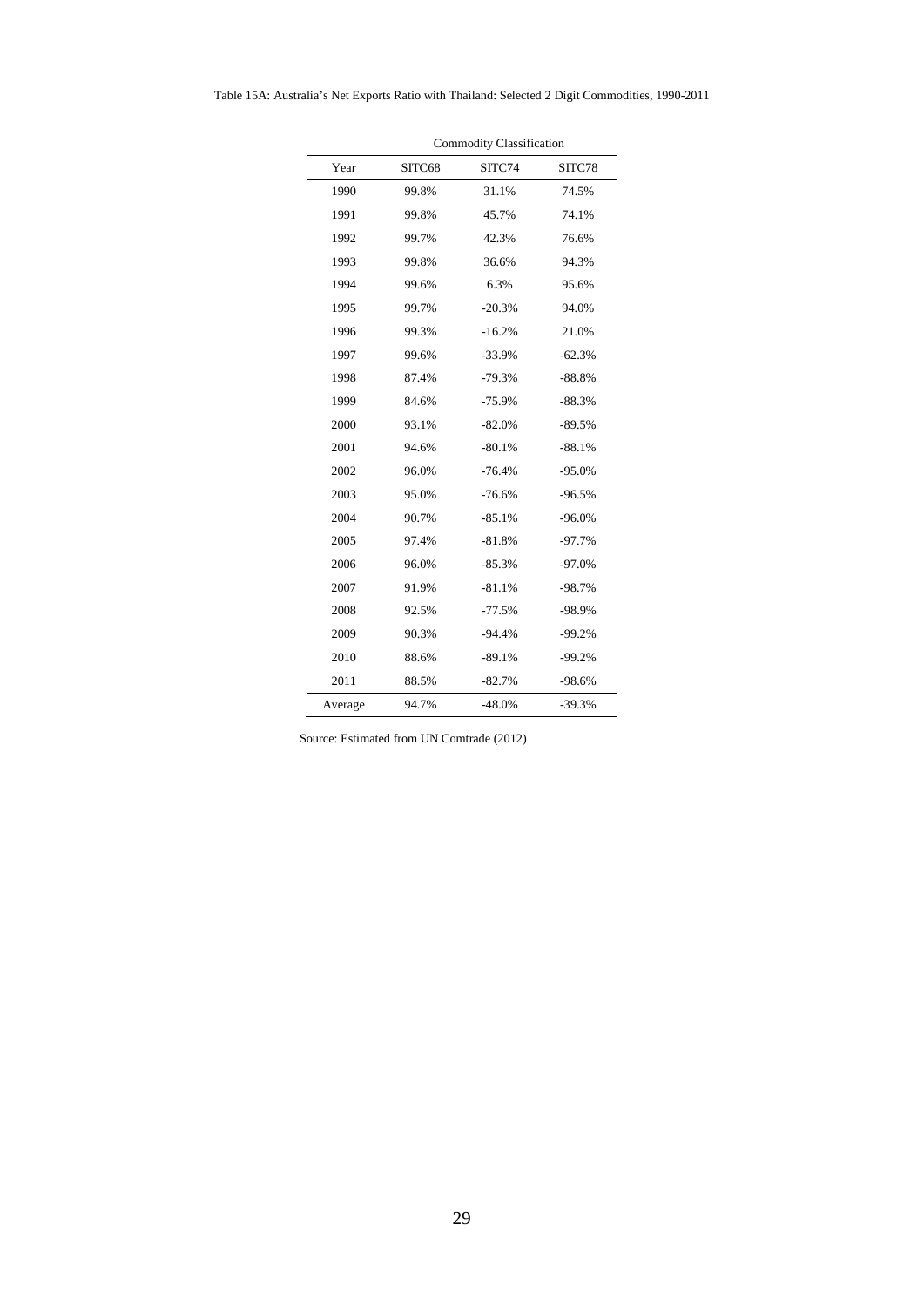| Year    | Australia -<br><b>Thailand Export Growth</b> | <b>Standard Growth</b><br>(in world exports to Thailand) | Commodity<br>composition | Competitiveness |
|---------|----------------------------------------------|----------------------------------------------------------|--------------------------|-----------------|
| 1990    | 10.09%                                       | 29.53%                                                   | $-5.98%$                 | $-13.46%$       |
| 1991    | 8.23%                                        | 12.64%                                                   | 4.52%                    | $-8.93%$        |
| 1992    | 48.70%                                       | 8.24%                                                    | $-2.94%$                 | 43.39%          |
| 1993    | 9.36%                                        | 13.65%                                                   | $-4.10%$                 | $-0.19%$        |
| 1994    | 19.16%                                       | 17.73%                                                   | $-8.85%$                 | 10.28%          |
| 1995    | 26.42%                                       | 30.02%                                                   | $-3.83%$                 | 0.24%           |
| 1996    | $-0.25%$                                     | 2.17%                                                    | 2.96%                    | $-5.38%$        |
| 1997    | $-7.66%$                                     | $-13.63%$                                                | $-0.94%$                 | 6.91%           |
| 1998    | $-35.57%$                                    | $-32.17%$                                                | 3.30%                    | $-6.70%$        |
| 1999    | 18.65%                                       | 18.74%                                                   | $-3.87%$                 | 3.79%           |
| 2000    | 21.29%                                       | 23.08%                                                   | $-9.42%$                 | 7.62%           |
| 2001    | 3.42%                                        | 0.06%                                                    | 2.69%                    | 0.66%           |
| 2002    | 13.48%                                       | 4.33%                                                    | 1.33%                    | 7.81%           |
| 2003    | 4.12%                                        | 17.29%                                                   | 0.47%                    | $-13.64%$       |
| 2004    | 56.29%                                       | 24.50%                                                   | 3.48%                    | 28.32%          |
| 2005    | 44.74%                                       | 25.17%                                                   | 7.43%                    | 12.14%          |
| 2006    | 4.70%                                        | 8.82%                                                    | $-3.79%$                 | $-0.32%$        |
| 2007    | 17.04%                                       | 11.80%                                                   | 0.30%                    | 4.94%           |
| 2008    | 24.97%                                       | 24.24%                                                   | 16.99%                   | $-16.26%$       |
| 2009    | $-26.11%$                                    | $-25.11%$                                                | $-6.72%$                 | 5.72%           |
| 2010    | 58.19%                                       | 36.35%                                                   | 19.31%                   | 2.53%           |
| 2011    | 23.14%                                       | 25.27%                                                   | 26.50%                   | $-28.64%$       |
| Average | 13.16%                                       | 10.43%                                                   | 1.40%                    | 0.84%           |

Table 16: Constant Market Share Analysis for Australia's Exports to Thailand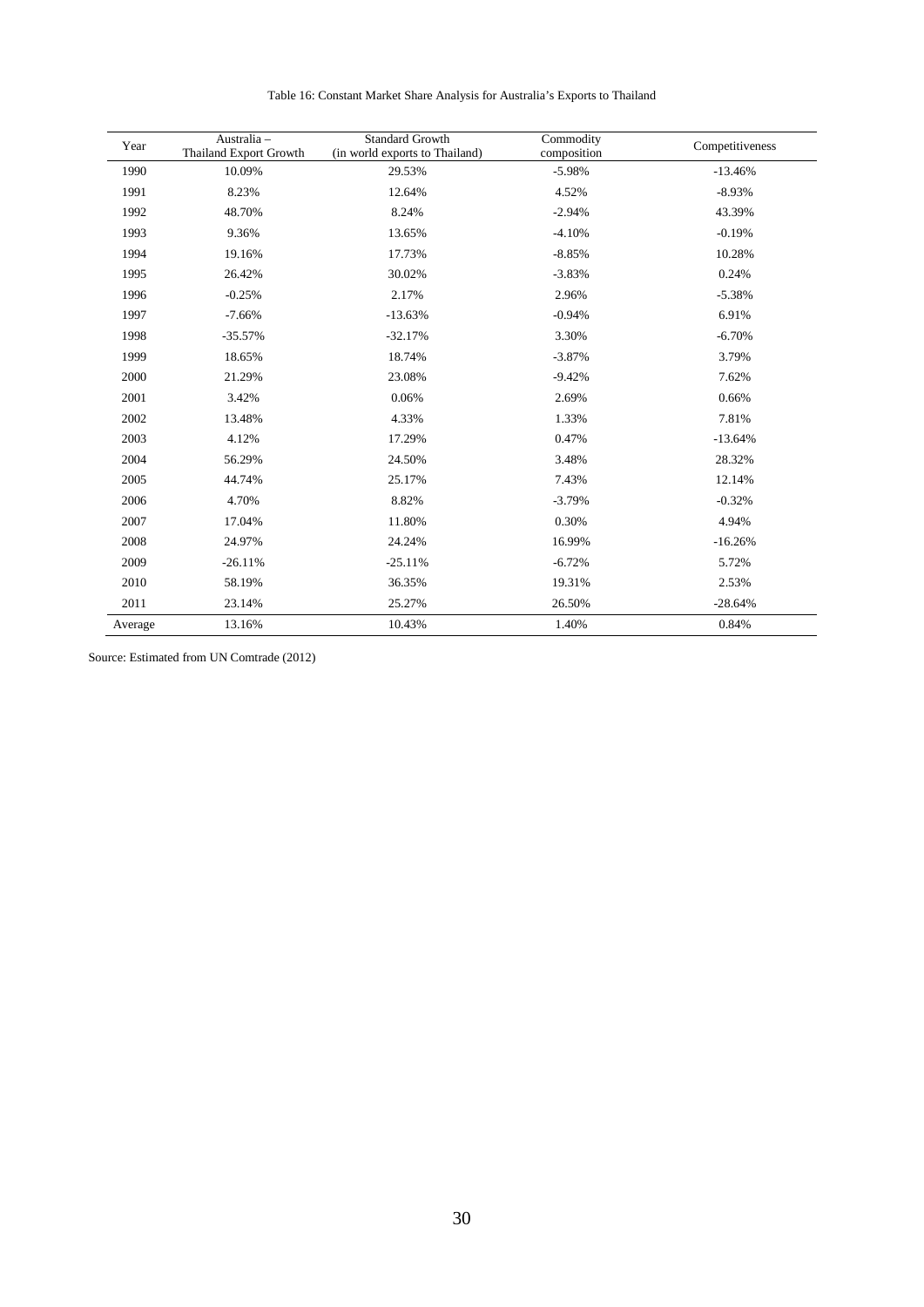| Year    | Australia -<br><b>Thailand Export Growth</b> | <b>Standard Growth</b><br>(in exports to Thailand) | Commodity<br>composition | Competitiveness |
|---------|----------------------------------------------|----------------------------------------------------|--------------------------|-----------------|
| 1990    | $-0.6%$                                      | $-3.0%$                                            | 0.1%                     | 2.3%            |
| 1991    | 20.0%                                        | $-0.5%$                                            | 2.1%                     | 18.3%           |
| 1992    | 15.3%                                        | 5.6%                                               | $-0.4%$                  | 10.1%           |
| 1993    | $-0.8%$                                      | 4.4%                                               | $-0.8%$                  | $-4.3%$         |
| 1994    | 24.9%                                        | 17.8%                                              | $-0.5%$                  | 7.7%            |
| 1995    | 15.7%                                        | 15.0%                                              | $-1.0%$                  | 1.7%            |
| 1996    | 13.1%                                        | 6.9%                                               | $-2.4%$                  | 8.6%            |
| 1997    | 15.6%                                        | 0.7%                                               | 1.2%                     | 13.8%           |
| 1998    | 5.0%                                         | $-1.7%$                                            | $-1.7%$                  | 8.4%            |
| 1999    | 39.1%                                        | 7.3%                                               | 0.0%                     | 31.9%           |
| 2000    | 14.5%                                        | 3.9%                                               | $-2.4%$                  | 13.0%           |
| 2001    | $-15.5%$                                     | $-10.1%$                                           | $-0.5%$                  | $-4.9%$         |
| 2002    | 24.5%                                        | 14.2%                                              | 0.2%                     | 10.2%           |
| 2003    | 40.3%                                        | 22.0%                                              | 1.1%                     | 17.3%           |
| 2004    | 18.1%                                        | 22.3%                                              | $-1.6%$                  | $-2.6%$         |
| 2005    | 31.2%                                        | 14.6%                                              | $-1.6%$                  | 18.2%           |
| 2006    | 26.8%                                        | 11.5%                                              | $-1.5%$                  | 16.7%           |
| 2007    | 38.5%                                        | 17.3%                                              | 0.3%                     | 20.8%           |
| 2008    | 30.4%                                        | 23.1%                                              | $-1.0%$                  | 8.2%            |
| 2009    | 8.7%                                         | $-17.0%$                                           | 4.1%                     | 21.6%           |
| 2010    | 10.0%                                        | 18.7%                                              | $-3.4%$                  | $-5.4%$         |
| 2011    | $-14.9%$                                     | 24.1%                                              | $-5.0%$                  | $-34.0%$        |
| Average | 17.0%                                        | 9.3%                                               | $-0.8%$                  | 7.9%            |

Table 17: Constant Market Share Analysis for Thailand's Exports to Australia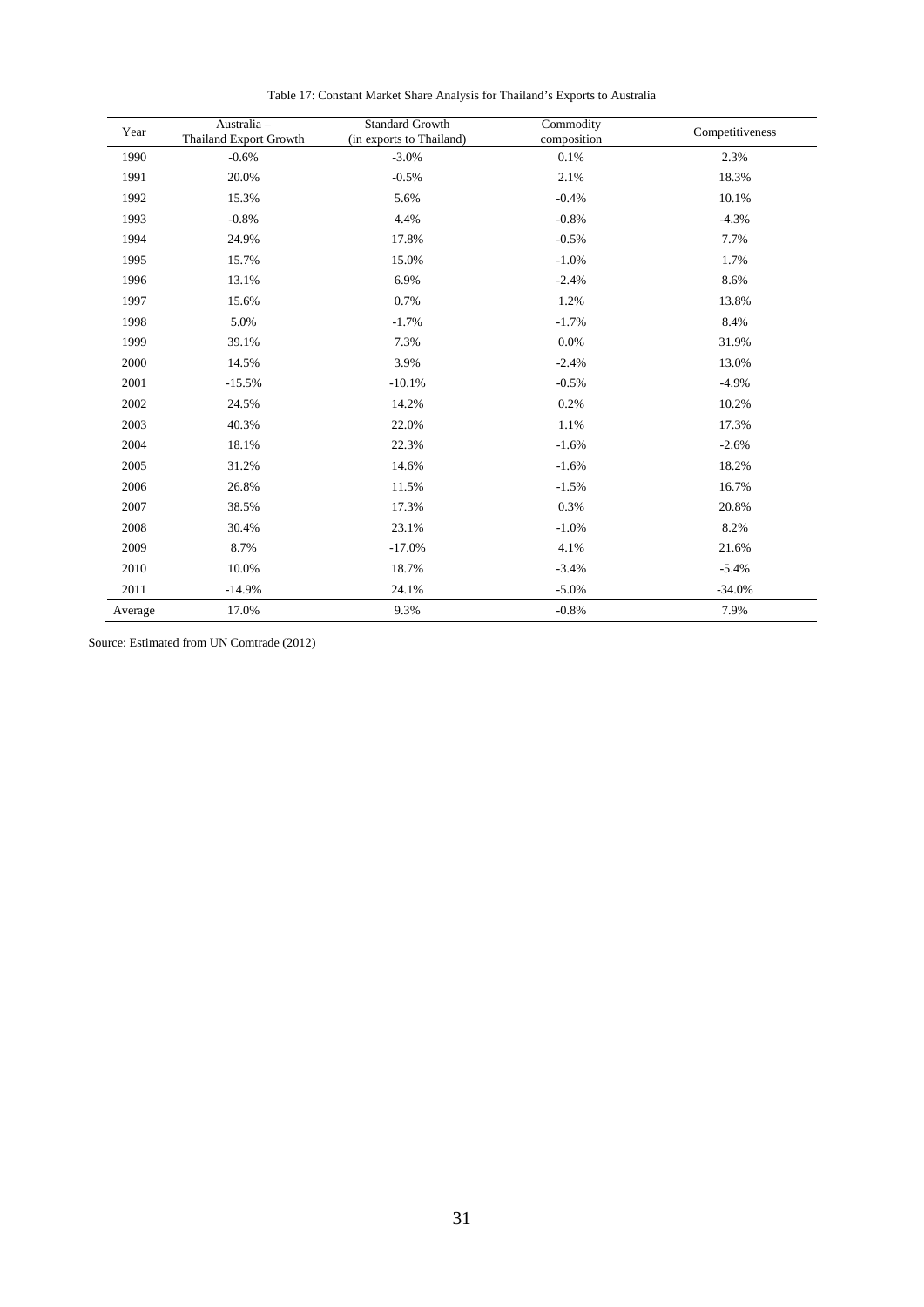#### **References**

Athukorala, P. and Kohpaiboon, A. (2011), 'Australia-Thailand Trade: Has the FTA Made a Difference?' Working Paper No. 2011/12, ANU College of Asia and the Pacific.

Balassa, B. (1965), 'Trade Liberalisation and "Revealed" Comparative Advantage', *Manchester School of Economics and Social Studies*, **33**, 90-124.

Brown, A. J. (1949), *Applied Economics: Aspects of World Economy in War and Peace*, George Allen and Unwin, London.

Chirathivat, S. and Mallikamas, S. (2004), 'Thailand's FTA Strategy: Current Development and Future Challenges', *ASEAN Economic Bulletin*, **21**, 37-53.

Department of Foreign Affairs and Trade (DFAT) (2011a), 'Thailand-Australia Free Trade Agreement'. Available from:<http://www.dfat.gov.au/fta/tafta/index.html>

Department of Foreign Affairs and Trade (DFAT) (2011b), 'Key Outcomes of the Thailand-Australia Free Trade Agreement'. Available from: [http://www.dfat.gov.au/fta/tafta/key](http://www.dfat.gov.au/fta/tafta/key-outcomes.html)[outcomes.html](http://www.dfat.gov.au/fta/tafta/key-outcomes.html)

Department of Foreign Affairs and Trade (DFAT) (2012a), ' $60<sup>th</sup>$  Anniversary – Message from the Ambassador'. Available from: [http://www.thailand.embassy.gov.au/bkok/60anniversary\\_message.html](http://www.thailand.embassy.gov.au/bkok/60anniversary_message.html)

Department of Foreign Affairs and Trade (DFAT) (2012b), 'Thailand country brief'. Available from: [http://www.dfat.gov.au/geo/thailand/thailand\\_brief.html](http://www.dfat.gov.au/geo/thailand/thailand_brief.html)

Department of Foreign Affairs and Trade (DFAT) (2012c), 'Australia's Trade Agreements'. Available from:<http://www.dfat.gov.au/fta/>

Department of Foreign Affairs and Trade (DFAT) (2012d), 'ASEAN-Australia-New Zealand Free Trade Agreement'. Available from:<http://www.dfat.gov.au/fta/aanzfta/>

Grubel, H. G. and Lloyd, P. J. (1975), *Inter-industry Trade: The Theory and Measurement of International Trade in Differentiated Products*. MacMillan, London.

Kojima, K. (1964), 'The Pattern of International Trade Among Advanced Countries', *Hitotsubashi Journal of Economics*, **5**, 16-36.

Leamer, E. and Stern, R. (1970), *Quantitative International Economics by Edward E. Leamer and Robert M. Stern.* Allyn and Bacon international series in economics.

Minami, R. (1994), *The Economic Development of Japan: A Quantitative Study*. Macmillan, Basingstoke.

Organisation for Economic Co-operation and Development (OECD) (2002), *OECD Economic Outlook*, No. 71, Paris.

Richardson, J. D. (1971), 'Some Sensitivity Tests for a "constant-market-shares" Analysis of Export Growth', *The Review of Economics and Statistics*, **53,** 300-304.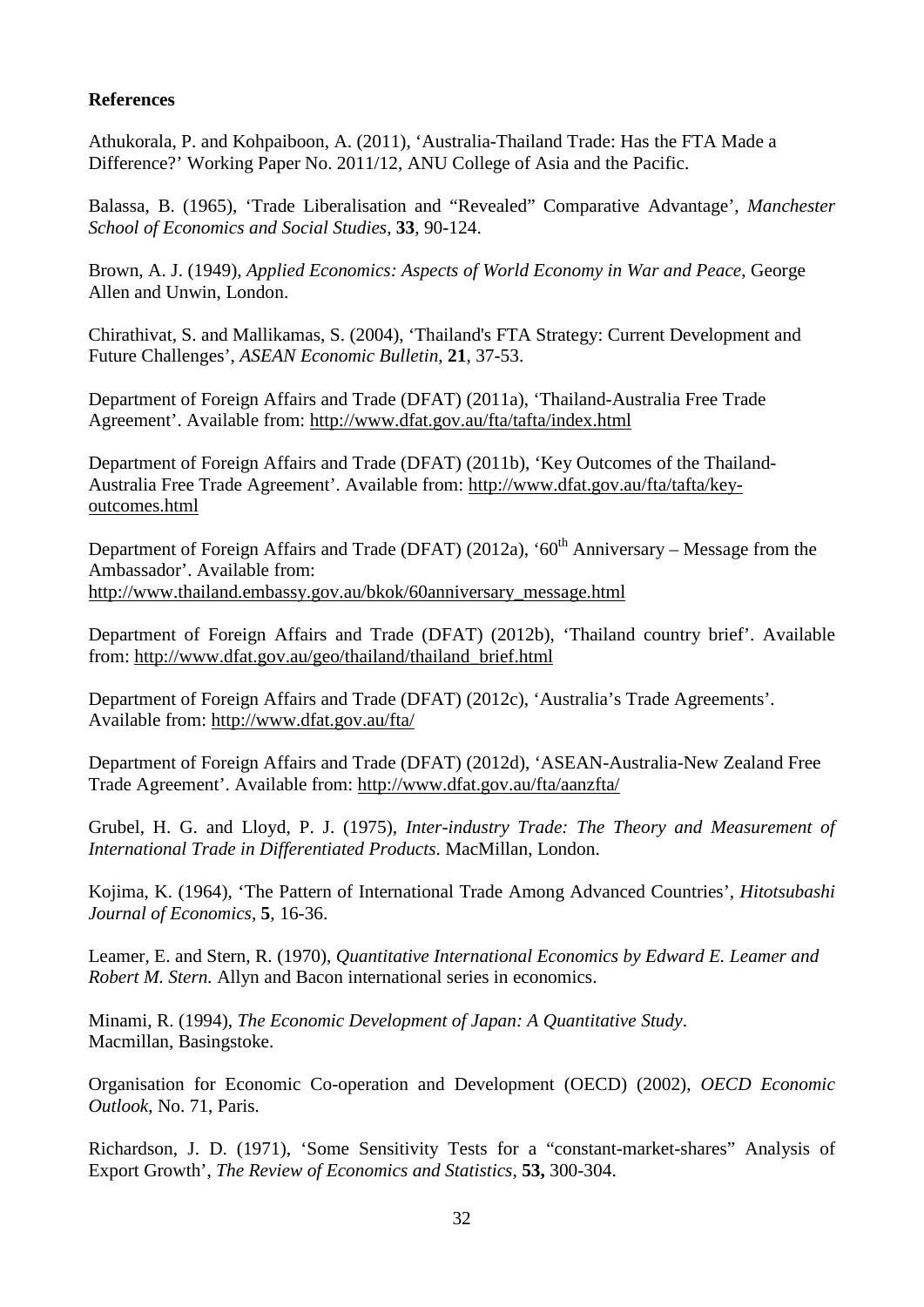Sally, R. (2007), 'Thai Trade Policy: From Non-discriminatory Liberalisation to FTAs', *World Economy*, **30**, 1594–1620.

UN Comtrade (2013), 'United Nations Commodity Trade Statistics Database', Revision 3. Available from: <http://comtrade.un.org/db/>

World Bank (2013), 'World Development Indicators'. Available from: <http://data.worldbank.org/data-catalog/world-development-indicators>

World Trade Organisation (WTO) (2012), 'Trade Profiles'. Available from: <http://stat.wto.org/CountryProfile/WSDBCountryPFView.aspx?Language=E&Country=AU,TH>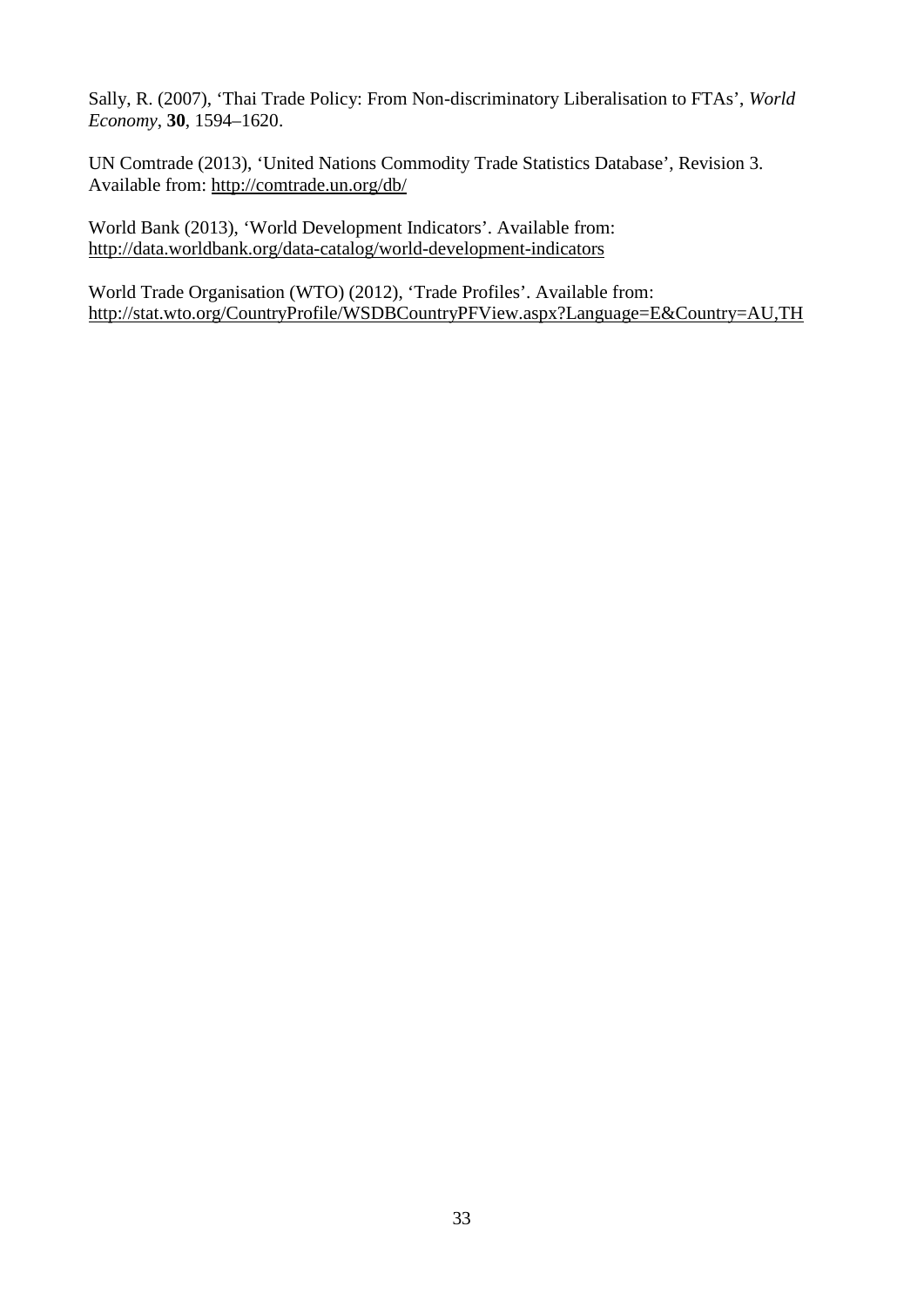Editor, UWA Economics Discussion Papers: Ernst Juerg Weber Business School – Economics University of Western Australia 35 Sterling Hwy Crawley WA 6009 Australia

Email: [ecoadmin@biz.uwa.edu.au](mailto:ecoadmin@biz.uwa.edu.au)

The Economics Discussion Papers are available at:<br>1980 – 2002: http://ecompapers.biz.uwa.edu.au/pa

- 1980 2002: <http://ecompapers.biz.uwa.edu.au/paper/PDF%20of%20Discussion%20Papers/><br>Since 2001: http://ideas.repec.org/s/uwa/wpaper1.html
- <http://ideas.repec.org/s/uwa/wpaper1.html>
- Since 2004: <http://www.business.uwa.edu.au/school/disciplines/economics>

| <b>ECONOMICS DISCUSSION PAPERS</b><br>2011 |                                         |                                                                                                                 |  |
|--------------------------------------------|-----------------------------------------|-----------------------------------------------------------------------------------------------------------------|--|
| <b>DP</b><br><b>NUMBER</b>                 | <b>AUTHORS</b>                          | <b>TITLE</b>                                                                                                    |  |
| 11.01                                      | Robertson, P.E.                         | DEEP IMPACT: CHINA AND THE WORLD<br><b>ECONOMY</b>                                                              |  |
| 11.02                                      | Kang, C. and Lee, S.H.                  | BEING KNOWLEDGEABLE OR SOCIABLE?<br>DIFFERENCES IN RELATIVE IMPORTANCE OF<br>COGNITIVE AND NON-COGNITIVE SKILLS |  |
| 11.03                                      | Turkington, D.                          | DIFFERENT CONCEPTS OF MATRIX CALCULUS                                                                           |  |
| 11.04                                      | Golley, J. and Tyers, R.                | CONTRASTING GIANTS: DEMOGRAPHIC CHANGE<br>AND ECONOMIC PERFORMANCE IN CHINA AND<br><b>INDIA</b>                 |  |
| 11.05                                      | Collins, J., Baer, B. and Weber, E.J.   | ECONOMIC GROWTH AND EVOLUTION:<br>PARENTAL PREFERENCE FOR QUALITY AND<br><b>QUANTITY OF OFFSPRING</b>           |  |
| 11.06                                      | Turkington, D.                          | ON THE DIFFERENTIATION OF THE LOG<br>LIKELIHOOD FUNCTION USING MATRIX<br><b>CALCULUS</b>                        |  |
| 11.07                                      | Groenewold, N. and Paterson, J.E.H.     | STOCK PRICES AND EXCHANGE RATES IN<br>AUSTRALIA: ARE COMMODITY PRICES THE<br>MISSING LINK?                      |  |
| 11.08                                      | Chen, A. and Groenewold, N.             | REDUCING REGIONAL DISPARITIES IN CHINA: IS<br><b>INVESTMENT ALLOCATION POLICY EFFECTIVE?</b>                    |  |
| 11.09                                      | Williams, A., Birch, E. and Hancock, P. | THE IMPACT OF ON-LINE LECTURE RECORDINGS<br>ON STUDENT PERFORMANCE                                              |  |
| 11.10                                      | Pawley, J. and Weber, E.J.              | INVESTMENT AND TECHNICAL PROGRESS IN THE<br><b>G7 COUNTRIES AND AUSTRALIA</b>                                   |  |
| 11.11                                      | Tyers, R.                               | AN ELEMENTAL MACROECONOMIC MODEL FOR<br>APPLIED ANALYSIS AT UNDERGRADUATE LEVEL                                 |  |
| 11.12                                      | Clements, K.W. and Gao, G.              | QUALITY, QUANTITY, SPENDING AND PRICES                                                                          |  |
| 11.13                                      | Tyers, R. and Zhang, Y.                 | JAPAN'S ECONOMIC RECOVERY: INSIGHTS FROM<br>MULTI-REGION DYNAMICS                                               |  |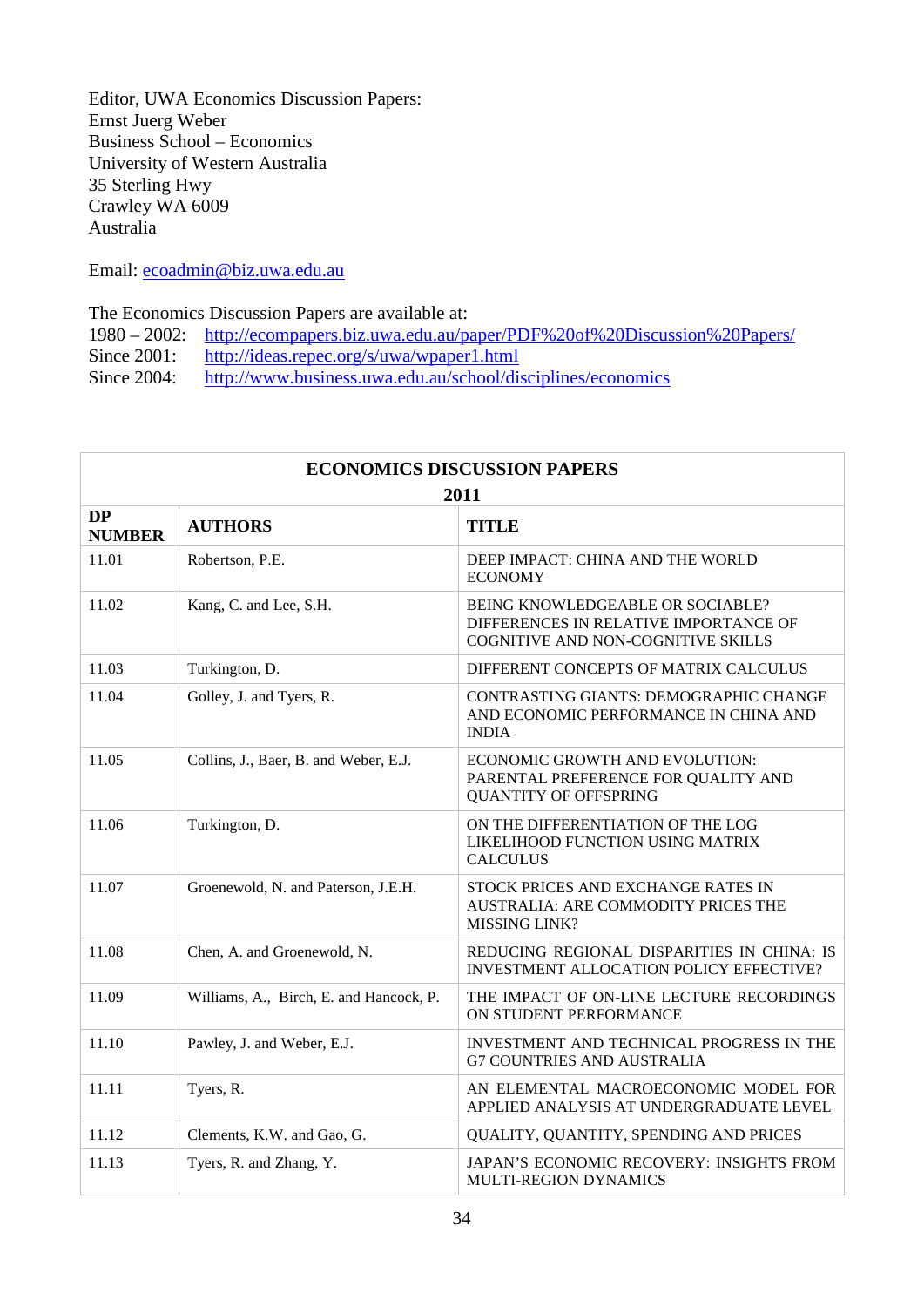| 11.14 | McLure, M.                             | A. C. PIGOU'S REJECTION OF PARETO'S LAW                                                                                    |
|-------|----------------------------------------|----------------------------------------------------------------------------------------------------------------------------|
| 11.15 | Kristoffersen, I.                      | THE SUBJECTIVE WELLBEING SCALE: HOW<br><b>REASONABLE IS THE CARDINALITY</b><br><b>ASSUMPTION?</b>                          |
| 11.16 | Clements, K.W., Izan, H.Y. and Lan, Y. | <b>VOLATILITY AND STOCK PRICE INDEXES</b>                                                                                  |
| 11.17 | Parkinson, M.                          | SHANN MEMORIAL LECTURE 2011: SUSTAINABLE<br>WELLBEING - AN ECONOMIC FUTURE FOR<br><b>AUSTRALIA</b>                         |
| 11.18 | Chen, A. and Groenewold, N.            | THE NATIONAL AND REGIONAL EFFECTS OF<br>FISCAL DECENTRALISATION IN CHINA                                                   |
| 11.19 | Tyers, R. and Corbett, J.              | JAPAN'S ECONOMIC SLOWDOWN AND ITS<br><b>GLOBAL IMPLICATIONS: A REVIEW OF THE</b><br><b>ECONOMIC MODELLING</b>              |
| 11.20 | Wu, Y.                                 | <b>GAS MARKET INTEGRATION: GLOBAL TRENDS</b><br>AND IMPLICATIONS FOR THE EAS REGION                                        |
| 11.21 | Fu, D., Wu, Y. and Tang, Y.            | DOES INNOVATION MATTER FOR CHINESE HIGH-<br>TECH EXPORTS? A FIRM-LEVEL ANALYSIS                                            |
| 11.22 | Fu, D. and Wu, Y.                      | EXPORT WAGE PREMIUM IN CHINA'S<br><b>MANUFACTURING SECTOR: A FIRM LEVEL</b><br><b>ANALYSIS</b>                             |
| 11.23 | Li, B. and Zhang, J.                   | SUBSIDIES IN AN ECONOMY WITH ENDOGENOUS<br>CYCLES OVER NEOCLASSICAL INVESTMENT AND<br>NEO-SCHUMPETERIAN INNOVATION REGIMES |
| 11.24 | Krey, B., Widmer, P.K. and Zweifel, P. | EFFICIENT PROVISION OF ELECTRICITY FOR THE<br>UNITED STATES AND SWITZERLAND                                                |
| 11.25 | Wu, Y.                                 | ENERGY INTENSITY AND ITS DETERMINANTS IN<br><b>CHINA'S REGIONAL ECONOMIES</b>                                              |
|       |                                        |                                                                                                                            |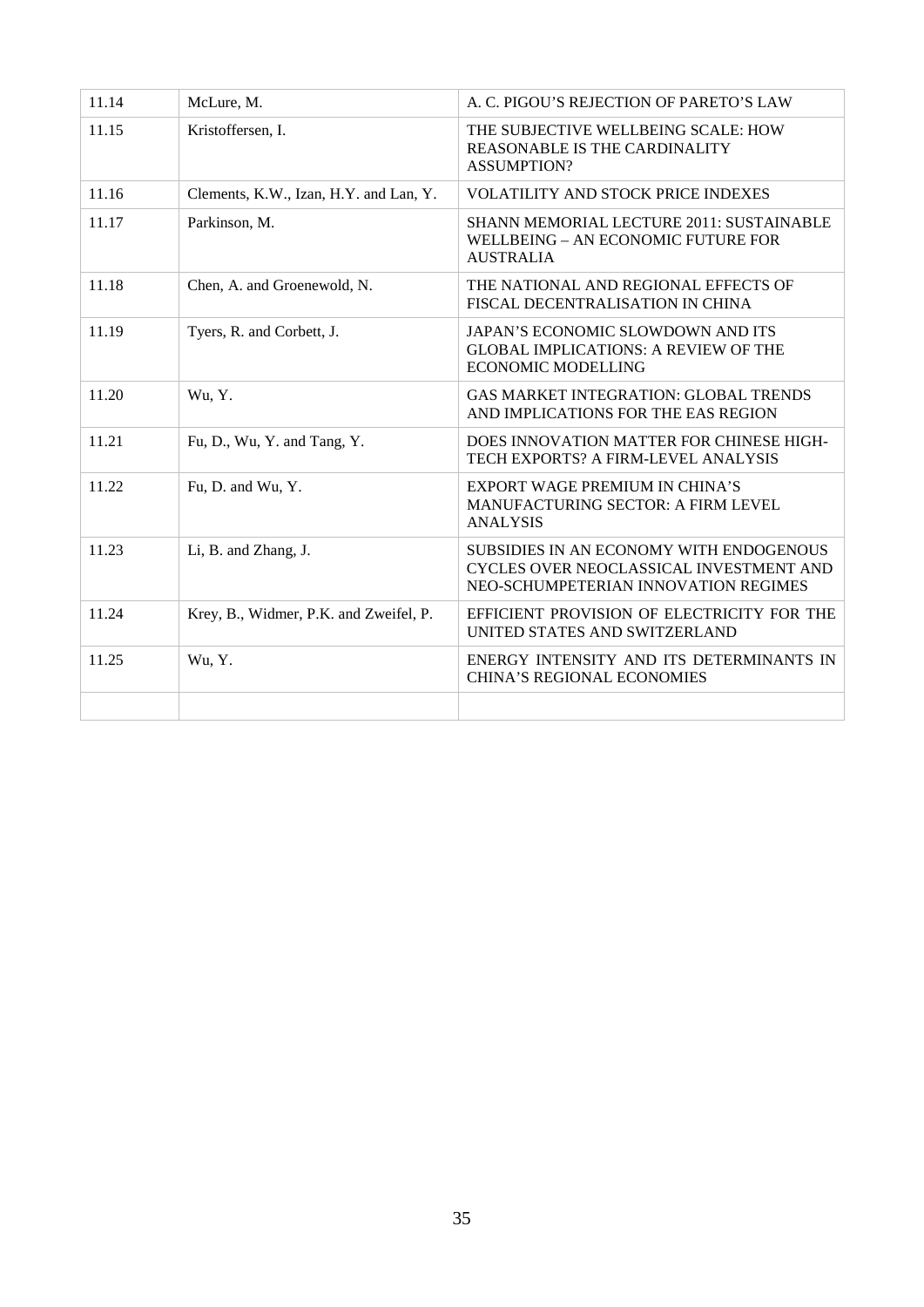| <b>ECONOMICS DISCUSSION PAPERS</b> |                                             |                                                                                                                          |  |
|------------------------------------|---------------------------------------------|--------------------------------------------------------------------------------------------------------------------------|--|
| 2012                               |                                             |                                                                                                                          |  |
| <b>DP</b><br><b>NUMBER</b>         | <b>AUTHORS</b>                              | <b>TITLE</b>                                                                                                             |  |
| 12.01                              | Clements, K.W., Gao, G., and<br>Simpson, T. | DISPARITIES IN INCOMES AND PRICES<br><b>INTERNATIONALLY</b>                                                              |  |
| 12.02                              | Tyers, R.                                   | THE RISE AND ROBUSTNESS OF ECONOMIC FREEDOM<br><b>IN CHINA</b>                                                           |  |
| 12.03                              | Golley, J. and Tyers, R.                    | DEMOGRAPHIC DIVIDENDS, DEPENDENCIES AND<br>ECONOMIC GROWTH IN CHINA AND INDIA                                            |  |
| 12.04                              | Tyers, R.                                   | <b>LOOKING INWARD FOR GROWTH</b>                                                                                         |  |
| 12.05                              | Knight, K. and McLure, M.                   | THE ELUSIVE ARTHUR PIGOU                                                                                                 |  |
| 12.06                              | McLure, M.                                  | ONE HUNDRED YEARS FROM TODAY: A. C. PIGOU'S<br><b>WEALTH AND WELFARE</b>                                                 |  |
| 12.07                              | Khuu, A. and Weber, E.J.                    | HOW AUSTRALIAN FARMERS DEAL WITH RISK                                                                                    |  |
| 12.08                              | Chen, M. and Clements, K.W.                 | PATTERNS IN WORLD METALS PRICES                                                                                          |  |
| 12.09                              | Clements, K.W.                              | UWA ECONOMICS HONOURS                                                                                                    |  |
| 12.10                              | Golley, J. and Tyers, R.                    | CHINA'S GENDER IMBALANCE AND ITS ECONOMIC<br><b>PERFORMANCE</b>                                                          |  |
| 12.11                              | Weber, E.J.                                 | AUSTRALIAN FISCAL POLICY IN THE AFTERMATH OF<br>THE GLOBAL FINANCIAL CRISIS                                              |  |
| 12.12                              | Hartley, P.R. and Medlock III, K.B.         | CHANGES IN THE OPERATIONAL EFFICIENCY OF<br>NATIONAL OIL COMPANIES                                                       |  |
| 12.13                              | Li, L.                                      | HOW MUCH ARE RESOURCE PROJECTS WORTH? A<br>CAPITAL MARKET PERSPECTIVE                                                    |  |
| 12.14                              | Chen, A. and Groenewold, N.                 | THE REGIONAL ECONOMIC EFFECTS OF A<br>REDUCTION IN CARBON EMISSIONS AND AN<br>EVALUATION OF OFFSETTING POLICIES IN CHINA |  |
| 12.15                              | Collins, J., Baer, B. and Weber, E.J.       | SEXUAL SELECTION, CONSPICUOUS CONSUMPTION<br>AND ECONOMIC GROWTH                                                         |  |
| 12.16                              | Wu, Y.                                      | TRENDS AND PROSPECTS IN CHINA'S R&D SECTOR                                                                               |  |
| 12.17                              | Cheong, T.S. and Wu, Y.                     | INTRA-PROVINCIAL INEQUALITY IN CHINA: AN<br>ANALYSIS OF COUNTY-LEVEL DATA                                                |  |
| 12.18                              | Cheong, T.S.                                | THE PATTERNS OF REGIONAL INEQUALITY IN CHINA                                                                             |  |
| 12.19                              | Wu, Y.                                      | ELECTRICITY MARKET INTEGRATION: GLOBAL<br>TRENDS AND IMPLICATIONS FOR THE EAS REGION                                     |  |
| 12.20                              | Knight, K.                                  | EXEGESIS OF DIGITAL TEXT FROM THE HISTORY OF<br>ECONOMIC THOUGHT: A COMPARATIVE<br><b>EXPLORATORY TEST</b>               |  |
| 12.21                              | Chatterjee, I.                              | COSTLY REPORTING, EX-POST MONITORING, AND<br>COMMERCIAL PIRACY: A GAME THEORETIC<br><b>ANALYSIS</b>                      |  |
| 12.22                              | Pen, S.E.                                   | QUALITY-CONSTANT ILLICIT DRUG PRICES                                                                                     |  |
| 12.23                              | Cheong, T.S. and Wu, Y.                     | REGIONAL DISPARITY, TRANSITIONAL DYNAMICS<br>AND CONVERGENCE IN CHINA                                                    |  |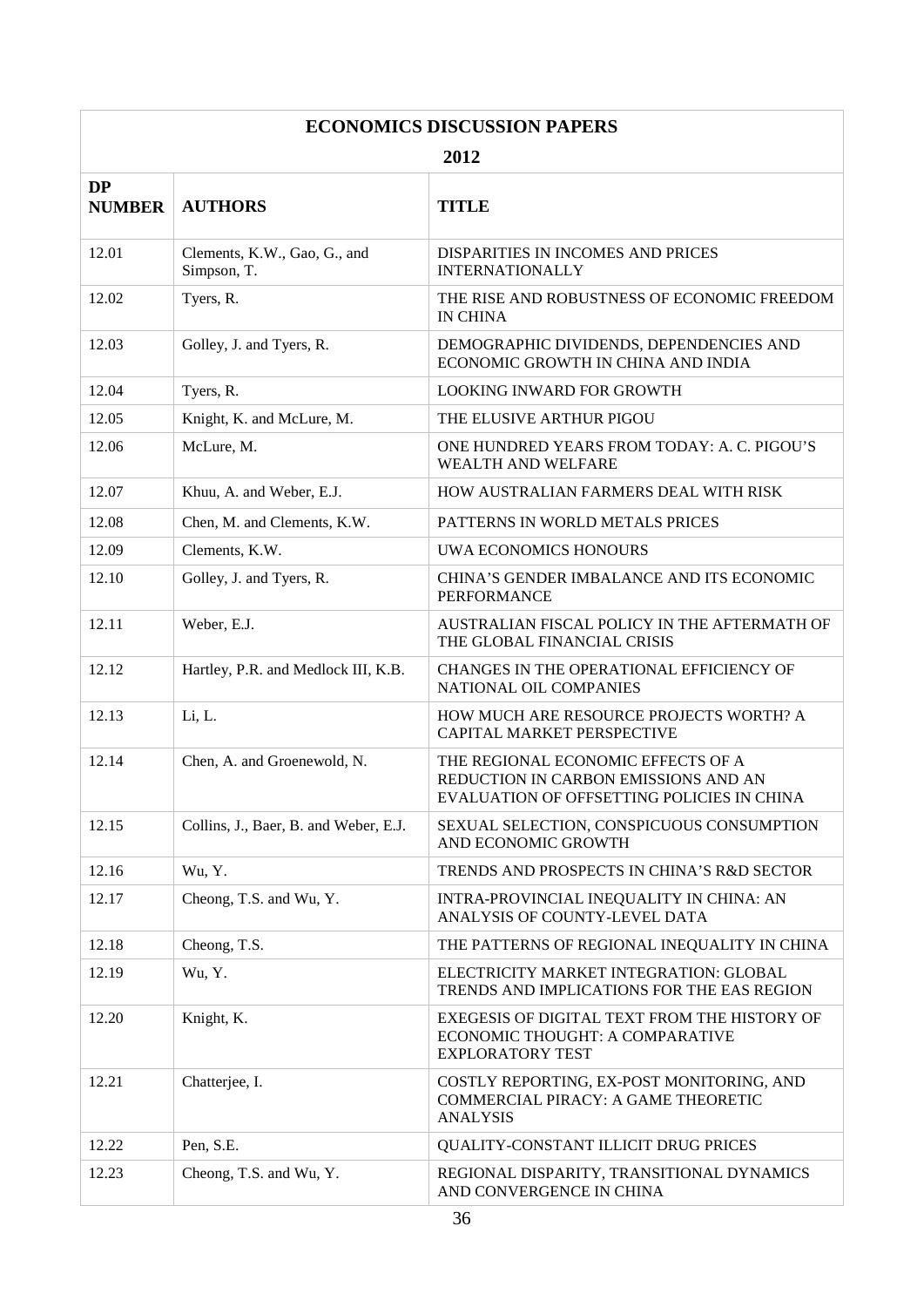| 12.24 | Ezzati, P.                    | FINANCIAL MARKETS INTEGRATION OF IRAN<br>WITHIN THE MIDDLE EAST AND WITH THE REST OF<br>THE WORLD                                           |
|-------|-------------------------------|---------------------------------------------------------------------------------------------------------------------------------------------|
| 12.25 | Kwan, F., Wu, Y. and Zhuo, S. | RE-EXAMINATION OF THE SURPLUS AGRICULTURAL<br><b>LABOUR IN CHINA</b>                                                                        |
| 12.26 | Wu, Y.                        | R&D BEHAVIOUR IN CHINESE FIRMS                                                                                                              |
| 12.27 | Tang, S.H.K. and Yung, L.C.W. | MAIDS OR MENTORS? THE EFFECTS OF LIVE-IN<br>FOREIGN DOMESTIC WORKERS ON SCHOOL<br>CHILDREN'S EDUCATIONAL ACHIEVEMENT IN HONG<br><b>KONG</b> |
| 12.28 | Groenewold, N.                | AUSTRALIA AND THE GFC: SAVED BY ASTUTE<br><b>FISCAL POLICY?</b>                                                                             |

| <b>ECONOMICS DISCUSSION PAPERS</b> |                                                                                                              |                                                                                                           |  |
|------------------------------------|--------------------------------------------------------------------------------------------------------------|-----------------------------------------------------------------------------------------------------------|--|
| 2013                               |                                                                                                              |                                                                                                           |  |
| <b>DP</b><br><b>NUMBER</b>         | <b>AUTHORS</b>                                                                                               | <b>TITLE</b>                                                                                              |  |
| 13.01                              | Chen, M., Clements, K.W. and<br>Gao, G.                                                                      | THREE FACTS ABOUT WORLD METAL PRICES                                                                      |  |
| 13.02                              | Collins, J. and Richards, O.                                                                                 | EVOLUTION, FERTILITY AND THE AGEING<br><b>POPULATION</b>                                                  |  |
| 13.03                              | Clements, K., Genberg, H.,<br>Harberger, A., Lothian, J.,<br>Mundell, R., Sonnenschein, H. and<br>Tolley, G. | LARRY SJAASTAD, 1934-2012                                                                                 |  |
| 13.04                              | Robitaille, M.C. and Chatterjee, I.                                                                          | MOTHERS-IN-LAW AND SON PREFERENCE IN INDIA                                                                |  |
| 13.05                              | Clements, K.W. and Izan, I.H.Y.                                                                              | REPORT ON THE 25TH PHD CONFERENCE IN<br><b>ECONOMICS AND BUSINESS</b>                                     |  |
| 13.06                              | Walker, A. and Tyers, R.                                                                                     | QUANTIFYING AUSTRALIA'S "THREE SPEED" BOOM                                                                |  |
| 13.07                              | Yu, F. and Wu, Y.                                                                                            | PATENT EXAMINATION AND DISGUISED PROTECTION                                                               |  |
| 13.08                              | Yu, F. and Wu, Y.                                                                                            | PATENT CITATIONS AND KNOWLEDGE SPILLOVERS:<br>AN ANALYSIS OF CHINESE PATENTS REGISTER IN<br><b>THE US</b> |  |
| 13.09                              | Chatterjee, I. and Saha, B.                                                                                  | <b>BARGAINING DELEGATION IN MONOPOLY</b>                                                                  |  |
| 13.10                              | Cheong, T.S. and Wu, Y.                                                                                      | GLOBALIZATION AND REGIONAL INEQUALITY IN<br><b>CHINA</b>                                                  |  |
| 13.11                              | Cheong, T.S. and Wu, Y.                                                                                      | INEQUALITY AND CRIME RATES IN CHINA                                                                       |  |
| 13.12                              | Robertson, P.E. and Ye, L.                                                                                   | ON THE EXISTENCE OF A MIDDLE INCOME TRAP                                                                  |  |
| 13.13                              | Robertson, P.E.                                                                                              | THE GLOBAL IMPACT OF CHINA'S GROWTH                                                                       |  |
| 13.14                              | Hanaki, N., Jacquemet, N.,<br>Luchini, S., and Zylbersztejn, A.                                              | <b>BOUNDED RATIONALITY AND STRATEGIC</b><br>UNCERTAINTY IN A SIMPLE DOMINANCE SOLVABLE<br><b>GAME</b>     |  |
| 13.15                              | Okatch, Z., Siddique, A. and<br>Rammohan, A.                                                                 | DETERMINANTS OF INCOME INEQUALITY IN<br><b>BOTSWANA</b>                                                   |  |